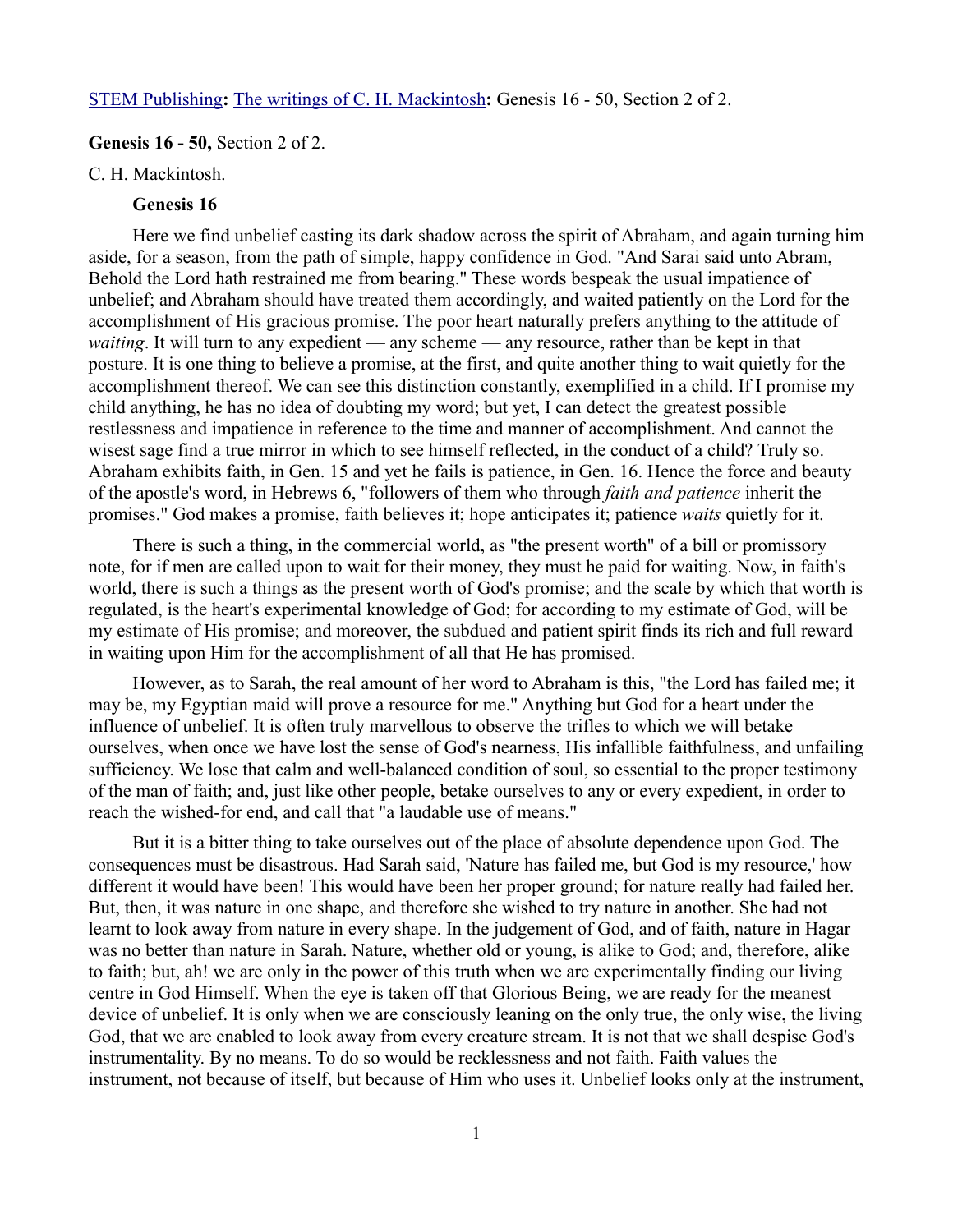and judges of the success of a matter by the apparent efficiency thereof, instead of by the sufficiency of Him who, in grace, uses it. Like Saul, who, when he looked at David, and then looked at the Philistine, said, "thou are not able to go against this Philistine to fight with him; for thou art but a youth." Yet the question in David's heart was not as to whether he was able, but whether Jehovah was able.

The path of faith is a very simple and a very narrow one. It neither deifies the means, on the one hand, nor despises it, on the other. It simply values it, so far as it is evidently God's means, and no further. There is a vast difference between God's using the creature to minister to me, and my using it to shut Him out. This difference is not sufficiently attended to. God used the ravens to minister to Elijah, but Elijah did not use them to exclude God. If the heart be really trusting in God, it will not trouble itself about His means. It waits on Him, in the sweet Assurance that by what means soever He pleases, He will bless, He will minister, He will provide.

Now, in the case before us, in this chapter, it is evident that Hagar was not God's instrument for the accomplishment of His promise to Abraham. He had promised a son, no doubt, but He had not said that this son would be Hagar's; and, in point of fact, we find from the narrative, that both Abraham and Sarah "multiplied their sorrow," by having recourse to Hagar; for "when she saw that she had conceived, her mistress was despised in her eyes." This was but the beginning of those multiplied sorrows, which flowed from hastening after nature's resources. Sarah's dignity was trampled down by an Egyptian bond-woman, and she found herself in the place of weakness and contempt. The only true place of dignity and power is the place of felt weakness and dependence. There is no one so entirely independent of all around, as the man who is really walking by faith, and waiting only upon God; but the moment a child of God makes himself a debtor to nature or the world, he loses his dignity, and will speedily be made to feel his loss. It is no easy task to estimate the loss sustained by diverging, in the smallest measure, from the path of faith. No doubt, all those who walk in that path will find trial and exercise; but one thing is certain, that the blessings and joys which peculiarly belong to them are infinitely more than a counterpoise; whereas, when they turn aside, they have to encounter far deeper trial, and nought but that.

"And Sarai said, My wrong be *upon thee*." When we act wrong, we are, oft-times, prone to lay the blame on some one else. Sarah was only reaping the fruit of her own proposal, and yet she says to Abraham, "My wrong be upon thee;" and then, with Abraham's permission, she seeks to get rid of the trial which her own impatience had brought upon her. "But Abram said unto Sarai, Behold thy maid is in thy hand; do to her as it pleaseth thee. And when Sarah dealt hardly with her, she fled from her face." This will not do. "The bond-woman" cannot be got rid of by hard treatment. When we make mistakes, and find ourselves called upon to encounter the results thereof, we cannot counteract those results by carrying ourselves with a high hand. We frequently try this method, but we are sure to make matters worse thereby. If we have done wrong, we should humble ourselves and confess the wrong, and wait on God for deliverance. But there was nothing like this manifested in Sarah's case. Quite the reverse. There is no sense of having done wrong; and, so far from waiting on God for deliverance, she seeks to deliver herself in her own way. However, it will always be found that every effort which we make to rectify our errors, previous to the full confession thereof, only tends to render our path more difficult. Thus Hagar had to return, and give birth to her son, which son proved to be not the child of promise at all, but a very great trial to Abraham and his house, as we shall see in the sequel.

Now, we should view all this in a double aspect: first, as teaching us a direct practical principle of much value; and secondly, in a doctrinal point of view. And, first, as to the direct, practical teaching, we may learn that when, through the unbelief of our hearts, we make mistakes, it is not all in a moment, nor yet by our own devices, we can remedy them. Things must take their course. "Whatsoever a man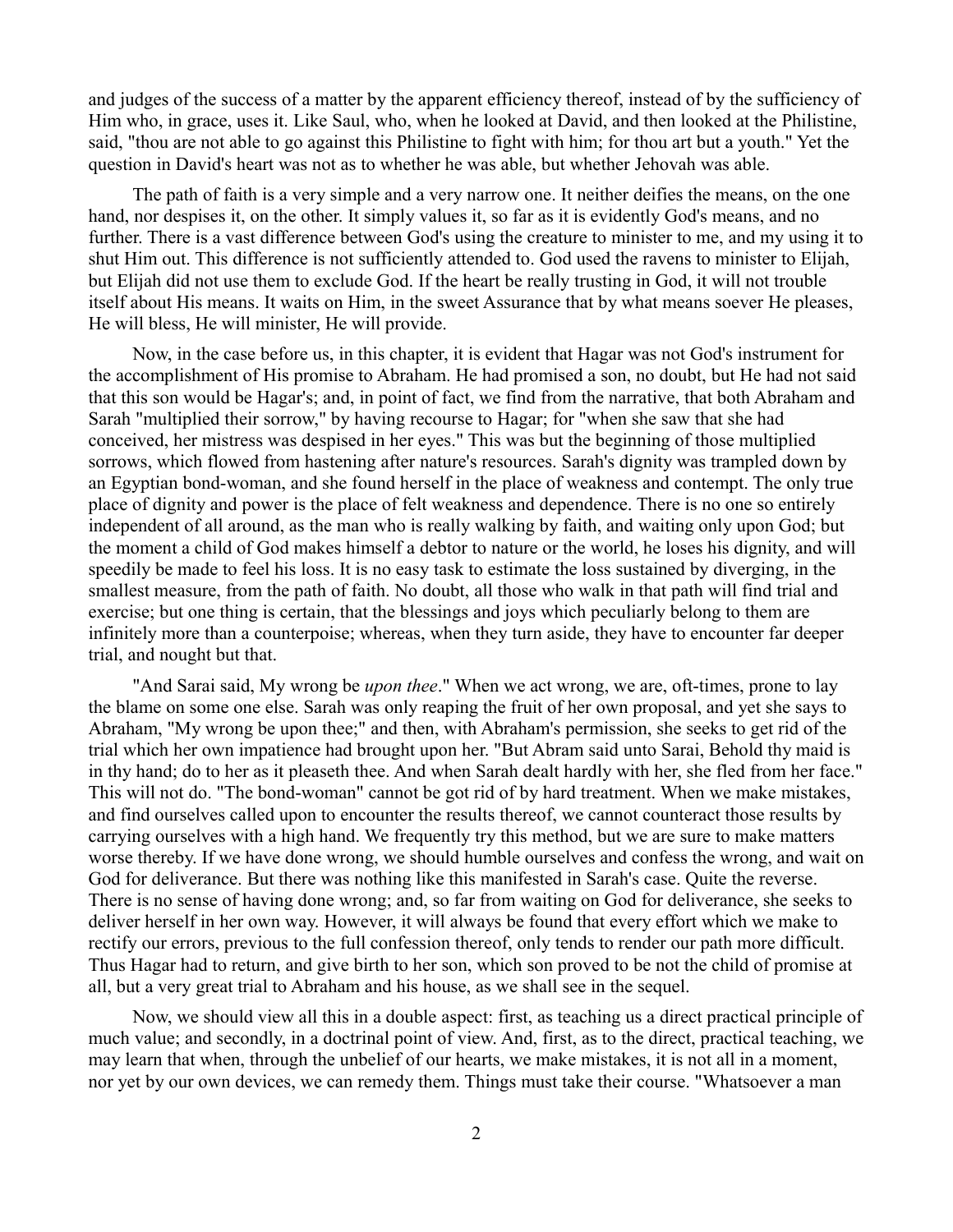soweth that shall he also reap. For he that soweth to his flesh shall of the flesh reap corruption; but he that soweth to the Spirit, shall of the Spirit reap life everlasting." This is an unalterable principle, meeting us, again and again, on the page of inspiration, and also on the page of our personal history. Grace forgives the sin and restores the soul, but that which is sown must be reaped. Abraham and Sarah had to endure the presence of the bond-woman and her son for a number of years, and, then, get rid of them in God's way. There is peculiar blessedness in leaving ourselves in God's hands. Had Abraham and Sarah done so, on the present occasion, they would never have been troubled with the presence of the bond-woman and her son; but, having made themselves debtors to nature, they had to endure the consequences. But, alas! we are often "like a bullock unaccustomed to the yoke," when it would be our exceeding comfort to "behave and quiet ourselves as a child that is weaned of his mother." No two figures can be more opposite than a stubborn bullock and a weaned child. The former represents person senselessly struggling under the yoke of circumstances, and rendering his yoke all the more galling by his efforts to get rid of it; the latter represents one meekly bowing his hand to everything, and rendering his portion all the sweeter, by entire subjection of spirit.

And, now, as to the doctrinal view of this chapter. We are authorised to look at Hagar and her son, as figures of the covenant of works, and all who are thereby brought into bondage. (Gal. 4: 22-25) "The flesh" is, in this important passage, contrasted with "promise;" and thus we not only get the divine idea as to what the term "flesh" implies, but also as to Abraham's effort to obtain the seed by means of Hagar, instead of resting in God's "promise." The two covenants are allegorised by Hagar and Sarah, and are diametrically opposite the one to the other. The one gendering to bondage, inasmuch as it raised the question as to man's competency "to do" and "not to do," and made life entirely dependent upon that competency. "The man that doeth these things shall live in them." This was the Hagar-covenant. But the Sarah-covenant reveals God as the God of promise, which promise is entirely independent of man, and founded upon God's willingness and ability to fulfil it. When God makes a promise, there is no "if' attached thereto. He makes it unconditionally, and is resolved to fulfil it; and faith rests in Him, in perfect liberty of heart. It needs no effort of nature to reach the accomplishment of A divine promise. Here was, precisely, where Abraham and Sarah failed. They made an effort of nature to reach a certain end, which end was absolutely secured by a promise of God. This is the grand mistake of unbelief. By its restless activity, it raises a hazy mist around the soul, which hinders the beams of the divine glory from reaching. "He could there do no mighty works, because of their unbelief." One great characteristic virtue of faith is, that it ever leaves the platform clear for God to show Himself; and truly, when He shows Himself, man must take the place of a happy worshipper.

The error into which the Galatians allowed themselves to be drawn, was the addition of something of nature to what Christ had already accomplished for them by the cross. The gospel which had been preached to them, and which they had received, was the simple presentation of God's absolute, unqualified, and unconditional grace. "Jesus Christ had been evidently set forth crucified among them." This was not merely promise divinely made, but promise divinely and most gloriously accomplished. A crucified Christ settled everything, in reference both to God's claims and man's necessities. But the false teachers upset all this, or sought to upset it, by saying, "Except ye be circumcised after the manner of Moses, ye cannot be saved." This, as the apostle teaches them, was, in reality, "making Christ of none effect." Christ must either be a *whole* Saviour, or no Saviour at all. the moment a man says, "except ye he this or that, ye cannot be saved," he totally subverts Christianity ; for in Christianity I find God coming down to me, *just as I am*, a lost, guilty, self-destroyed sinner; and coming, moreover, with a full remission of all my sins, and a full salvation from my lost estate, all perfectly wrought by Himself on the cross.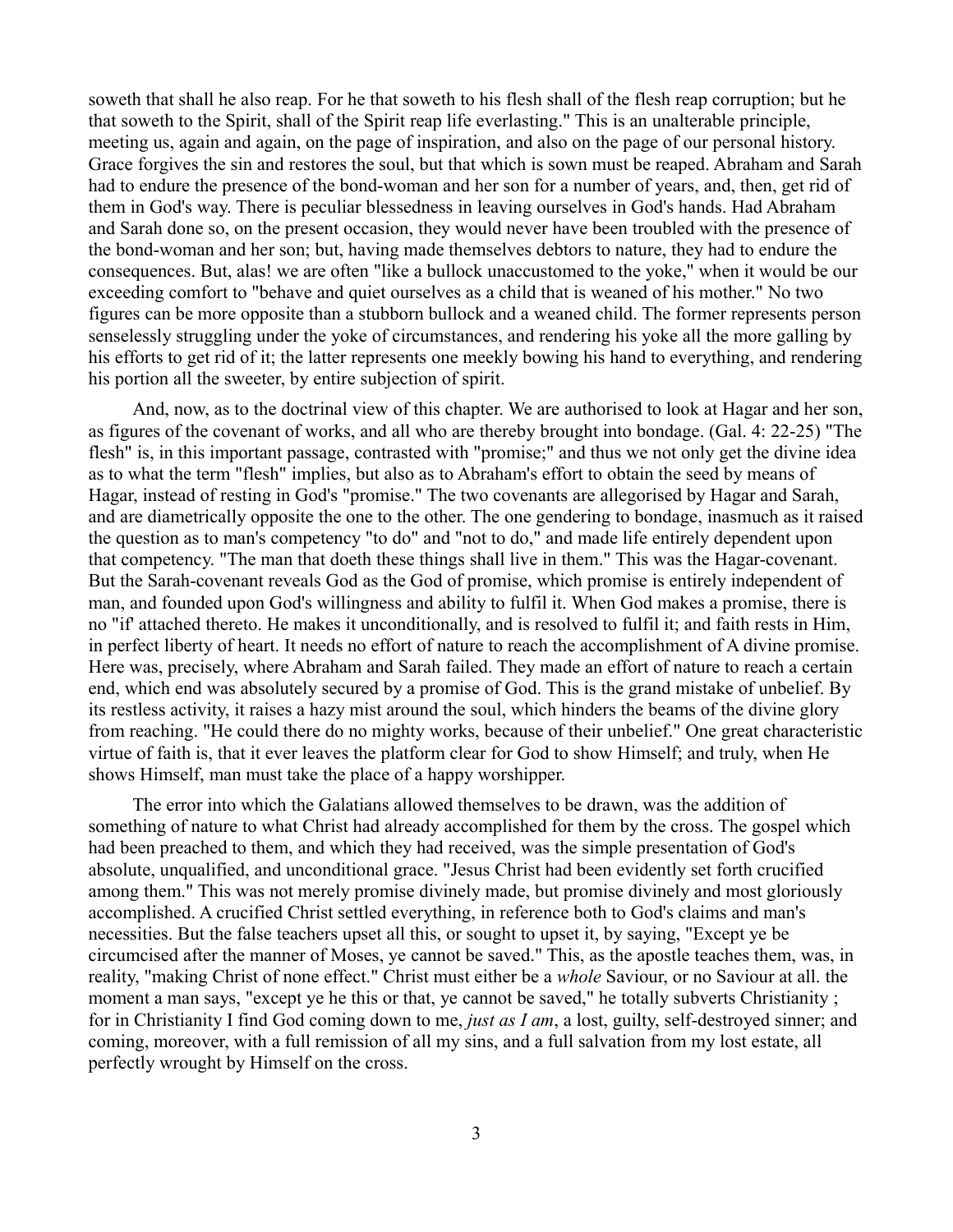Hence, therefore, a man who tells me, "you must be so and so, in order to be saved," robs the cross of all its glory, and robs me of all my peace. If salvation depends upon our being or doing ought, we shall, inevitably, be lost. Thank God, it does not; for the great fundamental principle of the gospel is, that God is ALL — man is NOTHING. It is not a mixture of God and man. It is all of God. The peace of the gospel does not repose, in part, on Christ's work;, and, in part, on man's work; it reposes *wholly* on Christ's work, because that work is perfect — perfect for ever; and it renders all who put their trust in it as perfect as itself.

Under the law, God, as it were, stood still to see what man could do; but, in the gospel, God is seen acting, and as for man, he has but to "stand still and see the salvation of God." This being so, the inspired apostle hesitates not to say to the Galatians, "Christ is become of no effect unto you; whosoever of you are justified by law, (*en nomo*,) ye are fallen from grace." If man has anything to do in the matter, God is shut out; and if God is shut out, there can be no salvation, for it is impossible that man can work out a salvation by that which proves him a lost creature; and then if it be a question of *grace*, it must be all grace. It cannot be half grace, half law. The two covenants are perfectly distinct. It cannot be half Sarah and half Hagar. It must be either the one or the other. If it be Hagar, God has nothing to do with it; and if it be Sarah, man has nothing to do with it. Thus it stands throughout. The law addresses man, tests him, sees what he is really worth, proves him a ruin, and puts him under the curse; and not only puts him under it, but keeps him there, so long as he is occupied with it so long as he is alive. "The law hath dominion over a man so long as he liveth;" but when he is dead, its dominion necessarily ceases, so far as he is concerned, though it still remains in full force to curse every *living* man.

The gospel, on the contrary, assuming man to be lost ruined, dead, reveals God as He is — the Saviour of the lost — the Pardoner of the guilty — the Quickener of the dead. It reveals Him, not as exacting ought from man; (for what could be expected from one who has died a bankrupt) but as exhibiting His own independent grace in redemption. This makes a material difference and will account for the extraordinary strength of the language employed in the Epistle to the Galatians: "I marvel" — "Who hath bewitched you" — "I am afraid of you" — "I stand in doubt of you" — "I would they were even cut off that trouble you." This is the language of the Holy Ghost, who knows the value of a full Christ, and a full salvation; and who also knows how essential the knowledge of both is to a lost sinner. We have no such language as this in any other epistle; not even in that to the Corinthians, although there were some of the grossest disorders to be corrected amongst them. all human failure and error can be corrected by bringing in God's grace; but the Galatians, like Abraham in this chapter, were going away from God, and returning to the flesh. What remedy could be devised for this? How can yon correct an error which consists in departing from that which alone can correct anything? To fall from grace, is to get back under the law, from which nothing can ever be reaped but "the curse." May the Lord establish our hearts in His own most excellent grace!

## **Genesis 17**

Here we have God's remedy for Abraham's failure set before us." And when Abram was ninety years old and nine, the Lord appeared unto Abram, and said unto him, I am the *Almighty God:* walk before *me*, and be thou *perfect*."\* This is a most comprehensive verse. It is very evident that Abraham had not been walking before the Almighty God when he adopted Sarah's expedient in reference to Hagar. It is faith alone that can enable a man to walk up and down before an Almighty One. Unbelief will ever be thrusting in something of self, something of circumstances, second causes, and the like, and thus the soul is robbed of the joy and hence, the calm elevation, and holy independence, which flow from leaning upon the arm of One who can do everything. I believe we deeply need to ponder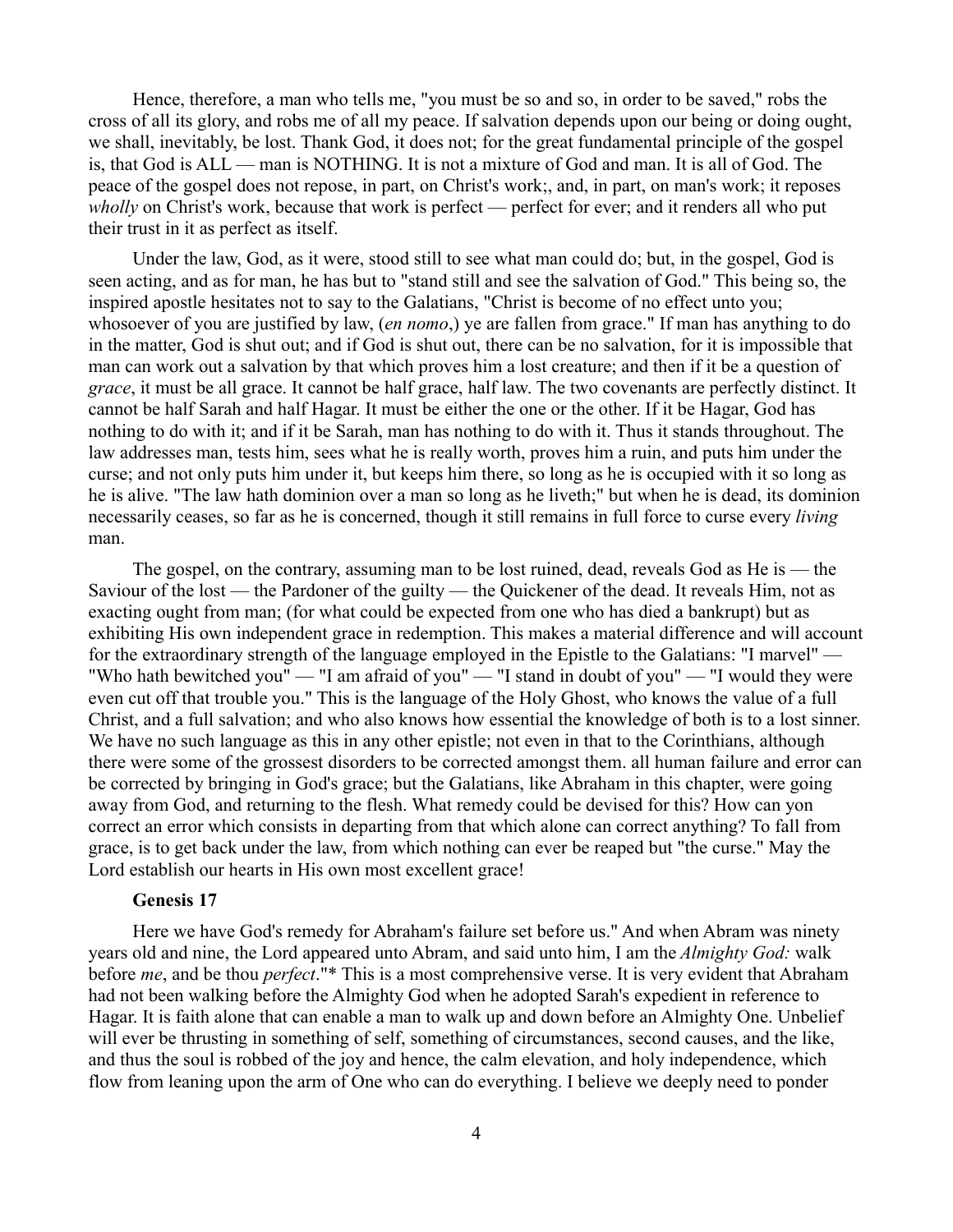this. God is not such an abiding reality to our souls as He ought to be, or as he would be, were we walking in more simple faith and dependence.

{\*I would here offer a remark as to the word "perfect." When Abraham was called upon to be "perfect," it did not mean perfect in himself; for this he never was, and never could be. It simply, meant that he should be perfect as regards the object before his heart that his hopes and expectations were to be perfectly and undividedly centred in the "Almighty God."

In looking through the New Testament, we find the word "perfect" used in, at least, four distinct senses. In Matt. 5: 48, we read, "Be ye therefore perfect, even as your Father which is in heaven is perfect." Here we learn from the context that the word "perfect" refers to the principle of our walk. At verse 44, we read, "love your enemies,...... that ye may be the sons of your Father which is in heaven; for he maketh the sun to rise upon the evil and the good, and sendeth rain upon the just and the unjust" Hence, to be "perfect" in the sense of Matt. 5: 48 is to act on a principle of grace toward all, even toward those who are injurious and hostile. A Christian going to law, and asserting or contending for his rights, is not "perfect as his Father" for his Father is dealing in grace, whereas he is dealing in righteousness.

The question here is not as to the right or wrong of going to law with worldly people, (as to brethren, 1 Cor. 6 is conclusive.) All I contend for is, that a Christian so doing is acting in a character the direct opposite to that of his Father; for assuredly He is not going to law with the world. He is not now on a judgement-seat, but on a mercy-seat — a throne of grace. He showers His blessings upon those who, were He to go to law with them, should be in hell. Wherefore it is plain that a Christian, when he brings a man before the judgement-seat, is not "perfect as his Father which is in heaven is perfect."

At the close of Matt. 18 we have a parable which teaches us that a man who asserts his rights is ignorant of the character and proper effect of grace. The servant was not unrighteous in demanding what was due to him; but he was ungracious. He was totally unlike his master. He had been forgiven ten thousand talents, and yet he could seize his fellow by the throat for a paltry hundred pence. What was the consequence? He was delivered to the tormentors. He lost the happy sense of grace, and was left to reap the bitter fruits of having asserted his rights, while being himself a subject of grace. And, observe further, he was called a wicked servant," not because of having owed "ten thousand talents, "but because of not having forgiven the "hundred pence." The master had ample grace to settle the former, but he had not grace to settle the latter. This parable has a solemn voice for all Christians going to law; for although in the application of it, it is said, "so shall my heavenly Father do to you, if you, from your heart, forgive not every one his brother their trespasses," yet is the principle of general application, that a man acting in righteousness will lose the sense of grace.

In Hebrews 9 we have another sense of the term "Perfect." Here, too, the context settles the import of the word. It is "perfect, as pertaining to the conscience." This is a deeply important use of the term. The worshipper under the law never could have a perfect conscience, for the simplest reason possible, because he never had a perfect sacrifice. The blood of a bullock and a goat did well enough For a time, but it could not do for ever and, therefore, could not give a perfect conscience. Now, however, the weakest believer in Jesus is privileged to have a perfect conscience. Why? Is it because he is a better man than the worshipper under the law Nay; but because he has gotten a better sacrifice. If Christ's sacrifice is perfect for ever, the believer's conscience is perfect for ever. The two things necessarily go together. For the Christian not to have a perfect conscience is a dishonour to the sacrifice of Christ. It is tantamount to saying that His sacrifice is only temporary, and not eternal in its effect;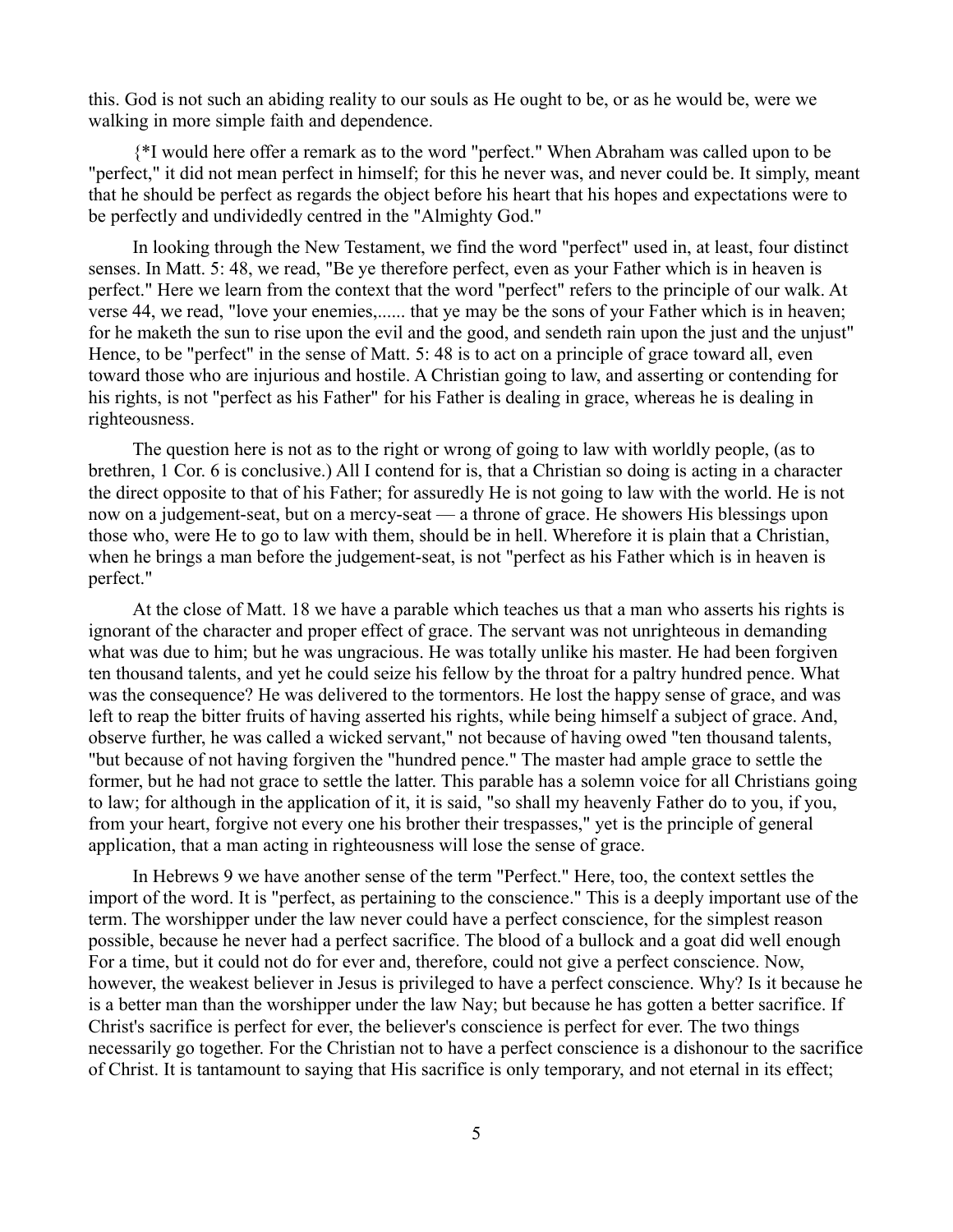and what is this but to bring it down to the level of the sacrifices under the Mosaic economy.

It is very needful to distinguish between perfection in the flesh and perfection as to conscience. To pretend to the former, is to exalt self; to refuse the Latter, is to dishonour Christ. The babe in Christ should have a perfect conscience; whereas St. Paul had not, nor could have, perfect flesh. The flesh is not presented in the word as a thing which is to be perfected, but as a thing which has been crucified. This makes a wide difference. The Christian has sin in him, but not on him. Why? Because Christ, who had no sin in Him, ever, had sin on Him, when He was nailed to the cross.

Finally, in Phil. 3 we have two other senses of the word "perfect." The apostle says, "not as though I had already attained, either were already perfect," and yet a little further on he says, "Let as many as be perfect be thus minded." The former refers to the apostles full and everlasting conformity to Christ in glory. The latter refers to our having Christ as the all-engrossing object before the heart's affections.}

"Walk before *me*." This is true power. To walk thus, implies our having nothing whatever before our hearts save God Himself. If I am founding my expectation upon men and things, I am not walking before God, but before men and things. It is of the utmost importance to ascertain who or what I have before me as an object. To what am I looking? On whom or what am I leaning, at this moment? Does God *entirely* fill my future? Have men or circumstances ought to do therein? Is there any space allotted to the creature? The only way in which to get above the world is to walk by faith, because faith so completely fills the scene with God, that there is no room for the creature, no room for the world. If God fills up my entire range of vision, I can see nothing else; and then I am able to say with the Psalmist, "My soul, wait thou *only* upon God; for my expectation is from him. He *only* is my rock and my salvation: he is my defence, I shall not be moved." (Ps. 62: 5, 6) This word "only" is deeply searching. Nature cannot say this. Not that it will, save when under the direct influence of a daring and blasphemous scepticism, formally shut out God altogether; but it, assuredly, Cannot say, "*He only*."

Now, it is well to see that, as in the matter of salvation, so in all the details of actual life, from day to day, God will not share His glory with the creature. From first to last, it must be "He only;" and this, too, in reality. It will not do to have the language of dependence upon God on our lips, while our hearts are really leaning on some creature resource. God will make all this fully manifest; He will test the heart; He will put faith into the furnace. "Walk before me, and be thou perfect." Thus it is we reach the proper point. When the soul is enabled, by grace, to get rid of all its fondly-cherished creature expectations, then, and only then, it is prepared to let God act; and when He acts all must be well. He will not leave anything undone. He will perfectly settle everything on behalf of those who simply put their trust in Him. When unerring wisdom, omnipotent power, and infinite love combine, the confiding heart may enjoy unruffled repose. Unless we can find some circumstance too big or too little for "the Almighty God," we have no proper base on which to found a single anxious thought. This is an amazing truth, and one eminently calculated to put all who believe it into the blessed position in which we find Abraham in this chapter. When God had, in effect, said to him, "leave *all* to me and I will settle it for you, beyond your utmost desires and expectations; the seed and the inheritance, and everything pertaining thereto, will be fully and everlastingly settled, according to the covenant of the Almighty God" — then "*Abram fell on his face."* Truly blessed attitude! the only proper one for a thoroughly empty, feeble, and unprofitable sinner, to occupy in the presence of the living God, the Creator of heaven and earth, the possessor of all things, "the Almighty God."

"And God talked with him." It is when man is in the dust, that God can talk to him in grace. Abraham's posture here, is the beautiful expression of entire prostration, in the presence of God, in the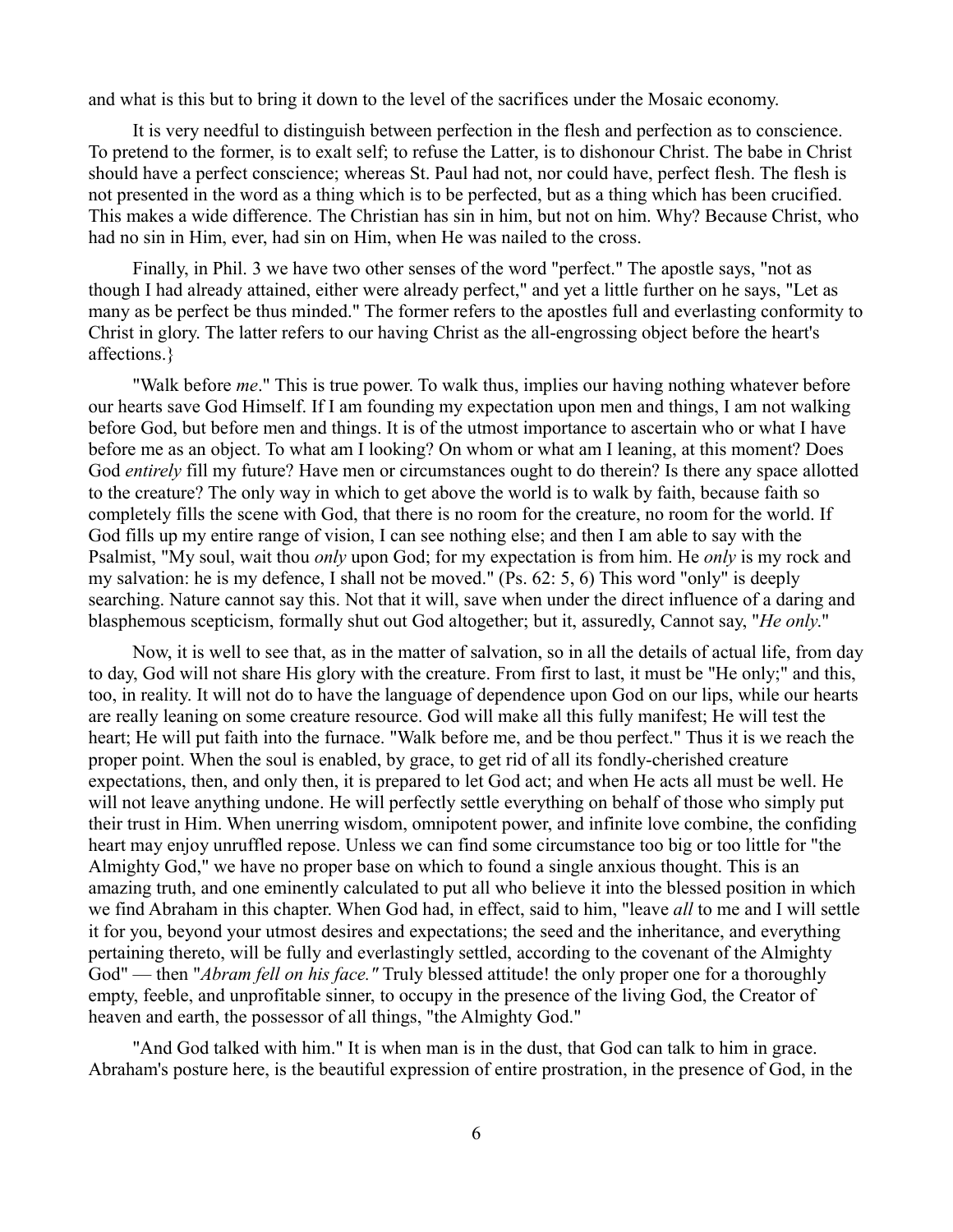sense of utter weakness and nothingness. and this, be it observed, is the sure precursor of God's revelation of Himself. It is when the creature is laid low that God can show Himself in the unclouded effulgence of what He is. He will not give His glory to another. He can reveal Himself, and allow man to worship in view of that revelation; but until the sinner takes his proper place, there can be no unfolding of the divine character. How different is Abraham's attitude in this and the preceding chapter! There, he had nature before him; here, he has the Almighty God. There, he was an actor; here, he is a worshipper. There, he was betaking himself to his own and Sarah's contrivance; here, be leaves himself and his circumstances, his present and his future, in God's hands, and allows Him to act in him, for him, and through him. Hence, God can say, "I will make" "I will establish" "I will give" "I will bless." In a word, it is all God and His actings; and this is real rest for the poor heart that has learnt anything of itself.

The covenant of circumcision is now introduced. Every member of the household of faith must bear in his body the seal of that covenant. There must be no exception. "He that is born in thy house, and he that is bought with thy money, must needs be circumcised: and my covenant shall be in your flesh, for an everlasting covenant. And the uncircumcised man child, whose flesh of his foreskin is not circumcised, that soul shall be cut off from his people, be hath broken my covenant." We are taught in Romans 4, that circumcision was "a seal of the righteousness of faith." "Abraham believed God, and it was counted unto him for righteousness." Being thus counted righteous, God set His "seal" upon him.

The seal with which the believer is now sealed is not a mark in the flesh, but "that Holy Spirit of promise, whereby he is sealed unto the day of redemption." This is founded upon his everlasting connection with Christ, and his perfect identification with Him, in death and resurrection; as we read, in Colossians, "And ye are complete in him, which is the head of all principality and power. In whom also ye are circumcised with the circumcision made without hands, in putting off the body of the sins of the flesh, by the circumcision of Christ; buried with him in baptism, wherein also ye are risen with him, through the faith of the operation of God who hath raised him from the dead. And you, being dead in your sins and the uncircumcision of your flesh, hath he quickened together with him, having forgiven you all trespasses." This is a most glorious passage, unfolding to us the true idea of what circumcision was meant to typify. Every believer belongs to "the circumcision" in virtue of his living association with Him who, by His cross, has for ever abolished everything that stood in the way of His Church's perfect justification. There was not a speck of sin on the conscience, nor a principle of sin in the nature of His people, for which Christ was not judged on the cross; and they are now looked upon as having died with Christ, lain in the grave with Christ, been raised with Christ, perfectly accepted in Him their sins, their iniquities, their transgressions, their enmity, their uncircumcision, having been entirely put away by the cross. The sentence of death has been written on the flesh; but the believer is in possession of a new life, in union with His risen Head in glory.

The apostle, in the above passage, teaches that the Church was quickened out of the grave of Christ; and moreover, that the forgiveness of all her trespasses is as complete, and as entirely the work of God, as was the raising of Christ from the dead; and this latter, we know, was the result of "God's mighty power," or, as it may be rendered, "according to the energy of the might of his power" (Eph. 1: 19) — a truly wonderful expression, calculated to set forth the magnitude and glory of redemption, as well as the solid basis on which it rests.

What rest — perfect rest — for the heart and conscience is here! What full relief for the burdened spirit! *All* our sins buried in the grave of Christ — not one — even the smallest — left out! God did this for us! All that His searching eye could detect in us, He laid on the head of Christ when He hung upon the cross! He judged Him there and then, instead of judging us, in hell for ever! Precious fruit, this, of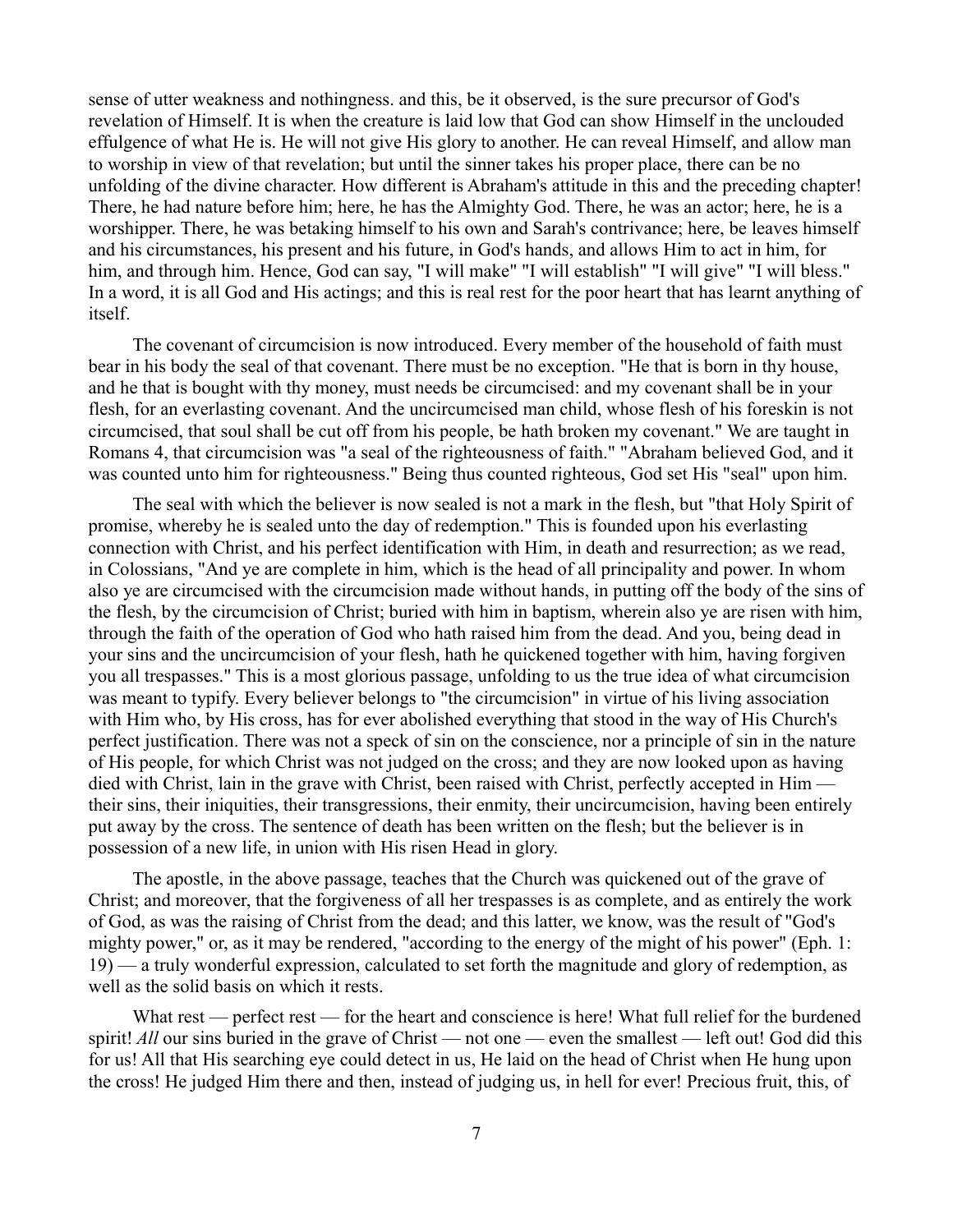the admirable, the profound, the eternal counsels of redeeming love! And we are" sealed," not with a certain mark cut in our flesh, but with the Holy Ghost. The entire household of faith is sealed thus. Such is the dignity, the value, the changeless efficacy of the blood of Christ, that the Holy Ghost can take up His abode in all those who have put their trust therein.

And, now, what remains for those who know these things, save to "be steadfast, unmovable, always abounding in the work of the Lord." Thus may it be, O Lord, through the grace of Thy Holy Spirit.

### **Genesis 18**

This chapter affords a beautiful exemplification of the results of an obedient, separated walk. "Behold, I stand at the door and knock; if any man hear my voice and open the door, I will come in to him, and sup with him, and he with me." (Rev. 3: 20) again, we read, "Jesus answered, and said unto him, If a man love me he will keep my words, and my Father will love him, and we will come unto him, and make our abode with him." (John 14: 23) From these passages, taken in connection with our chapter, we learn that an obedient soul enjoys a character of communion entirely unknown to one who moves in a worldly atmosphere.

This does not touch, in the most remote manner, the question of forgiveness or justification. All believers are clothed in the same spotless robe of righteousness-all stand in one common justification, under the eye of God. The one life flows down from the Head in heaven through all the members on earth. This is plain. The doctrine, in reference to the above important points, is fully established in the word; and has been, again and again, unfolded through the foregoing pages of this volume. But we should remember that justification is one thing, and the fruit thereof quite another. To be a child is one thing, to be an obedient child is quite another. Now, a father loves an obedient child, and will make, such a child more the depository of his thoughts and plans. And is this not true, in reference to our heavenly Father? Unquestionably. John 14 puts this quite beyond dispute; and, moreover, it proves that for one to speak of loving Christ, and not to "keep his words," is hypocrisy. "If a man love me, he will keep my words." Hence, if we are not keeping Christ's words, it is a sure proof we are not walking in the love of His name. Love to Christ is proved by doing the things which He commands, and not by merely saying, "Lord, Lord." It is of very little avail to say, "I go, sir," while the heart has no idea of going.

However, in Abraham we see one who, however he may have failed in detail, was, nevertheless, characterised, in the main, by a close, simple, and elevated walk with God; and in the interesting section of his history now before us, we find him in the enjoyment of three special privileges, namely, providing refreshment *for* the Lord! enjoying full communion *with* the Lord, and interceding for others *before* the Lord. These are high distinctions; and yet are they only such as ever result from an obedient, separated, holy walk. Obedience refreshes the Lord, as being the fruit of His own grace in our hearts. We see in the only perfect man that ever lived, how He constantly refreshed and delighted the Father. Again and again, God 'bore testimony to Him from heaven, as His "beloved Son; in whom he was well pleased." The path of Christ furnished a continual feast to Heaven. His ways were ever sending up a fragrant incense to the throne of God. From the manger to the cross, He did always the things which pleased His Father. There was no interruption, no variation, no salient point. He was the only perfect One. There only can the Spirit trace a perfect life below. Here and there, as We look along the current of inspiration, we find one and another who occasionally refreshed the mind of Heaven. Thus, in the chapter before us, we find the tent of the stranger at Mamre affording refreshment to the Lord Himself — refreshment lovingly offered, and willingly accepted. (Ver. 1-8)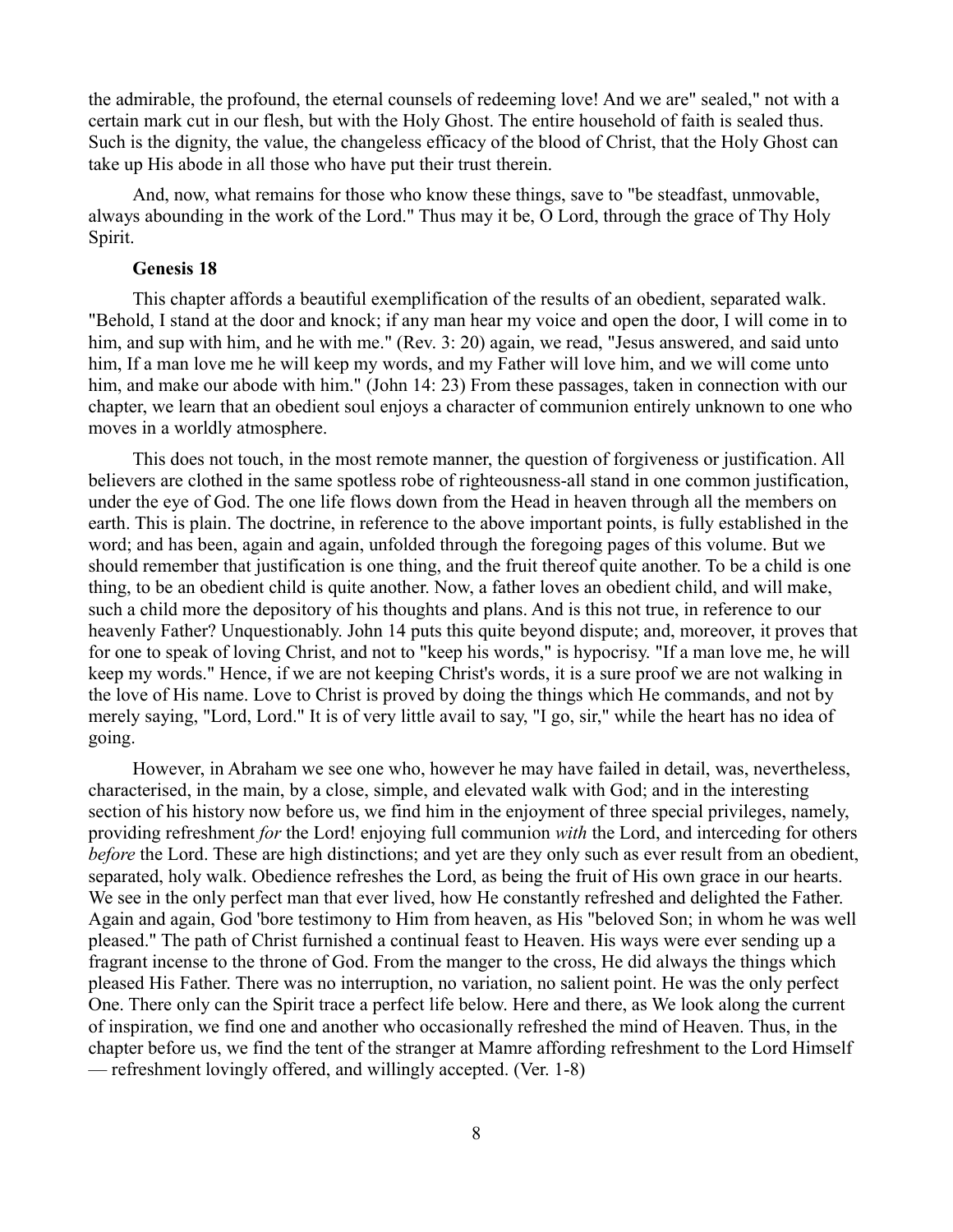Then we find Abraham enjoying high communion with the Lord, first, in reference to his own personal interests, (ver. 9-15) and, secondly, in reference to the destinies of Sodom. (Ver.16, 21) What confirmation to Abraham's heart in the absolute promise (*Sarah* shall have a son!" Yet this promise only elicited a laugh from Sarah, as it had elicited one from Abraham in the preceding chapter.

There are two kinds of laughter spoken of in scripture. There is first, the laughter with which the Lord fills our mouth, when, at some trying crisis, He appears in a signal manner for our relief. "When the Lord turned again the captivity of Zion, we were like them that dream. Then was our mouth filled with *laughter*, and our tongue with singing: then said they among the heathen, the Lord hath done great things for them; the Lord hath done great things for us, whereof we are glad." (Ps. 126: 1, 2)

Again, there is the laughter with which unbelief fills our mouths, when God's promises are too magnificent for our narrow hearts to take in, or the visible agency too small, in our judgement, for the accomplishment of His grand designs. The first of these we are never ashamed or afraid to avow. Zion's sons are not ashamed to say, "then was our mouth filled with laughter." (Ps. 126: 2) When Jehovah makes us to laugh, we may laugh heartily. "But Sarah denied, saying, I laughed not; for she was afraid." Unbelief makes us cowards and liars; faith makes us bold and truthful. It enables us to "come boldly," and to "draw near with true hearts."

But, further, Abraham is made the depository of God's thoughts and counsels about Sodom. Though having nothing to do with it personally, yet he was so near the Lord that he was let into His mind in reference to it. The way to know the divine purposes about this present evil world, is not to be mixed up with it, in its schemes and speculations, but to be entirely separated from it. The more closely we walk with God, and the more subject we are to His word, the more we shall know of His mind about everything. I do not need to study the newspaper, in order to know what is going to happen in the world. God's word reveals all I want to know. In its pure and sanctifying pages I learn all about the character, the course, and the destiny of the world; whereas, if I go to the men of the world for news, I may expect that the devil will use them to cast dust in my eyes.

Had Abraham visited Sodom in order to obtain information about its facts, had he applied to some of its leading intelligent men, to know what they thought of Sodom's present condition and future prospects, how would he have been answered? Doubtless, they would have called his attention to their agricultural and architectural schemes, the vast resources of the country; they would have placed before his eyes one vast, mingled scene of buying and selling, building and planting, eating and drinking, marrying and giving in marriage. Doubtless, too, they would never dream of judgement, and if any one had made mention thereof, their mouths would have been filled with infidel laughter. Hence, then, it is plain, that Sodom was not the place in which to learn about Sodom's end. No; "the place, where Abraham stood before the Lord," afforded the only proper point from whence to take in the whole prospect. There he could stand entirely above the fogs and mists which had gathered upon Sodom's horizon. There, in the clearness and calmness of the divine presence, he could understand it all. And what use did he make of his knowledge and his elevated position? How was he occupied in the Lord's presence? The answer to these inquiries leads us to the third special privilege enjoyed by our patriarch in this chapter, namely, —

Intercession for others *before* the Lord. He was enabled to plead for those, who were mixed up in Sodom's defilement, and in danger of being involved in Sodom's judgement. This was a happy and a holy use to make of his place of nearness to God. Thus it is ever. The soul that can "draw near to God," in the assurance of faith, having the heart and conscience perfectly at rest, being able to repose in God as to the past, the present, and the future — that soul will be able and willing to intercede for others.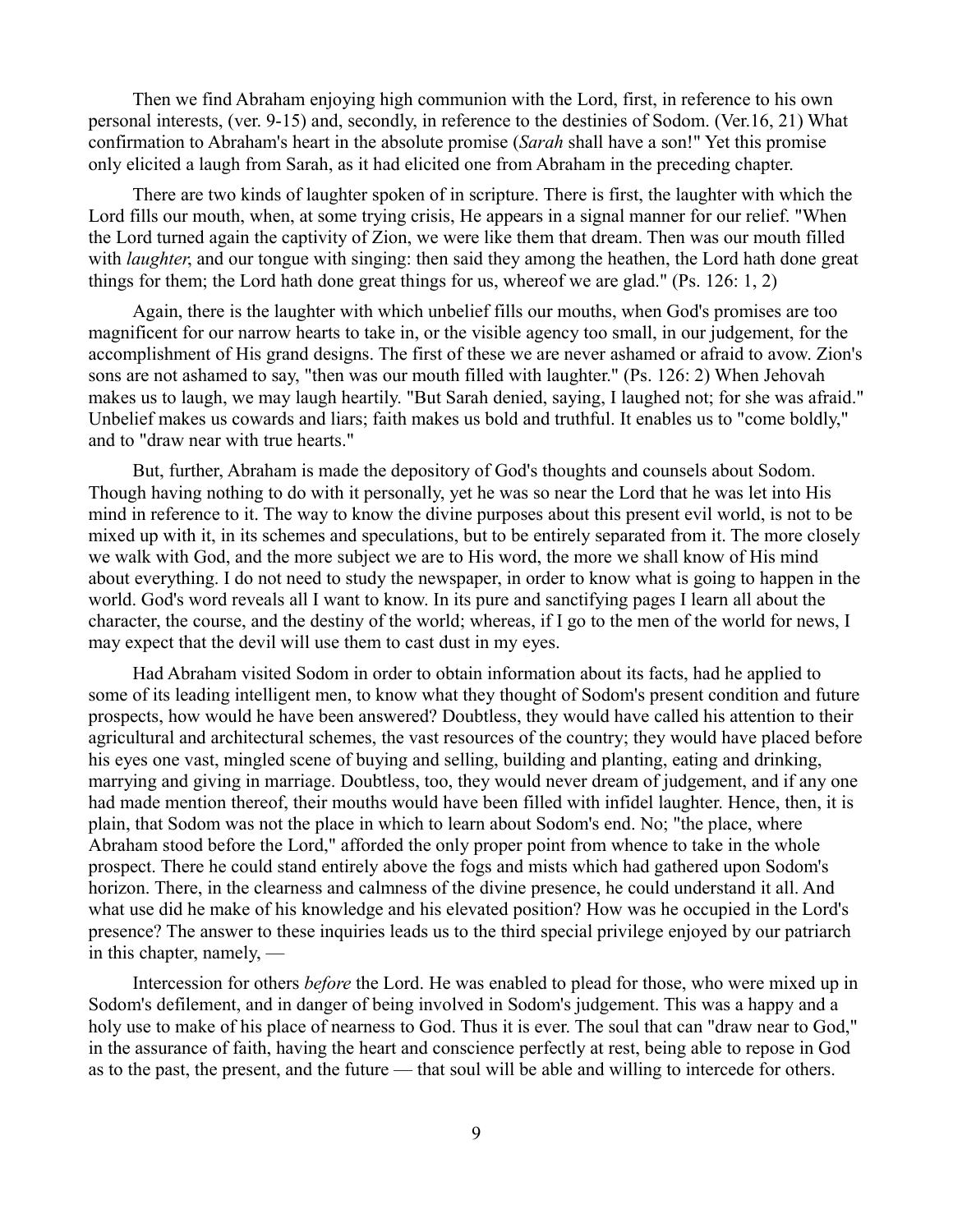The man, who has on "the whole armour of God," will be able to pray for all saints." And, oh I what a view this gives us of the intercession of our Great High Priest, mho has passed into the heavens! What infinite repose He enjoys in all the divine counsels! With what conscious acceptance He sits enthroned amid the brightness of the Majesty in the heavens! And with what efficacy He pleads, before that Majesty, for those, who are toiling along, amid the defilement of this present scene! Happy, ineffably happy, they, who are the subjects of such all prevailing intercession! At once happy and secure. Would that we had hearts to enter into all this hearts enlarged by personal communion with God, to take in more of the infinite fullness of His grace, and the suitability of His provision, for all our need.

We see, in this scripture, that, how blessed soever Abraham's intercession might be, yet it was limited, because the intercessor was *but a man*. It did not reach the need. He said, "I will speak *yet but this once,"* and there he stopped short, as if afraid of having presented too large a draft at the treasury of infinite grace, or forgetting that faith's cheque was never yet dishonoured at God's bank. It was not that he was straitened in God. By no means. There was abundance of grace and patience in Him to have hearkened to His dear servant, had he proceeded even to three or one. But the servant was limited. He was afraid of overdrawing his account He ceased to ask, and God ceased to give. Not so our blessed Intercessor. Of Him it can be said," He is able to save *to the uttermost*,..... seeing he ever liveth to make intercession." May our hearts cling to Him, in all our need, our weakness, and our conflict.

Before closing this section, I would offer a remark, which, whether it may be regarded as properly flowing: out of the truth contained therein, or not, is nevertheless worthy of consideration. It is of the utmost importance, in the study of scripture, to distinguish between God's moral government of the world, and the specific hope of the Church. The entire body of Old Testament prophecy, and much of the New, treats of the former, and, in so doing, presents, I need hardly say, a subject of commanding interest to every Christian. It is interesting to know what God is doing, and will do, with all the nations of the earth. Interesting to read God's thoughts about Tyre, Babylon, Nineveh, and Jerusalem; about Egypt, Assyria, and the land of Israel. In short, the entire range of Old Testament prophecy demands the prayerful attention of every true believer. But, let it be remembered, we do not find therein contained the proper hope of the Church. How could we? If we have not therein the Church's existence directly revealed, how could we have the Church's hope? Impossible. It is not that the Church cannot find there a rich harvest of divine moral principles, which she may most happily and profitably use. She undoubtedly can; but this is quite another thing from finding there her proper existence and specific hope. And yet, a large portion of the Old Testament prophecies has been applied to the Church; and this application has involved the whole subject in such mist and confusion, that simple minds are scared away from the study, and, in neglecting the study of prophecy, they have also neglected that which is quite distinct from prophecy, properly so called, even the hope of the Church, which hope, be it well remembered, is not anything which God is going to do with the nations of the earth, but to meet the Lord Jesus in the clouds of heaven, to be for ever with Him, and for ever like Him.

Many may say, I have no *head* for prophecy. Perhaps not, but have you a *heart* for Christ Surely if you love Christ, you will love His appearing, though you may have no capacity for prophetic investigation. An affectionate wife may not have a head to enter into her husband's affairs; but she has a heart for her husband's return. She might not be able to understand his ledger and day-book; but she knows his footstep, and recognises his voice. The most unlettered saint, if only he has affection for the Person of the Lord Jesus, can entertain the most intense desire to see Him; and this is the Church's hope. The apostle could say to the Thessalonians, "ye turned to God from idols, to serve the living and true God, and to *wait for his Son from heaven."* (1 Thess. 1: 9, 10) Now, evidently, those Thessalonian saints could, at the moment of their conversion, have known little, if anything, of prophecy, or the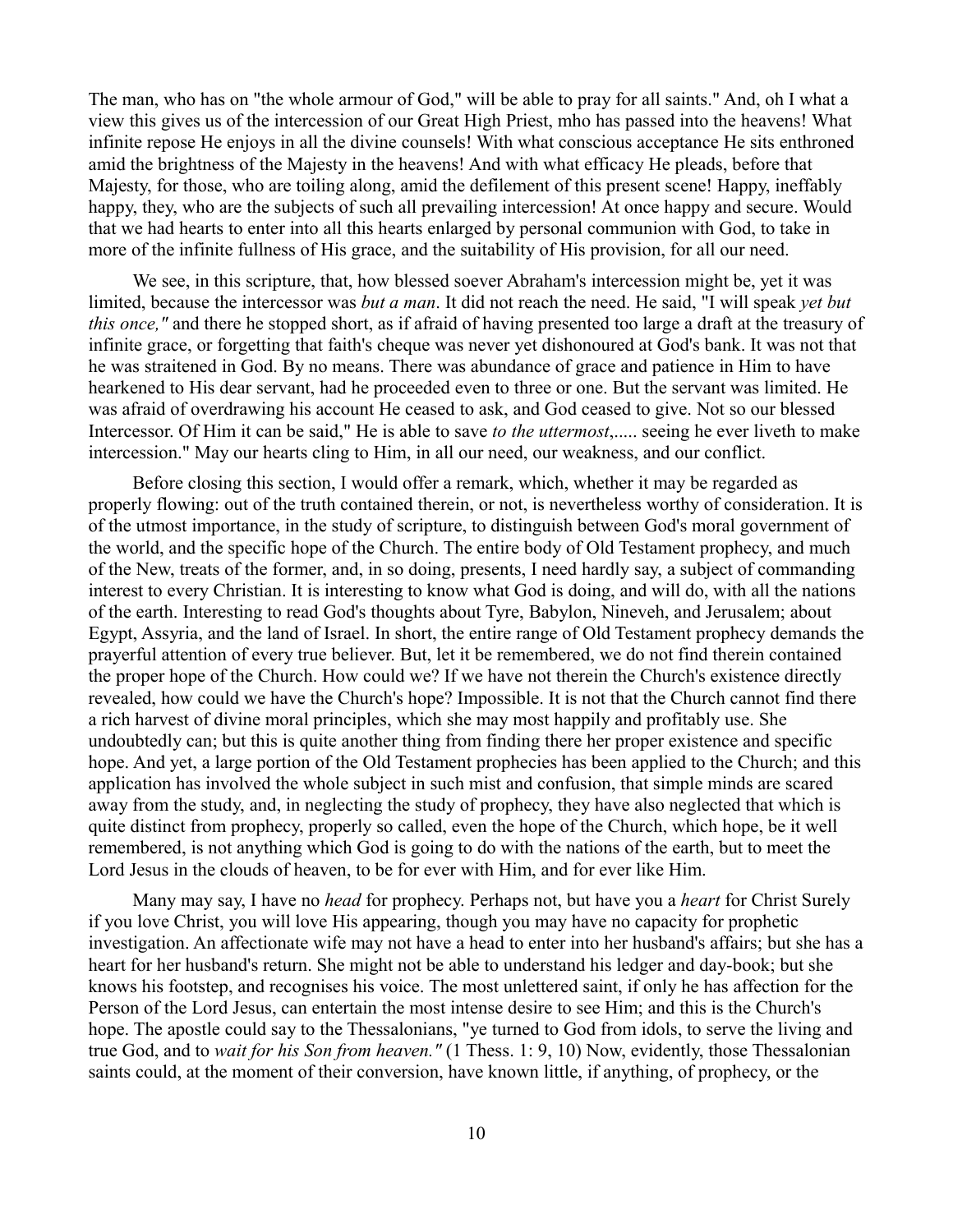special subject thereof; and yet they were, at that very moment, put into the full possession and power of the specific hope of the Church — even the coming of the Son. Thus is it throughout the entire New Testament. There, no doubt, we have prophecy-there, too, we have God's moral government; but, at the same time, numberless passages might be adduced in proof of the fact, that the common hope of Christians in apostolic times — the simple, unimpeded, and unencumbered hope was, THE RETURN OF THE BRIDEGROOM. May the Holy Ghost revive "that blessed hope" in the Church — may He gather in the number of the elect, and "make ready a people prepared for the Lord."

# **Genesis 19**

There are two methods which the Lord graciously adopts, in order to draw the heart away from this present world. The first is, by setting before it the attractiveness and stability of "things above." The second is, by faithfully declaring the evanescent and shakeable nature of "things on the earth." The close of Hebrews 12 furnishes a beautiful example of each of these methods. After stating the truth, that we are come unto mount Zion, with all its attendant joys and privileges, the apostle goes on to say, "see that ye refuse not him that speaketh: for if they escaped not, who refused him that spake on earth, much more shall not we escape, if we turn away from him that speaketh from heaven; whose voice then shook the earth, but now he hath promised, saying, Yet once I shake, not only the earth, but also heaven. Now this word Once signifieth the removal of the shakeable things, as of things that are made, that the unshakeable things may remain." Now it is much better to be *drawn* by the joys of heaven, than *driven* by the sorrows of earth.. The believer should not wait to be shaken out of present things. He should not wait for the world to give him up, before he gives up the world. He should give it up in the power of communion with heavenly things. There is no difficulty in giving up the world when we have, by faith, laid hold of Christ; the difficulty would then be to hold it. If a scavenger were left an estate of ten thousand a year, he would not long continue to sweep the streets. Thus, if we are realising our portion amid the unshakeable realities of heaven, we shall find little difficulty in resigning the delusive joys of earth. Let us now look at the solemn section of inspired history here set before us.

In it we find Lot "sitting in the gate of Sodom," the place of authority. He has evidently made progress. He has "got on in the world." Looked at from a worldly point of view, his course has been a successful one. He, at first, "pitched his tent toward Sodom." Then, no doubt, he found his way into it; and now we find him sitting in the gate — a prominent, influential post. How different is all this from the scene with which the preceding chapter opens! But, ah! my reader, the reason is obvious. "*By faith* Abram sojourned in the land of promise, as in a *strange country*, dwelling in tabernacles." We have no such statement, in reference to Lot.\* It could not be said, "By faith Lot sat in the gate of Sodom." Alas! no; he gets no place among the noble army of confessors — the great cloud of witnesses to the power of faith. The world was his snare, present things his bane. He did not "endure as seeing him who is invisible." He looked at "the things which are seen, and temporal:" whereas Abram looked at "the things which are unseen and eternal." There was a most material difference between those two men, who, though they started together on their course, reached a very different goal, so far as their "public testimony was concerned. No doubt Lot was saved, yet it was "So as by fire," for, truly, "his work was burned up." On the other hand, Abraham had "an abundant entrance ministered unto him into the everlasting kingdom of our Lord and Saviour Jesus Christ."

{\*It would furnish a very searching question for the heart, in reference to every undertaking, were we to ask, "Am I doing this by faith?" "Whatever is not of faith is sin;" and, "Without faith it is impossible to please God.}

Further, we do not find that Lot is permitted to enjoy any of the high distinctions and privileges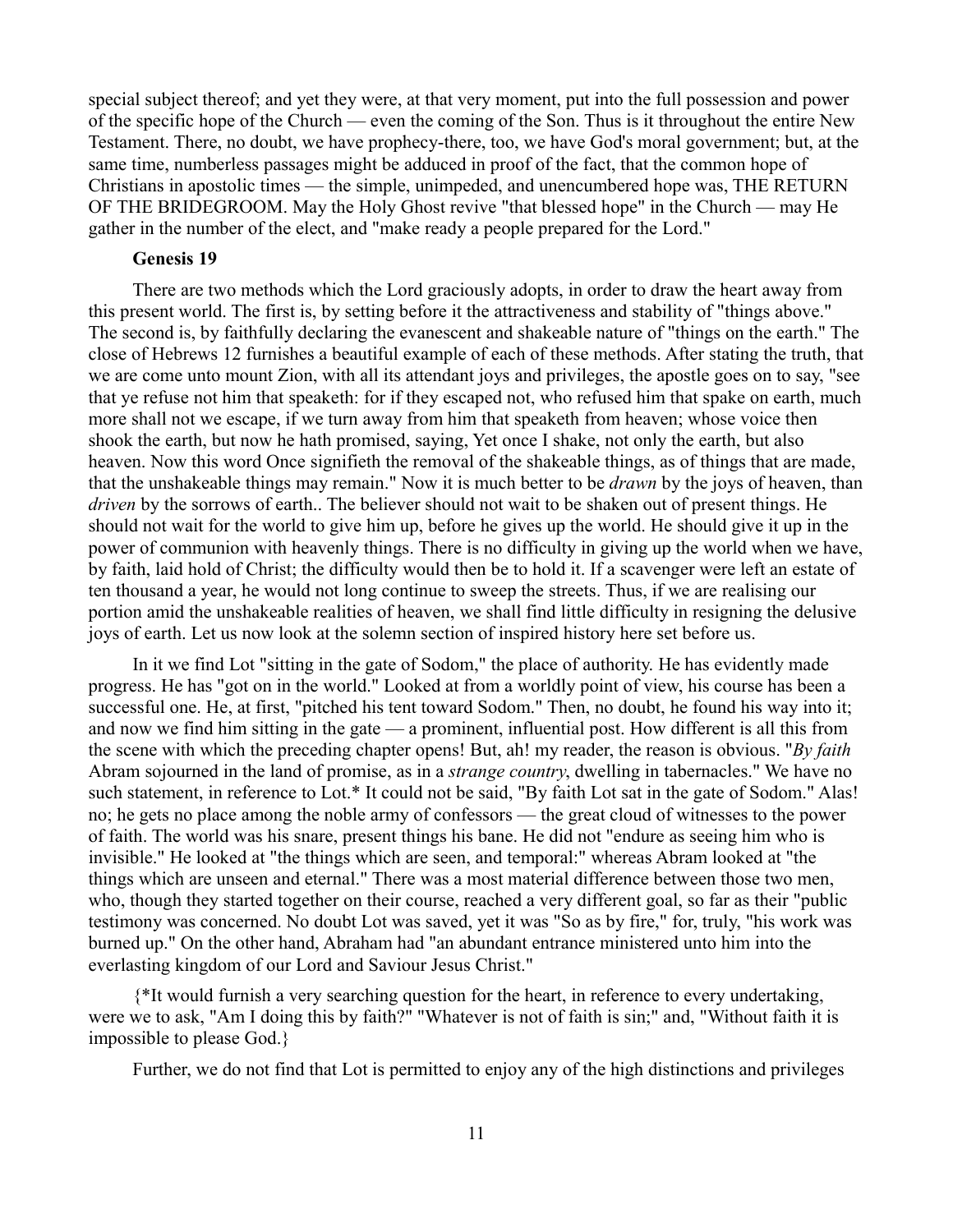with which Abraham was favoured. Instead of refreshing the Lord, Lot gets his righteous soul vexed; instead of enjoying communion *with* the Lord, he is at a lamentable distance *from* the Lord; and, lastly, instead of interceding for others, he finds enough to do to intercede for himself. The Lord remained to commune with Abraham, and merely sent His angels to Sodom; and these angels could, with difficulty, be induced to enter into Lot's house, or partake of his hospitality: "they said, Nay, but we *will abide in the street all night."* What a rebuke! How different from the willing acceptance of Abraham's invitation, as expressed in the words, "So do as thou hast said."

There is a great deal involved in the act of partaking of any one's hospitality. It expresses, when intelligently looked at, full fellowship with him. "I will come in unto him, and sup *with him,* and *he* with me." "If ye have judged me to be faithful to the Lord, come into my house and abide." If they had not so judged her, they would not have accepted her invitation.

Hence, the angels' word to Lot contains a most unqualified condemnation of his position in Sodom. They would rather abide in the street all night, than enter under the roof of one in a wrong position. Indeed, their only object in coming to Sodom seems to have been to deliver Lot, and that, too, because of Abraham; as we read: "And it came to pass, when God destroyed the cities of the plain, that *God remembered Abraham*, and sent Lot out of the midst of the overthrow, when he overthrew the cities in which Lot dwelt." This is strongly marked. It was simply for Abraham's sake that Lot was suffered to escape: the Lord has no sympathy with a worldly mind; and such a mind it was that had led Lot to settle down amid the defilement of that guilty city. Faith never put him there; a spiritual mind never put him there; "his righteous soul" never put him there. It was simple love for this present evil world that led him, first, to "*choose*," then to "pitch his tent toward," and, finally, to "sit in the gate of Sodom." And, oh! what a portion he chose. Truly it was a broken cistern which could hold no water; a broken reed which pierced his hand. It is a bitter thing to seek, in any wise, to manage for ourselves; we are sure to make the most grievous mistakes. It is infinitely better to allow God to order all our ways for us, to commit them all, in the spirit of a little child, to Him, who is so willing and so able to manage for us; to put the pen, as it were, into His blessed hand, and allow Him to sketch out our entire course, according to His own unerring wisdom and infinite love.

No doubt, Lot thought he was doing well for himself and his family, when he moved to Sodom; but the sequel shows how entirely he erred; and it also sounds in our ears a voice of deepest solemnity — a voice telling us to beware how we yield to the incipient workings of a worldly spirit. "Be content with such things as ye have." Why? Is it because you are so well off in the world? Because you have all that your poor rambling hearts would seek after? Because there is not so much as a single chink in your circumstances, through which vain desire might make its escape? Is this to be the ground of our contentment By no means. What then? "For he hath said, I will never leave thee nor forsake thee." Blessed portion! Had Lot been content therewith, he never would have sought the well watered plains of Sodom.

And, then, if we need any further ground of inducement to the exercise of a contented spirit, truly we have it in this chapter, What did Lot gain in the way of happiness and contentment Little indeed. The people of Sodom surround his house, and threaten to break into it; he seeks to appease them by a most humiliating proposition, but all in vain. If a man will mingle with the world, for the purpose of self-aggrandisement, he must make up his mind to endure the sad consequences. We cannot profit by the world, and, at the same time, bear effectual testimony against its wickedness. "This one fellow came in to sojourn, and he will needs be a judge." This will never do. The true way to judge is to stand apart, in the moral power of grace, not in the supercilious spirit of Pharisaism. To attempt to reprove the world's ways, while me profit by association with it, is vanity; the world will attach very little weight to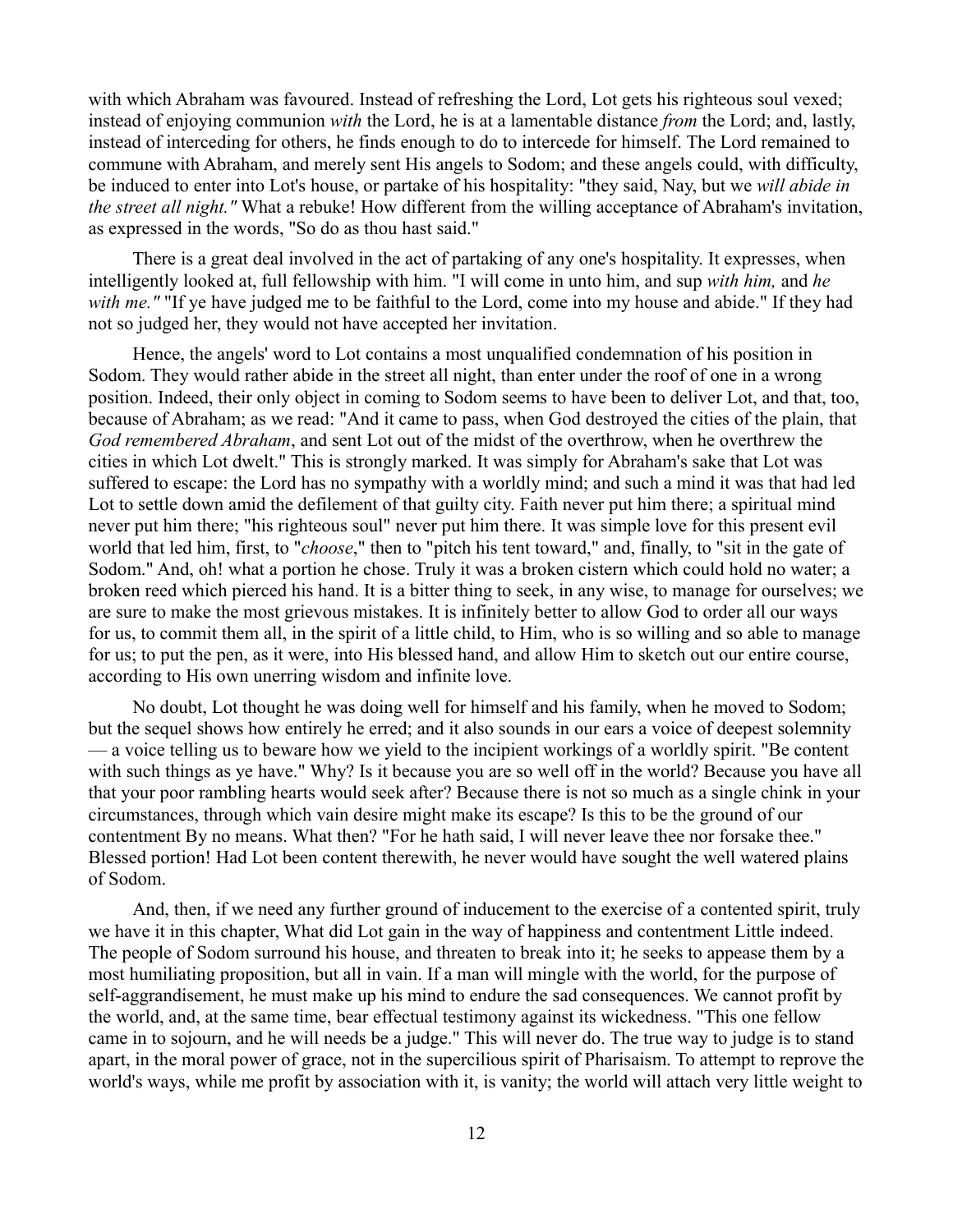such reproof and such testimony. Thus it was, too, with Lot's testimony to his sons-in law;" he seemed as one that mocked." It is vain to speak of approaching judgement, while finding our place, our portion, and our enjoyment, in the very scene which is to be judged.

Abraham was in a far better position to speak of judgement, inasmuch as he was entirely outside of the sphere thereof. The tent of the stranger at Mamre was in no danger, though Sodom were in flames. Oh! that our hearts longed more after the precious fruits of a realised strangership, so that instead of having, like poor Lot, to be dragged, by main force, out of the world, and casting a lingering look behind, we might, with holy alacrity, bound forward, like a racer, towards the goal.

Lot, evidently, longed after the scene which he was forced, by angelic power, to abandon; for not only had the angels to lay hold of him, and hasten him away from the impending judgement, but even when exhorted to escape for *his life,* (which was all he could save from the wreck,) and flee to the mountain, he replies, "Oh! not so, my Lord: behold, now, thy servant hath found grace in thy sight, and thou hast magnified thy mercy which thou hast showed unto me in saving *my life;* and I cannot escape to the mountain, lest some evil take me and I die: behold, now, *this city* is near to flee unto, and it is a little one: oh I let me escape thither, (is it not a little one) and my soul shall live." What a picture! He seems like a drowning man, ready to catch even at a floating feather. Though commanded by the angel to flee to the mountain, he refuses, and still fondly clings to the idea of "a little city," — some little shred of the world. He feared death in the place to which God was mercifully directing him — yea, he feared all manner of evil, and could only hope for safety in some little city, some spot of his own devising. Oh! let me escape *thither, and my soul shall live."* How sad. There is no casting himself wholly upon God. Alas! he had too long walked at a distance from Him; too long breathed the dense atmosphere of a "city," to be able to appreciate the pure air of the divine presence, or lean on the arm of the Almighty. His soul seemed completely unhinged; his worldly nest had been abruptly broken up, and he was not quite able to nestle himself, by faith, in the bosom of God. He had not been cultivating communion with the invisible world; and, now, the visible was passing away from beneath his feet with tremendous rapidity. The "fire and brimstone from heaven" were about to fall upon that in which all his hopes and all his affections were centred. The thief had broken in upon him, and he seems entirely divested of spiritual nerve and self-possession. He is at his wits' end; but the worldly element, being strong in his heart, prevails, and he seeks his only refuge in "a little city." Yet he is not at ease even there, for he leaves it, and gets up to the mountain. He does, through fear, what he would not do at the command of God's messenger.

And, then, see his end! His own children make him drunk, and in his drunkenness he becomes the instrument of bringing into existence the Ammonites and the Moabites — the determined enemies of the people of God. What a volume of solemn instruction is here Oh! my reader, see here what the world is! see what a fatal thing it is to allow the heart to go out after it! What a commentary is Lot's history upon that brief but comprehensive admonition, "love not the world" This world's Sodoms and its Zoars are all alike. There is no security, no peace, no rest, no solid satisfaction for the heart therein. The judgement of God hangs over the whole scene; and He only holds back the sword, in long-suffering mercy, not willing that any should perish, but that all should come to repentance.

Let us, then, seek to pursue a path of holy separation from the world. Let us, while standing outside its entire range, be found cherishing the hope of the Master's return. May its well-watered plains have no charms for our hearts. May its honours, its distinctions, and its riches, be all surveyed by us in the light of the coming glory of Christ. May we be enabled, like the holy patriarch Abraham, to get up into the presence of the Lord, and, from that elevated ground, look forth upon the scene of widespread ruin and desolation — to see it all, by faith's anticipative glance, a smoking ruin. *Such it will be*.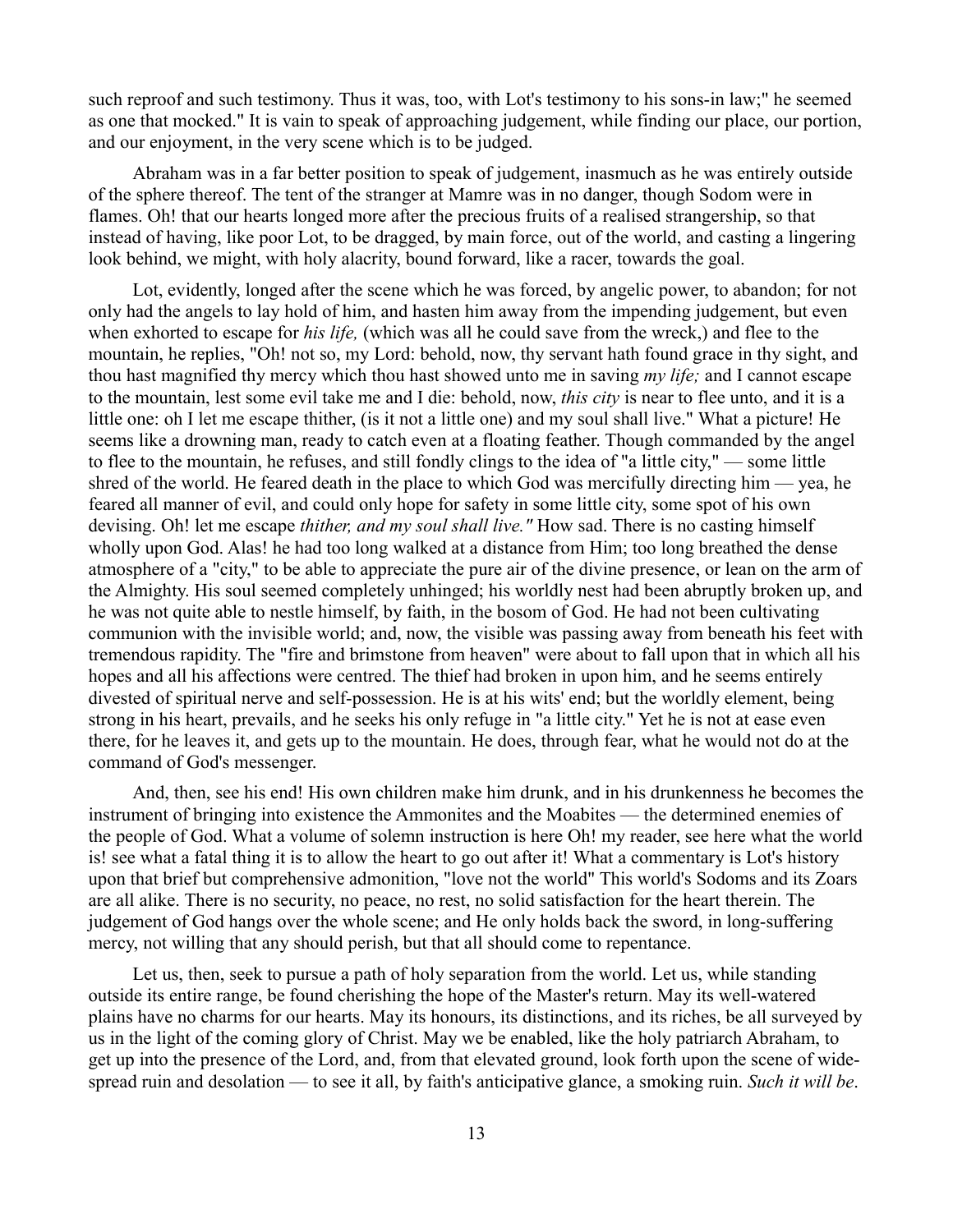"The earth, also, and the things that are therein, shall be burned up." ALL that about which the children of this world are so intensely anxious-after which they are so eagerly grasping-for which they are so fiercely contending — all — all will be burned up. And who can tell how soon? Where is Sodom Where is Gomorrha? Where are the cities of the plain — those cities which were once all life, and stir, and bustle! Where are they now? All gone! swept away by the judgement of God. Consumed by His fire and brimstone. Well, His judgements now hang over this guilty world. The day is at hand; and, while judgements impend, the sweet story of grace is being told out to many an ear. Happy they, who hear and believe that story. Happy they, who fled to the strong mountain of God's salvation! who take refuge behind the cross of the Son of God, and therein and pardon and peace!

God grant that the reader of these lines may know what it is, with a conscience purged from sin, and his heart's affections purged from the defiling influence of the world, to wait for the Son from heaven.

#### **Genesis 20**

We have two distinct points in this chapter: first, the moral degradation to which the child of God sometimes subjects himself, in the view of the world; and, secondly, the moral dignity which *always* belongs to him in the view of God. Abraham again exhibits the dread of circumstances, which the heart can so easily understand. He sojourns in Gerar, and fears the men of that place. Judging that God was not there, he forgets that He is always with him. He seems to be more occupied with the men of Gerar than with the One who was stronger than they. Forgetting God's ability to protect his wife, he has recourse to the same stratagem which, years before, he had adopted in Egypt. This is very admonitory. The father of the faithful was carried away, by taking his eye off God. He lost, for a little, his centre in God, and, therefore, gave way. How true it is, that we are only strong as we cling to God in the sense of our perfect weakness. So long as we are in the path of His appointment, nothing can harm us. Had Abraham simply leaned on God, the men of Gerar would not have meddled with him; and it was his privilege to have vindicated God's faithfulness in the midst of the most appalling difficulties. Thus, too, he would have maintained his own dignity, as a man of faith.

It is often a source of sorrow to the heart to mark how the children of God dishonour Him, and, as a consequence, lower themselves before the world, by losing the sense of His sufficiency for every emergency. So long as we live in the realisation of the truth, that all our springs are in God, so long shall we be above the world, in every shape and form. There is nothing so elevating to the whole moral being as faith: it carries one entirely beyond the reach of this world's thoughts; for how can the men of the world, or even worldly minded Christians, understand the life of faith? Impossible: the springs on which it draws lie far away beyond their comprehension. They live on the surface of present things. So long as they can see what they deem a proper foundation for hope and confidence, so long they are hopeful and confident; but the idea of resting solely on the promise of an unseen God, they understand not. But the man of faith is calm in the midst of scenes in which nature can see nothing. Hence it is, that faith ever seems, in the judgement of nature, such a reckless, improvident, visionary thing. None but those, who know God, can ever approve the actings of faith, for none but they really understand the solid and truly reasonable ground of such actings.

In this chapter we find the man of God actually exposing himself to the rebuke and reproach of the men of the world, by reason of his actings, when under the power of unbelief. Thus it must ever be. Nothing but faith can impart true elevation to a man's course and character. We may ,it is true, see some, who are naturally upright and honourable in their ways, yet nature's uprightness and honour cannot be trusted: they rest on a bad foundation, and are liable to give way at any moment. It is only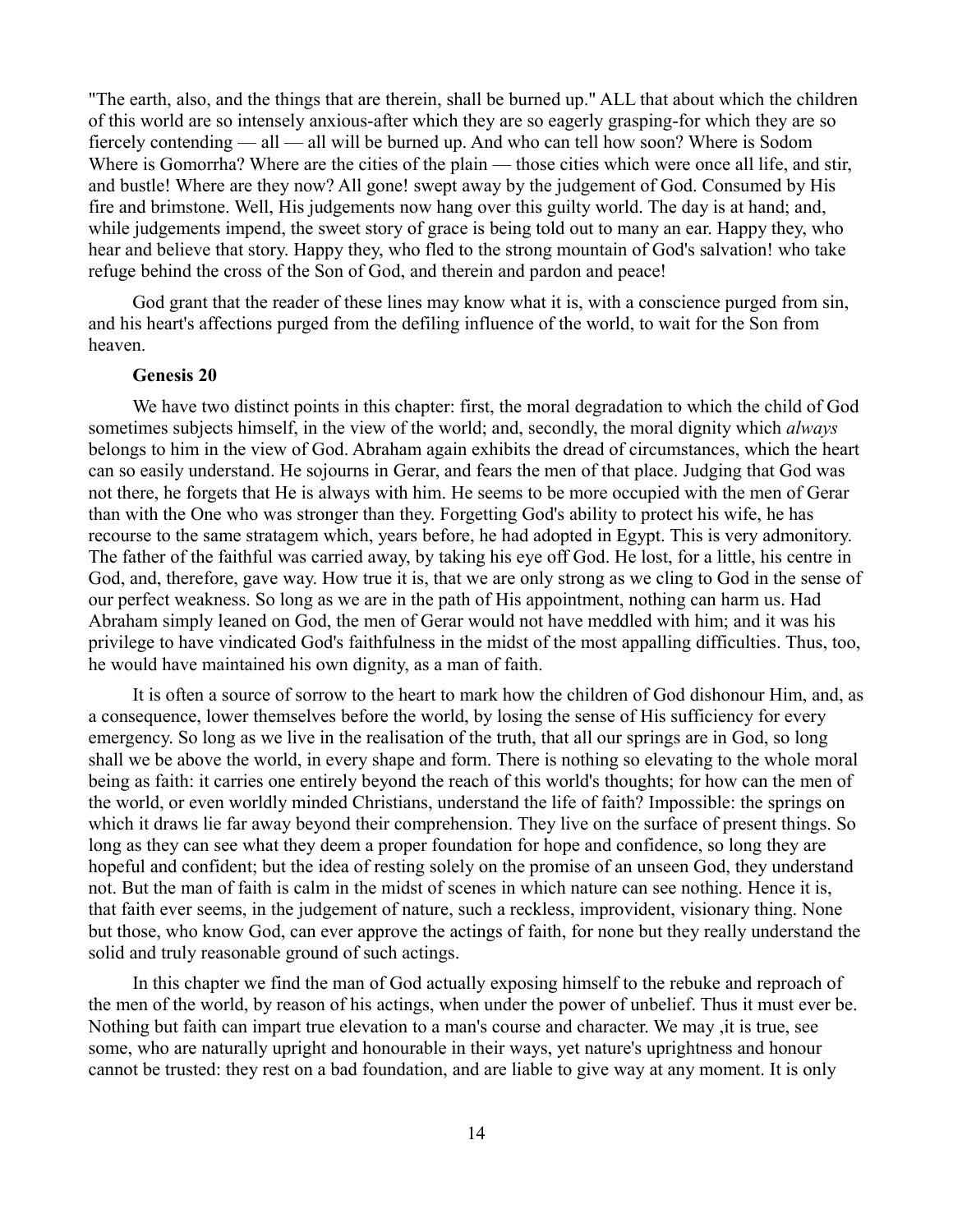faith which can impart a truly elevated moral tone, because it connects the soul in living power with God, the only source of true morality. And it is a remarkable fact, that, in the case of all those whom God has graciously taken up, we see that, when off the path of faith, they sank even lower than other men. This will account for Abraham's conduct in this part of his history.

But there is another point of much interest and value brought out here. We find that Abraham had harboured an evil thing for a number of years: be had, it seems, started upon his course with a certain reserve in his soul, which reserve was the result of his want of full, unqualified confidence in God. Had he been able fully to trust God in reference to Sarah, there would have been no need of any reserve or subterfuge whatever. God would have fenced her round about from every ill; and who can harm those, who are the happy subjects of His unslumbering guardianship? However, through mercy, Abraham is enabled to bring out the root of the whole matter — to confess and judge it thoroughly, and get rid of it. This is the true way to act. There can be no real blessing and power till every particle of leaven is brought forth into the light and there trampled under foot. God's patience is exhaustless. He can wait. He can bear with us; but He never will conduct a soul to the culminating point of blessing and power, while leaven remains known and unjudged. Thus much as to Abimelech and Abraham. Let us now look at the moral dignity of the latter, in the view of God.

In the history of God's people, whether we look at them as a whole, or as individuals, we are often struck with the amazing difference between what they are in God's view, and what they are in the view of the world. God sees His people in Christ. He looks at them through Christ; and hence He sees them "without spot, or wrinkle, or any such thing." They are as Christ is before God. They are perfected for ever, as to their standing in Christ. "They are not in the flesh but in the spirit."

But, in themselves, they are poor, feeble, imperfect, stumbling, inconsistent creatures; and, inasmuch as it is what they are in themselves, and that alone, that the world takes knowledge of, therefore it is that the difference seems so great between the divine and the human estimate.

Yet it is God's prerogative to set forth the beauty, the dignity, and the perfection of His people. It is His exclusive prerogative, inasmuch as it is He Himself who has bestowed those things. They are only comely through the comeliness which He has put upon them; and it is, therefore, due to Him to declare what that comeliness is; and truly He does it in a manner worthy of Himself, and never more blessedly than when the enemy comes forth to injure, to curse, or accuse. Thus, when Balak seeks to curse the seed of Abraham, Jehovah's word is, "I have not beheld iniquity in Jacob, neither have I seen perverseness in Israel." "How goodly are thy tents, O Jacob, and thy tabernacles, O Israel. Again, when Satan stands forth to resist Joshua, the word is, "The Lord rebuke thee, O Satan,.....is not this a brand plucked out of the fire?" Thus He ever puts Himself between His people and every tongue that would accuse them. He does not answer the accusation by a reference to what His people are in themselves, or to what they are in the view of the men of this world, but to what He Himself has made them, and where He has set them.

Thus, in Abraham's case, he might lower himself in the view of Abimelech, king of Gerar; and Abimelech might have to rebuke him, yet, when God comes to deal with the case, He says to Abimelech, "Behold, thou art but a dead man;" and of Abraham he says," He is a prophet, and he shall pray for thee." Yes, with all "the integrity of his heart, and the innocency of his hands," the king of Gerar was "but a dead man;" and, moreover, he must be a debtor to the prayers of the erring and inconsistent stranger for the restoration of the health of his household. Such is the manner of God: He may have many a secret controversy with His child, on the ground of his practical ways; but directly the enemy enters a suit against him, Jehovah ever pleads His servant's cause. "Touch not mine anointed,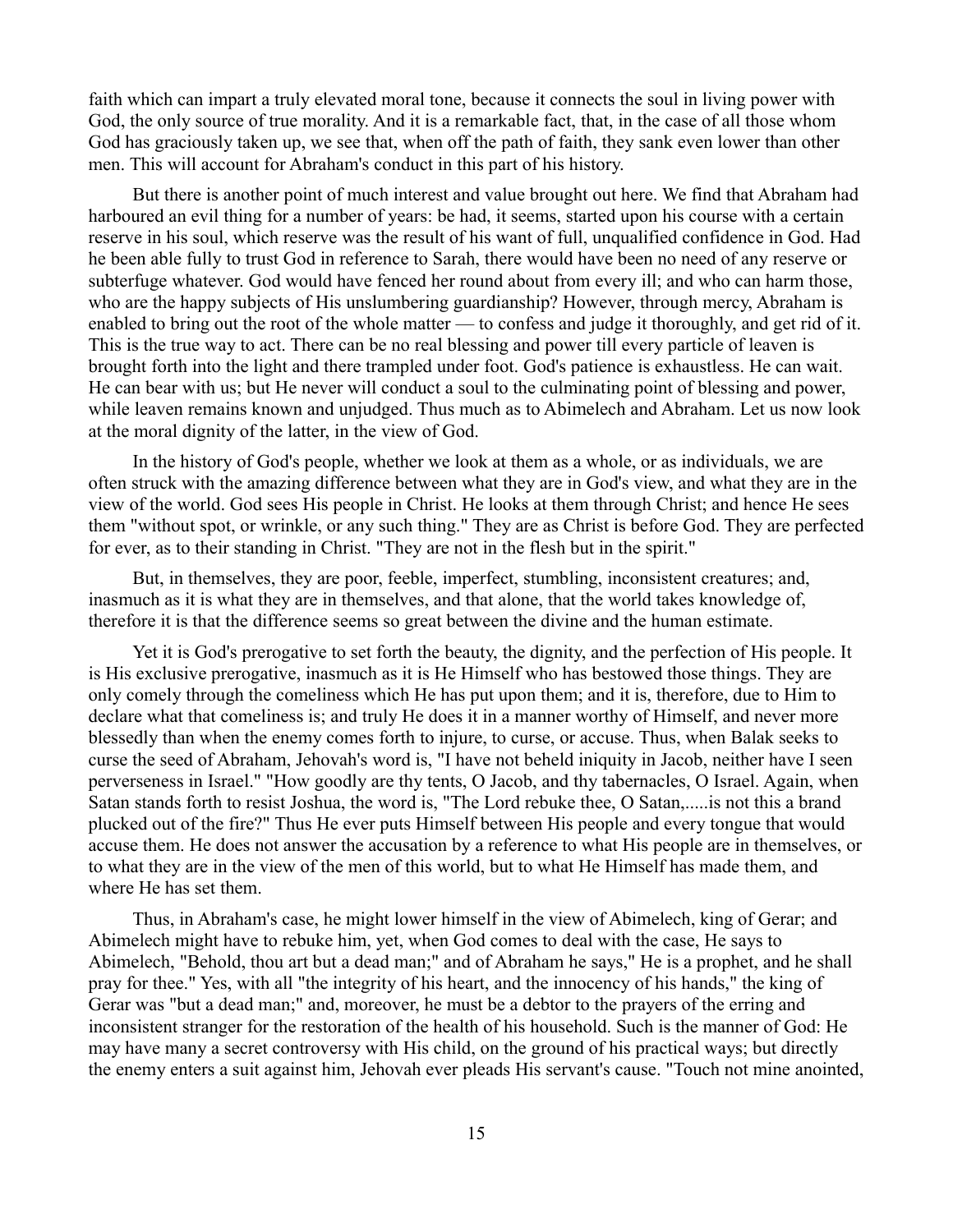and do my prophets no harm." "He that toucheth you, toucheth the apple of mine eye." "It is God that justifieth, who is he that condemneth? No dart of the enemy can penetrate the shield, behind which the Lord has hidden the very feeblest lamb of His blood-bought flock. He hides His people in His pavilion, sets their feet upon the rock of ages, lifts their heads above their enemies round about, and fills their hearts with the everlasting joy of His salivation.

His name be praised for evermore!

#### **Genesis 21**

And the Lord visited Sarah, as he had said, and the Lord did unto Sarah as he had spoken." Here we have accomplished promise — the blessed fruit of patient waiting upon God. None ever waited in vain. The soul, that takes hold of God's promise by faith, has gotten a stable reality which will never fail him. Thus was it with Abraham; thus was it with all the faithful from age to age; and thus will it be with all those, who are enabled, in any measure, to trust in the living God. Oh! it is a wonderful blessing to have God Himself as our portion and resting-place, amid the unsatisfying shadows of this scene through which we are passing; to have our anchor cast within the veil; to have the word and oath of God, the two immutable things, to lean upon, for the comfort and tranquility of our souls.

When God's promise stood before the soul of Abraham, as an accomplished fact, he might well have learnt the futility of his own effort to reach that accomplishment. Ishmael was of no use, whatever, so far as God's promise was concerned. He might, and did, afford something for nature's affections to entwine themselves around, thus furnishing a more difficult task for Abraham to perform afterwards; but he was in no wise conducive to the development of the purpose of God, or to the establishment of Abraham's faith — quite the reverse. Nature can never do ought for God. The Lord must visit and the Lord must "do," and faith must wait, and nature must be still; yea, must be entirely set aside as a dead, worthless thing, and then the divine glory can shine out, and faith find in that outshining all its rich and sweet reward. "Sarah conceived and bare Abraham a son in his old age, *at the set time* of which God had spoken to him." There is such a thing as God's "set time," His "due season," and for this the faithful must be content to wait. The time may seem long, and hope deferred may make the heart sick; but the spiritual mind will ever find its relief in the assurance, that all is for the ultimate display of God's glory. "For the vision is for an appointed time, but *at the end* it shall speak, and not lie; though it tarry, wait for it; because it will surely come, it will not tarry. . . . . . but the just shall live by his faith." (Hab. 2: 3, 4) This wondrous faith! It brings into our present all the power of God's future, and feeds upon God's promise as a present reality. By its power the soul is kept hanging upon God, when every outward thing seems to be against it; and, "at the set time," the mouth is filled with laughter. "Abraham was an hundred years old when his son Isaac was born unto him." Thus nature had nothing to glory in. "Man's extremity was God's opportunity;" and Sarah said, "*God* hath made me to laugh." All is triumph when God is allowed to show Himself.

Now while the birth of Isaac filled Sarah's mouth with laughter, it introduced an entirely new element into Abraham's house. The son of the free-woman very speedily developed the true character of the son of the bond-woman. Indeed, Isaac proved, in principle, to be to the household of Abraham, what the implantation of the new nature is in the soul of a sinner. It was not *Ishmael changed,* but it was *Isaac born*. The son of the bond-woman could never be anything else but that. He might become a great nation, he might dwell in the wilderness, and become an archer, he might become the father of twelve princes, but he was the son of the bond-woman all the while. On the contrary, no matter how weak and despised Isaac might be, he was the son of the free-woman. His position and character, his standing and prospects, were all from the Lord. "That which is born of the flesh is flesh; and that which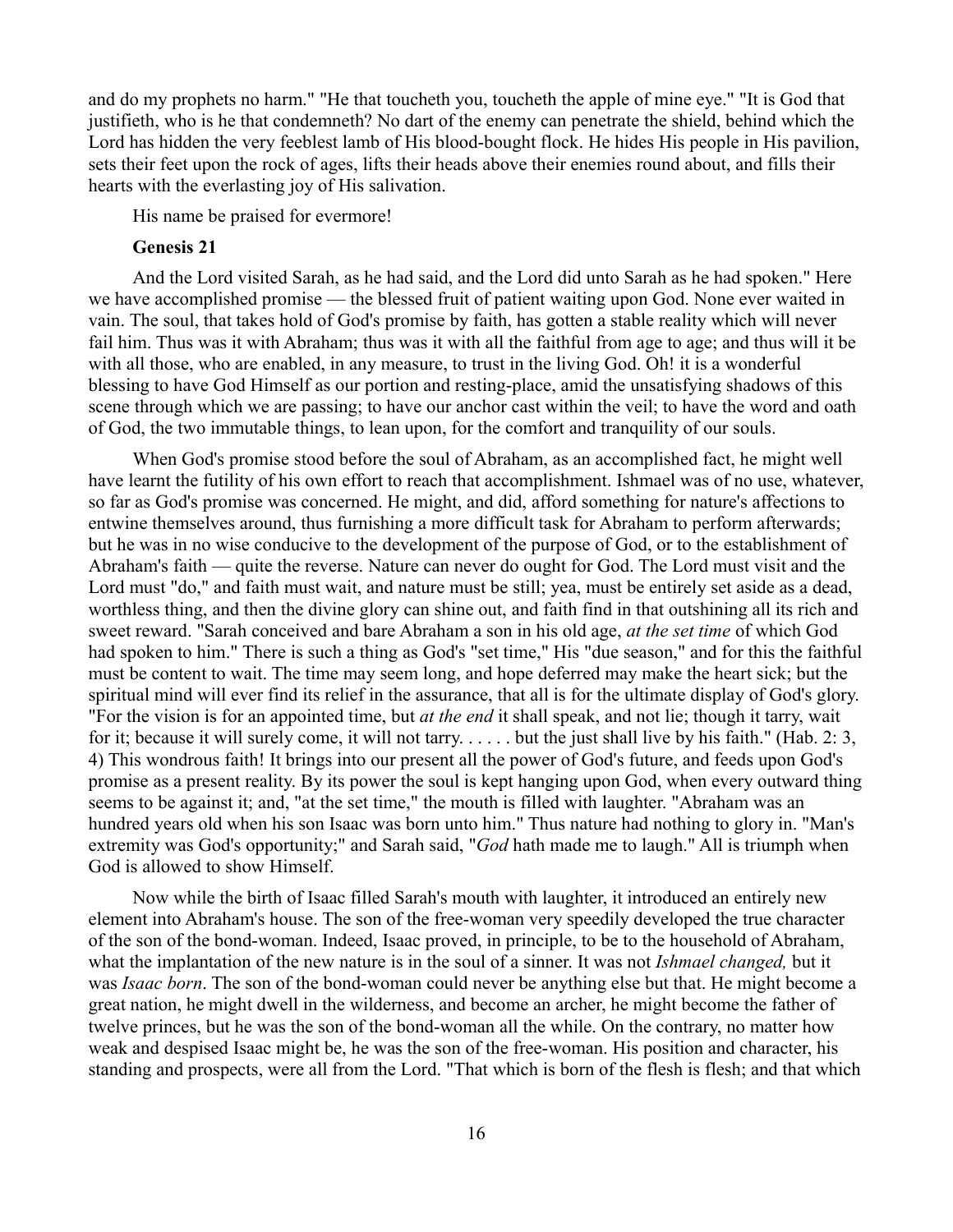is born of the Spirit is spirit."

Regeneration is not a change of the old nature, but the introduction of a new; it is the implantation of the nature or life of the Second Adam, by the operation of the Holy Ghost, founded upon the accomplished redemption of Christ, and in full keeping with the sovereign will or counsel of God. The moment a sinner believes in his heart, and confesses with his mouth, the Lord Jesus, he becomes the possessor of a new life, and that life is Christ. He is born of God, is a child of God, is a son of the free-woman. (See Rom. 10: 9; Col. 3: 4; 1 John 3: 1, 2; Gal. 3: 26; Gal. 4: 31)

Nor does the introduction of this new nature alter, in the slightest degree, the true, essential character of the old. This latter continues what it was, and is made, in no respect, better; yea, rather, there is the full display of its evil character in opposition to the new element. "The flesh lusteth against the Spirit, and the Spirit against the flesh; and these are contrary the one to the other." There they are in all their distinctness, and the one is only thrown into relief by the other.

I believe this doctrine of the two natures in the believer is not generally understood; and yet, so long as there is ignorance of it, the mind must be utterly at sea, in reference to the true standing and privileges of the child of God. Some there are, who think that regeneration is a certain change which the old nature undergoes; and, moreover, that this change is gradual in its operation, until, at length, the whole man becomes transformed. That this idea is unsound, can be proved by various quotations from the New Testament. For example, "the carnal mind is enmity against God." How can that, which is thus spoken of, ever undergo any improvement? The apostle goes on to say, "it is not subject to the law of God, *neither indeed can be."* If it *cannot be* subject to the law of God, how can it be improved How can it undergo any change? Again, "that which is born of the flesh is flesh." Do what you Will with flesh, and it is flesh all the while. As Solomon says, "Though thou shouldest bray a fool in a mortar, among wheat with a pestle, yet will not his foolishness depart from him." (Prov. 27: 22) There is no use in seeking to make foolishness wise: you must introduce heavenly wisdom into the heart that has been heretofore only governed by folly. Again, "ye have put off the old man." (Col. 3: 9) He does not say, Ye have improved, or are seeking to improve, "the old man;" but, Ye have put it off. This gives us a totally different idea. There is a very great difference between seeking to mend an old garment, and casting it aside altogether, and putting on a new one. This is the ides of the last-quoted passage. It is a putting off the old, and a putting on of the new. Nothing can be more distinct or simple.

Passages might easily be multiplied to prove the unsoundness; of the theory, with respect to the gradual improvement of the old nature — to prove that the old nature is dead in sins, and utterly unrenewable and unimproveable; and, moreover, that the only thing we can do with it is, to keep it under our feet in the power of that new life, which we have in union with our risen Head in the heavens.

The birth of Isaac did not improve Ishmael, but only brought out his real opposition to the child of promise. He might have gone on very quietly and orderly till Isaac made his appearance; but then he showed what he was, by persecuting and mocking at the child of resurrection. What then was the remedy? To make Ishmael better? By no means; but, "cast out this bondwomen and her son; for the son of this bond-woman shall not be heir with my son, even with Isaac." (8-10) Here was the only remedy. "That which is crooked cannot be made straight;" therefore you have only to get rid of the crooked thing altogether, and occupy yourself with that which is divinely straight. It is labour lost to seek to make a crooked thing straight. Hence all efforts after the improvement of nature, are utterly futile, so far as God is concerned. It may be all very well for men to cultivate and improve that which is of use to themselves; but God has given his children something infinitely better to do, even to cultivate that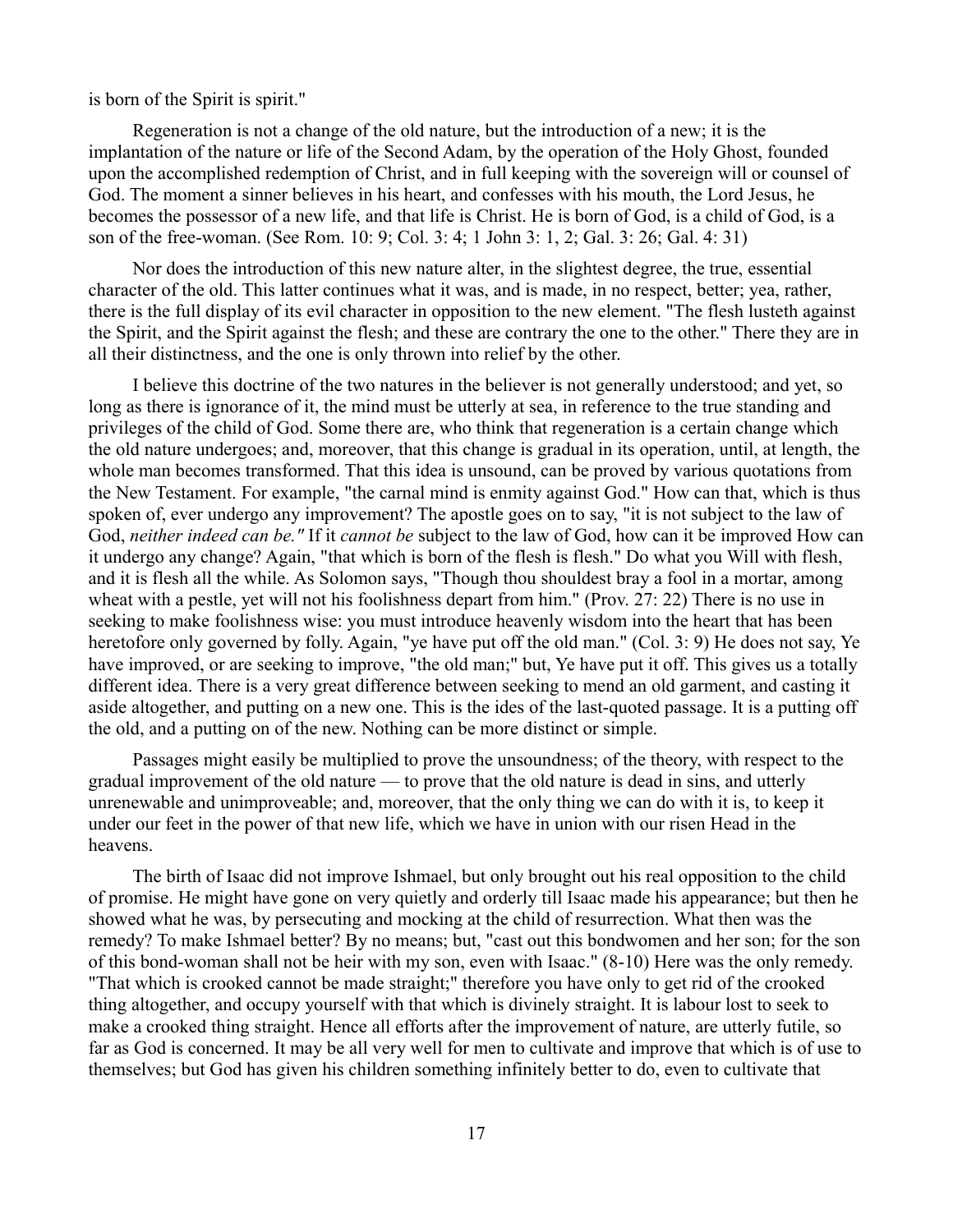which is His own creation, the fruits of which, while they, in no wise, serve to exalt nature, are entirely to His praise and glory.

Now the error into which the Galatian churches fell, was the introduction of that which addressed itself to nature. "Except ye be circumcised after the manner of Moses, ye cannot be saved." Here salvation was made to depend upon something that man could be, or man could do, or man could keep. This was upsetting the whole glorious fabric of redemption, which, as the believer knows, rests exclusively upon what Christ is, and what He has done. To make salvation dependent, in the most remote manner, upon anything in, or done by, man, is to set it entirely aside. In other words, Ishmael must be entirely cast out, and all Abraham's hopes be made to depend upon what God had done, and given, in the person of Isaac. This, it is needless to say, leaves man nothing to glory in. If present or future blessedness were made to depend upon even a divine change wrought in nature, flesh might glory. Though my nature were improved, it would be something of *me*, and thus God would not have *all* the glory. But when I am introduced into a new creation, I find it is all of God, designed, matured, developed by Himself alone. God is the actor, and I am a worshipper; He is the blesser, and I am the blessed; He is "the better," and I am "the less;" (Heb. 7: 7) He is the giver, and I am the receiver. This is what makes Christianity what it is; and, moreover, distinguishes it from every system of human religion under the sun, whether it be Romanian, Puseyism, or any other ism whatsoever. Human religion gives the creature a place more or less; it keeps the bond-woman and her son in the house; it gives man something to glory in. On the contrary, Christianity excludes the creature from all interference in the work of salvation; casts out the bond-woman and her son, and gives *all* the glory to Him, to whom alone it is due.

But let us inquire who this bond-woman and her son really are, and what they shadow forth. Galatians 4 furnishes ample teaching as to these two points. In a word, then, the bond-woman represents the covenant of the law; and her son represents all, who are "of works of law," or on that principle (*ex ergon nomou*). This is very plain. The bond-woman only genders to bondage, and can never bring forth a free man. How can she? The law never could give liberty, for so long as a man was alive it ruled him. (Rom. 7: 1) I can never be free so long as I am under the dominion of any one. But while I live, the law rules me; and nothing but death can give me deliverance from its dominion. This is the blessed doctrine of Rom. 7. "Wherefore, my brethren, ye also are become dead to the law by the body of Christ, that you should be married to another, even to him that is raised from the dead, that we should bring forth fruit unto God." This is freedom; for, "If the Son shall make you free, ye shall be free indeed.'' (John 8: 36) So, then, brethren, we are not children of the bond-woman, but of the free." (Gal. 4: 31)

Now, it is in the power of this freedom that we are enabled to obey the command, cast out this bondwoman and her son." If I am not consciously free, I shall be seeking to attain liberty in the strangest way possible, even by keeping the bond-woman in the house: in other words, I shall be seeking to get life by keeping the law; I shall be establishing my own righteousness. No doubt, it will involve a struggle to cast out this element of bondage, for legalism is natural to our hearts. "The thing was very grievous in Abraham's sight, because of his son." Still, however grievous it may be, it is according to the divine mind that we should abidingly stand fast in the liberty wherewith Christ hat made us free, and not be entangled again with the yoke of bondage." (Gal. 5: 1) May we, beloved reader, so fully and experimentally enter into the blessedness of God's provision for us in Christ, that we may be done with all thoughts about the flesh, and all that it can be, do, or produce. There is a fullness in Christ which renders all appeal to nature utterly superfluous and vain.

**Genesis 22**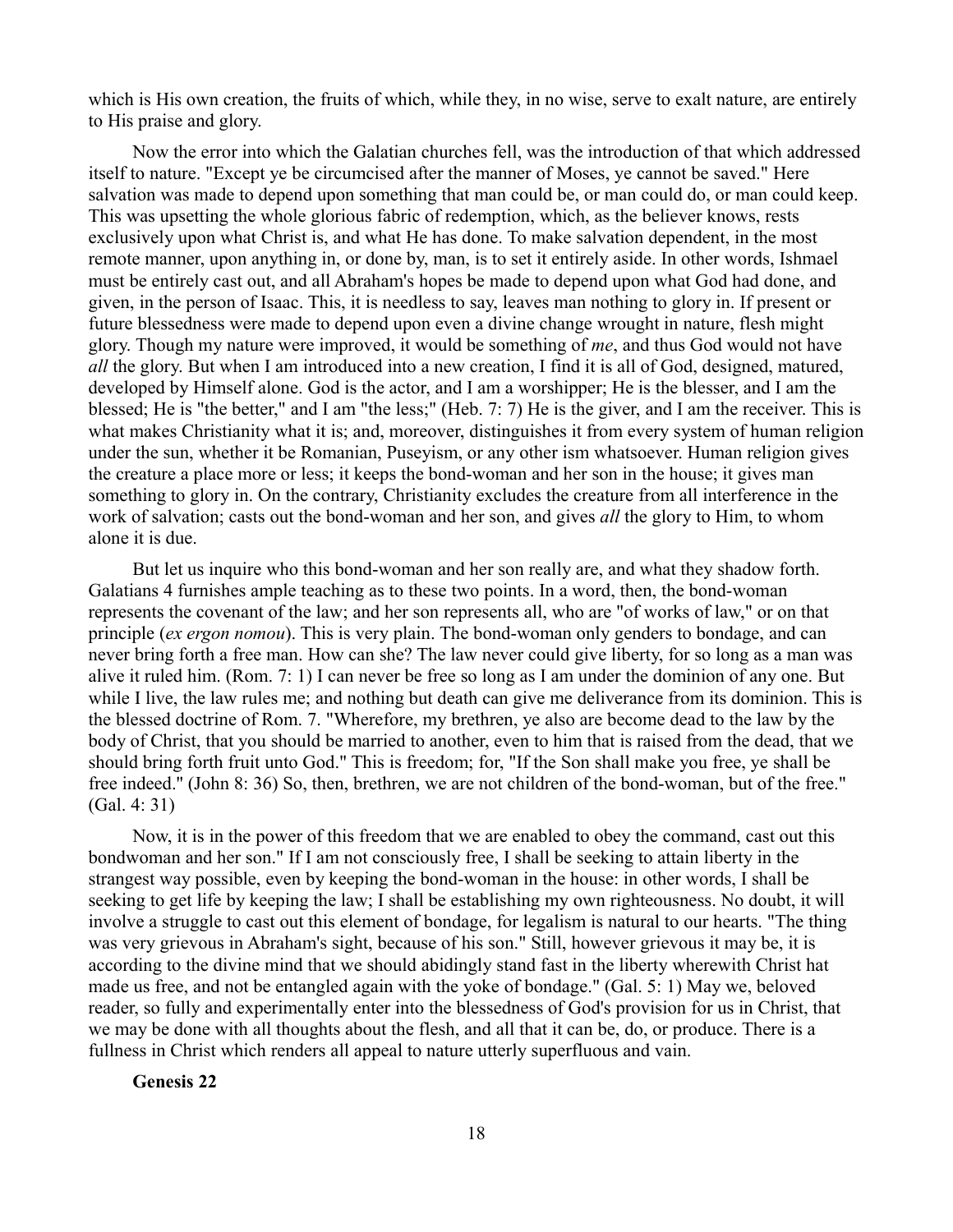Abraham is now in a fit moral position to have his heart put to a most severe test. The longcherished reserve being put forth from his heart, in Gen. 20 — the bond-woman and her son being put forth from his house, as in Gen. 21, he now stands forth in the most honoured position in which any soul can be placed, and that is a position of trial from the hand of God Himself. There are various kinds of trial-trial from the hand of Satan; trial from surrounding circumstances; but the highest character of trial is that which comes directly from the hand of God, when He puts His dear child into the furnace for the purpose of testing the reality of his faith. God will do this: He must have reality. It will not do to say "Lord, Lord," or, "I go, sir." The heart must be probed to the very bottom, in order that no element of hypocrisy, or false profession, may he allowed to lodge there. "My son, give me *thine heart*." He does not say, "give me thine head, or thine intellect, or thy talents, or thy tongue, or thy money;" but "give me thine heart:" and in order to prove the sincerity of our response to this gracious command, He will lay His hand upon something very near our hearts. Thus he says to Abraham, "Take now thy son, thine only son Isaac, whom thou lovest, and get thee into the land of Moriah, and offer him there for a burnt-offering, upon one of the mountains which I will tell thee of." This was coming very close to Abraham's heart. It was passing him through a searching crucible indeed. God "requires truth in the inward parts." There may be much truth on the lips, and much in the intellect, but God looks for it in the heart. It is no ordinary proof that will satisfy God, as to the love of our hearts. He Himself did not rest satisfied with giving an ordinary proof. He gave His Son, and we should aim at giving very striking proofs of our love to Him who so loved us, even when we were dead in trespasses and sins.

However, it is well to see that God confers a signal honour upon us when He thus tests our hearts. We never read that "the Lord did tempt Lot." No; Sodom tempted Lot. He never reached a sufficiently high elevation to warrant his being tried by the hand of Jehovah. It was too plainly manifest that there was plenty between his heart and the Lord, and it did not, therefore, require the furnace to bring that out. Sodom would have held out no temptation whatever to Abraham. This was made manifest in his interview with Sodom's king, in chapter 14. God knew well that Abraham loved him far better than Sodom; but He would make it manifest, that He loved him better than any one or anything, by laying his hand upon the nearest and dearest object. "Take now thy son, thine only son, Isaac." Yes, Isaac, the child of promise; Isaac, the object of long-deferred hope, the object of parental love, and the one in whom all the kindreds of the earth were to be blessed. This Isaac must be offered as a burnt-offering. This, surely, was putting faith to the test, in order that, being more precious than gold that perisheth, though it be tried with fire, it might be found unto praise, and honour, and glory. Had Abraham's whole soul not been stayed simply on the Lord, he never could have yielded unhesitating obedience to such a searching command. But God Himself was the living and abiding support of his heart, and therefore he was prepared to give up all for Him.

The soul that has found *all* its springs in God, can, without any demur, retire from *all* creature streams. We can give up the creature, just in proportion as we have found out, or become experimentally acquainted with, the Creator, and no further. To attempt to give up the visible things in any other way, save in the energy of that faith which lays hold of the invisible, is the most fruitless labour possible. It cannot be done. I withhold fast my Isaac until I have found my all in God. It is when me are enabled, by faith, to say "God is our refuge and strength, a very present help in trouble," that we can also add, "therefore will we not fear, though the earth be removed, and though the mountains be carried into the midst of the sea." (Ps. 46: 1, 2)

"And Abraham rose up early in the morning." There is ready obedience. "I made haste and delayed not to keep thy commandments." Faith never stops to look at circumstances, or ponder results; it only looks at God; it expresses itself thus; "But when it pleased God, who separated me from my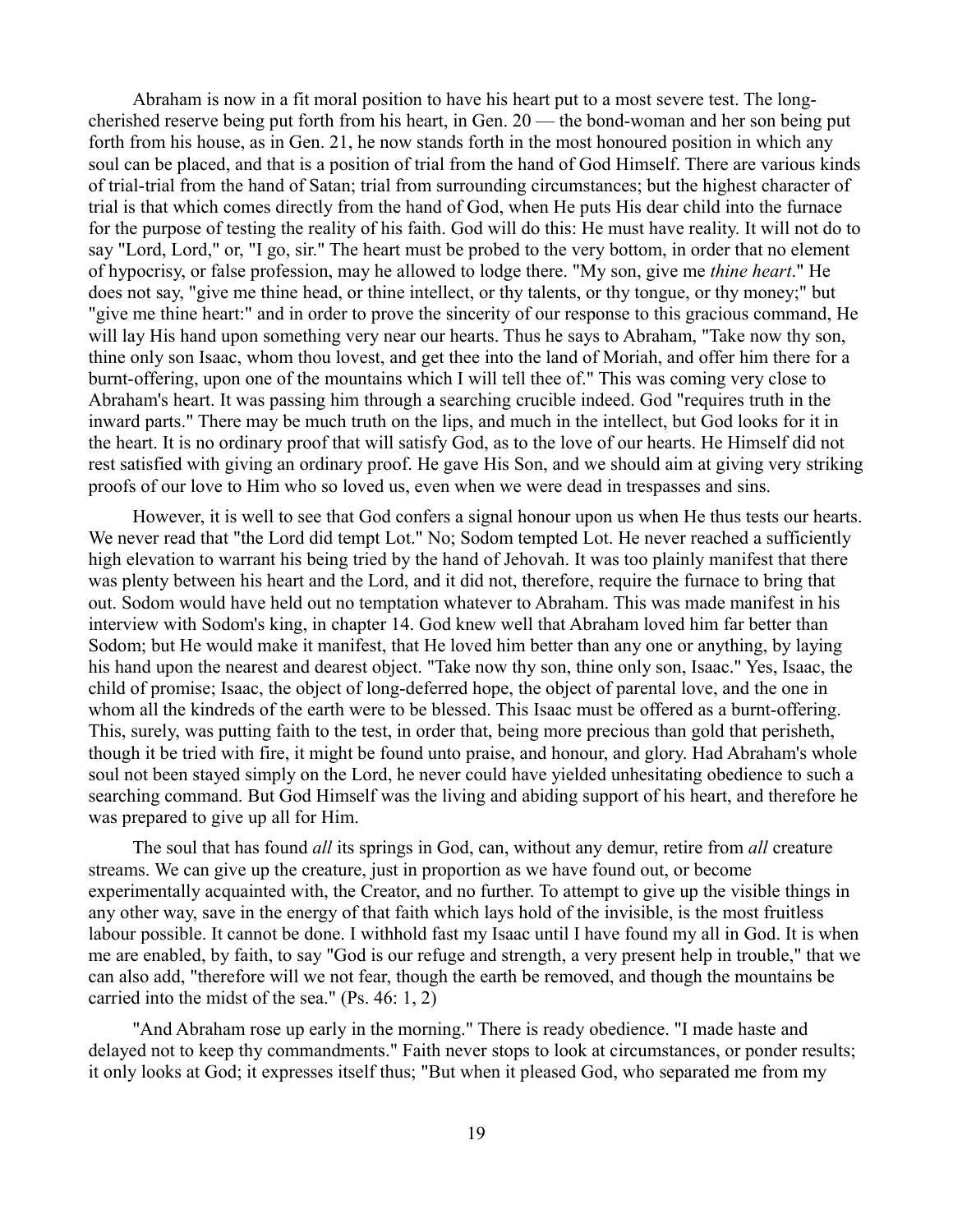mother's womb, and called me by his grace, to reveal his Son in me, that I might preach him among the Gentiles; immediately I conferred not with flesh and blood." (Gal. 1: 1, 5, 16) The moment we confer with flesh and blood, our testimony and service are marred, for flesh and blood can never obey. We must rise early, and carry out, through grace, the divine command. Thus we are blessed, and God is glorified. Having God's own word as the basis of our acting will ever impart strength and stability to our acting. If we merely act from impulse, when the impulse subsides, the acting will subside also.

There are two things needful to a course of steady and consistent action, viz., the Holy Ghost, as the power of action, and the word to give proper direction. To use a familiar illustration: on a railway, we should find motive-power of little use without the iron rails firmly laid down; the former is the power by which we move; and the latter, the direction. It is needless to add that the rails would be of little use without the steam. Now, Abraham was blessed with both. He had the power of action conferred by God; and the command to act given by God also. His devotedness was of a most definite character; and this is deeply important. We frequently find much that looks like devotedness, but which, in reality, is but the desultory activity of a will not brought under the powerful action of the word of God. ALL such apparent devotedness is worthless, and the spirit from which it proceeds will very speedily evaporate. We may lay down the following principle, viz., whenever devotedness passes beyond divinely appointed bounds it is suspicious. If it comes not up to these bounds it is defective; if it flows without them it is erratic. I quite admit that there are extraordinary operations and ways of the Spirit of God, in which He asserts His own sovereignty, and rises above ordinary bounds; but, in such cases, the evidence of divine activity will be sufficiently strong to carry home conviction to every spiritual mind; nor will they, in the slightest degree, interfere with the truth of the principle that true devotedness will ever be founded upon and governed by divine principle. To sacrifice a son might seem to be an act of most extraordinary devotedness; but, be it remembered, that, what gave that act all its value, in God's sight, was the simple fact of its being based upon God's command.

Then, we have another thing connected with true devotedness, and that is a spirit of sonship. "I and the lad will go yonder and worship." The really devoted servant will keep his eye, not on his service, be it ever so great, but on the Master, and this will produce a spirit of worship. If I love my master, according to the flesh, I shall not mind whether I am cleaning his shoes or driving his carriage; but if I am thinking more of myself than of him, I shall rather be a coachman than a shoe black. So is it precisely in the service of the heavenly Master: if I am thinking only of Him, planting churches and making tents will be both alike to me. We may see the same thing in angelic ministry. It matters not to an angel whether he be sent to destroy an army, or to protect the person of some heir of salvation. It is the Master who entirely fills his vision. As some one has remarked, "if two angels were sent from heaven, one to rule an empire, and the other to sweep, the streets, they would not dispute about their respective work." This is most true, and so should it be with us. The servant should ever be combined with the worshipper, and the works of our hands perfumed with the ardent breathings of our spirits. In other words we should go forth to our work in the spirit of those memorable words, "I and the lad will go yonder and worship." This would effectually preserve us from that merely mechanical service into which we are so prone to drop; doing things for doing's sake, and being more occupied with our work than with our Master. ALL must flow from simple faith in God, and obedience to His word.

"BY faith Abraham, when he was tried, offered up Isaac; and he that had received the promises, offered up his only-begotten." (Heb. 11: 17) It is only as we are walking by faith that we can begin, continue, and end our works in God. Abraham not merely set out to offer his son, but he went on, and reached the spot which God had appointed. "And Abraham took the wood of the burnt-offering, and laid it upon Isaac his son; and he took the fire in his hand, and a knife: and they went both of them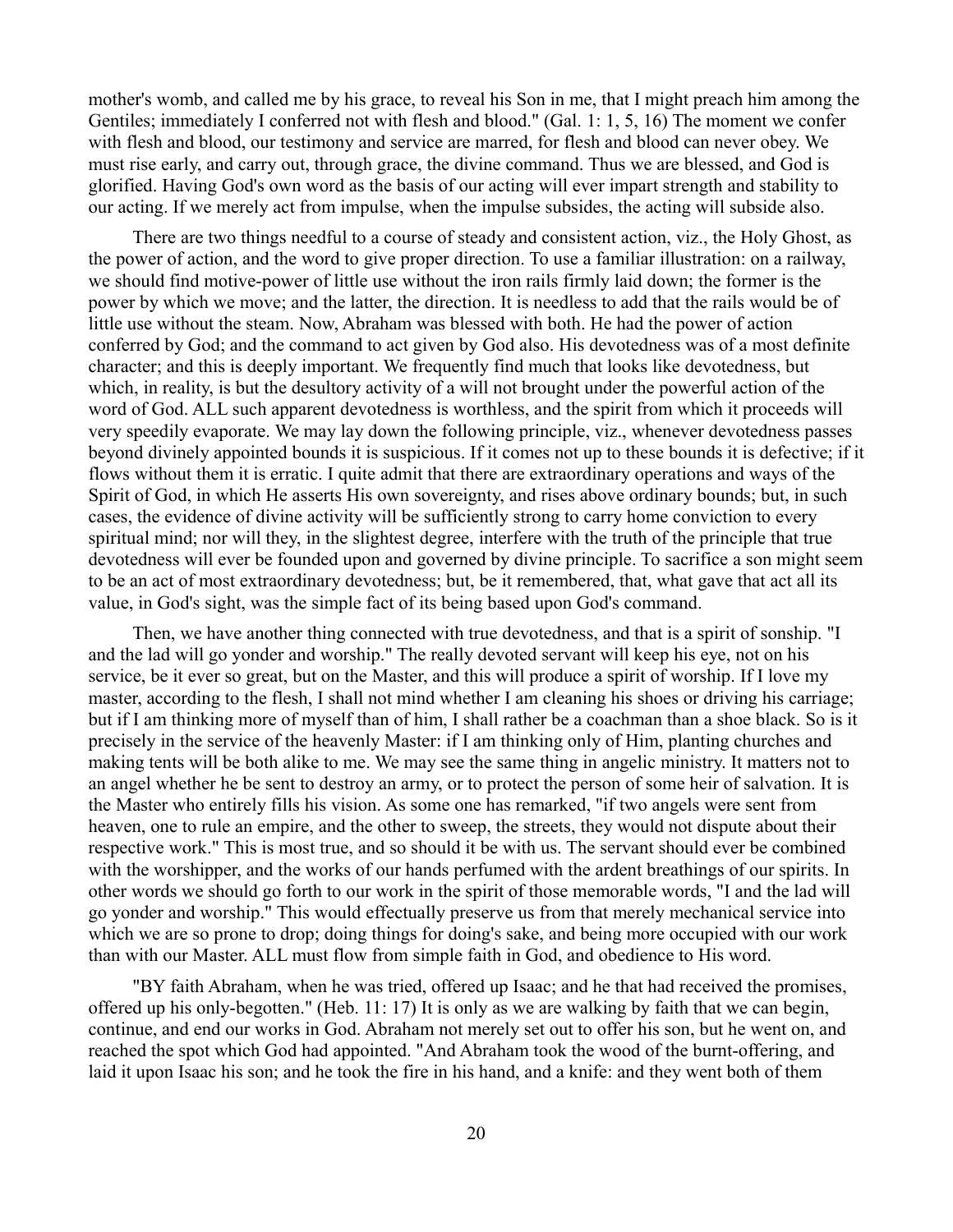together." And further on we read, "And Abraham built an altar there; and laid the wood in order; and bound Isaac his son, and laid him on the altar upon the wood. And Abraham stretched forth his hand, and took the knife to slay his son." This was real work, "A work of faith and labour of love," in the highest sense. It was no mere mockery no drawing near with the lips, while the heart was far off — no saying "I go, sir, and went not." It was all deep reality, just such a faith ever delights to produce, and which God delights to accept. It is easy to make a show of devotedness when there is no demand for it. It is easy to say, "though all shall be offended because of thee, yet will never be offended . . . . . . though I should die with thee, yet will not deny thee;" but the point is to stand the trial. When Peter was put to the test, he entirely broke down. Faith never talks of what it will do, but does what it can in the strength of the Lord. Nothing can be more thoroughly worthless than a spirit of empty pretension. It is just as worthless as the basis on which it rests. But faith acts "when it is tried;" and till then it is content to be unseen and silent.

Now, it needs hardly to be remarked that God is glorified in those Holy activities of faith. He is the immediate object of them, as He is the spring from whence they emanate. There was not a scene in Abraham's entire history in which God was so much glorified as the scene on Mount Moriah. There it was that he was enabled to bear testimony to the fact that he had found all his fresh springs in God found them not merely previous to, but after, Isaac's birth. This is a most touching point. It is one thing to rest in God's blessings, and another thing to rest in Himself. It is one thing to trust God when I have before my eyes the channel through which the blessing is to flow; and quite another thing to trust Him when that channel is entirely stopped up. This was what proved the excellency of Abraham's faith. He showed that he could not merely trust God for an innumerable seed while Isaac stood before him in health and vigour; but just as fully if he were a smoking victim on the altar. This was a high order of confidence in God; it was unalloyed confidence; it mss not a confidence propped up, in part, by the Creator, and in part by the creature. No it rested on one solid pedestal, viz., God Himself. "He accounted that God was able." He never accounted that Isaac was able. Isaac, without God, was nothing; God, without Isaac, was everything. This is a principle of the very last importance, and one eminently calculated to test the heart most keenly. Does it make any difference to me to see the apparent channel of all my blessings dried up? Am I dwelling sufficiently near the fountain-head to be able, with a worshipping spirit, to behold all the creature streams dried up? This I do feel to be a searching question. Have I such a simple view of God's sufficiency as to be able, us it were, to "stretch forth my hand and take the knife to slay my son." Abraham was enabled to do this, because his eye rested on the God of resurrection. "He accounted that God was able to raise him up even from the dead."

In a word, it was with God he had to do, and that was quite enough. He was not suffered to strike the blow. He had gone to the very utmost bounds; be had come up to the line beyond which God could not suffer him to go. The Blessed One spared the father's heart the pang which He did not spare His own heart, even that of smiting His Son. He, blessed be His name, passed beyond the utmost bounds, for "he spared not his own Son, but delivered him up for us all." "It pleased the Lord to bruise him; he hath put him to grief." There was no voice from heaven when, on Calvary, the Father offered up His only-begotten Son. No; it was a perfectly accomplished sacrifice; and, in its accomplishment, our everlasting peace is sealed.

However, Abraham's devotedness was fully proved, and fully accepted. For now "I know that thou fearest God, seeing thou hast not withheld thy son, thine only son, from me." Mark it is "now I know." It had never been proved before. It was there, no doubt, and, if there, God knew it; but the valuable point here, is, that God founds His knowledge of it upon the palpable evidence afforded at the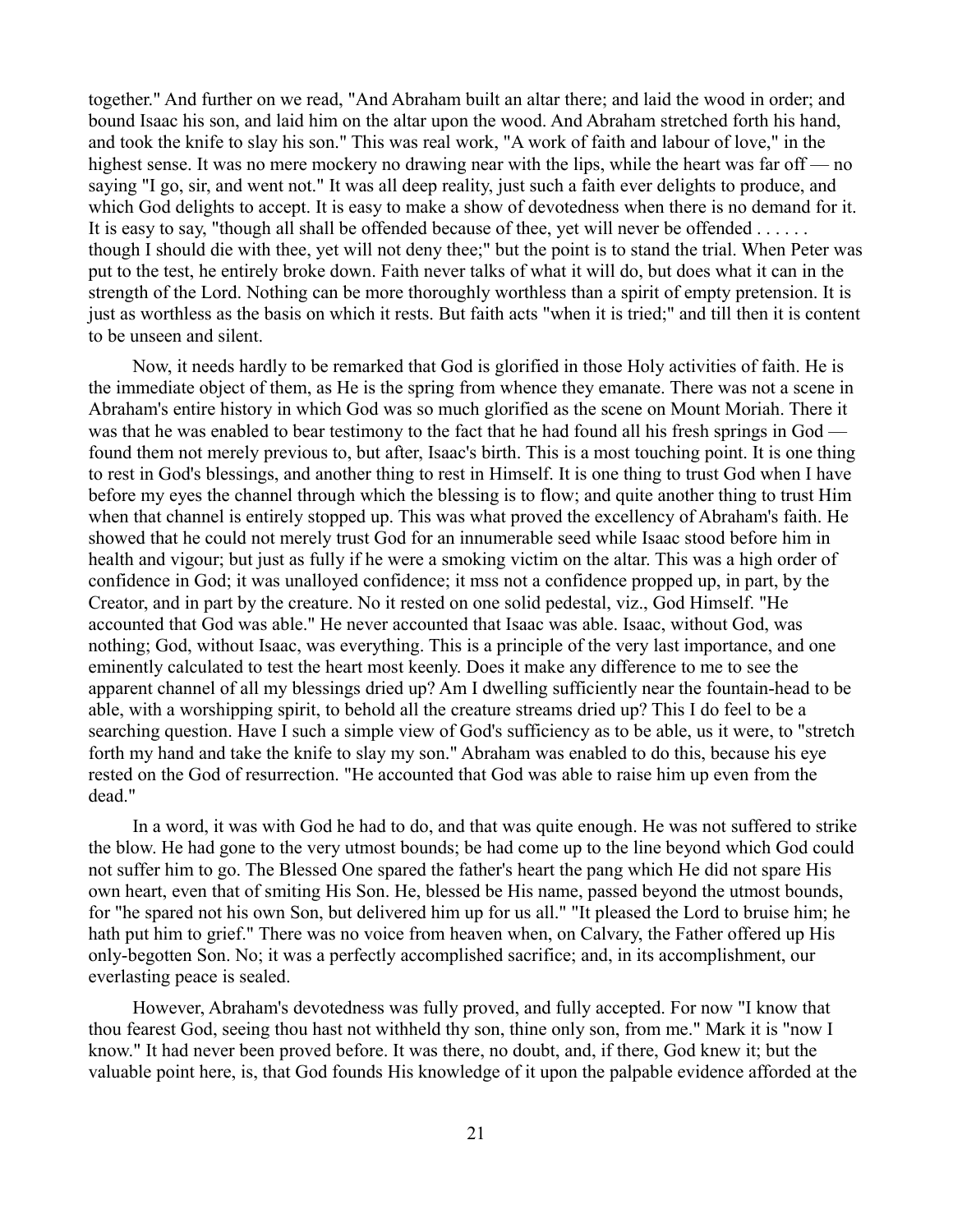altar upon Mount Moriah. Faith is always proved by action, and the fear of God by the fruits which flow from it. "Was not Abraham our father justified by works when he had offered Isaac his son on the altar" (James 2: 21) Who could think of calling his faith in question Take away faith, and Abraham appears on Moriah as a murderer, and a madman. Take faith into account, and he appears as a devoted worshipper — a God-fearing, justified man. But faith must be proved. "What doth it profit, my brethren, though a man *say* he hath faith, and have not works" (James 2: 14) Will either God or man be satisfied with a powerless and profitless profession? Surely not. God looks for reality and honours it where He sees it; and as for man, he can understand nought save the living and intelligible utterance of a faith that shows itself in acts. We are surrounded by the profession of religion; the phraseology of faith is on every lip; but faith itself is as rare a gem as ever-that faith which will enable a man to push out from the shore of present circumstances, and meet the waves and the winds, and not only meet them, but endure them, even though the Master should seem to be asleep on the pillow.

And here I would remark: the beautiful harmony between James and Paul, on the subject of justification. The intelligent and spiritual reader, who bows to the important truth of the plenary inspiration of holy scripture, knows full well that, on this question it is not with Paul or James we have to do, but with the Holy Ghost, who graciously used each of those honoured men as the pen to write His thoughts, just as I might take up a quill pen or a steel pen to write my thoughts, in which case it would be quite preposterous to speak of a discrepancy between the two pens, inasmuch as the writer is one. Hence it is just as impossible that two divinely-inspired penmen could clash, as that two heavenly bodies, while moving in their divinely appointed orbits, could come into collision.

But, in reality, as might be expected, there is the fullest and most perfect harmony between these two apostles; indeed, on the subject of justification, the one is the counterpart or exponent of the other. Paul gives us the inward principle, James the outward development of that principle; the former presents the hidden life, the latter the manifested life; the former looks at man in relation to God, the latter looks at him in his relation to man. Now we want both: the inward would not do without the outward; and the outward would be valueless and powerless without the inward. "Abraham was justified" when "he believed God;" and "Abraham was justified" when" he offered Isaac his son." In the former case we have his secret standing; in the latter, his public acknowledgement by heaven and earth. It is well to understand this distinction. There was no voice from heaven when "Abraham believed God," though in God's view he was there, then, and that "counted righteous;" but "when he had offered his son upon the altar," God could say, "now I know;" and all the world had a powerful and unanswerable proof of the fact that Abraham was a justified man. Thus will it ever be. Where there is the inward principle, there will be the outward acting; but all the value of the latter springs from its connection with the former. Disconnect, for one moment, Abraham's acting, as set forth by James, from Abraham's faith as set forth by Paul, and that justifying virtue did it possess? None whatever. All its value, all its efficacy, all its virtue, springs from the fact that it was the outward manifestation of that faith, by virtue of which he had been already counted righteous before God. Thus much as to the admirable harmony between Paul and James, or rather, as to the unity of the voice of the Holy Ghost, whether that voice be uttered by Paul or James.

We now return to our chapter. It is deeply interesting to mark here how Abraham's soul is led into a fresh discovery of God's character by the trial of his faith. When we are enabled to bear the testings of God's own hand, it is sure to lead us into some new experience with respect to His character, which makes us to know how valuable the testing is. If Abraham had not stretched out his hand to slay his son, he never would have known the rich and exquisite depths of that title which he here bestows upon God, viz., "Jehovah Jireh." It is only when we are really put to the test that we discover what God is.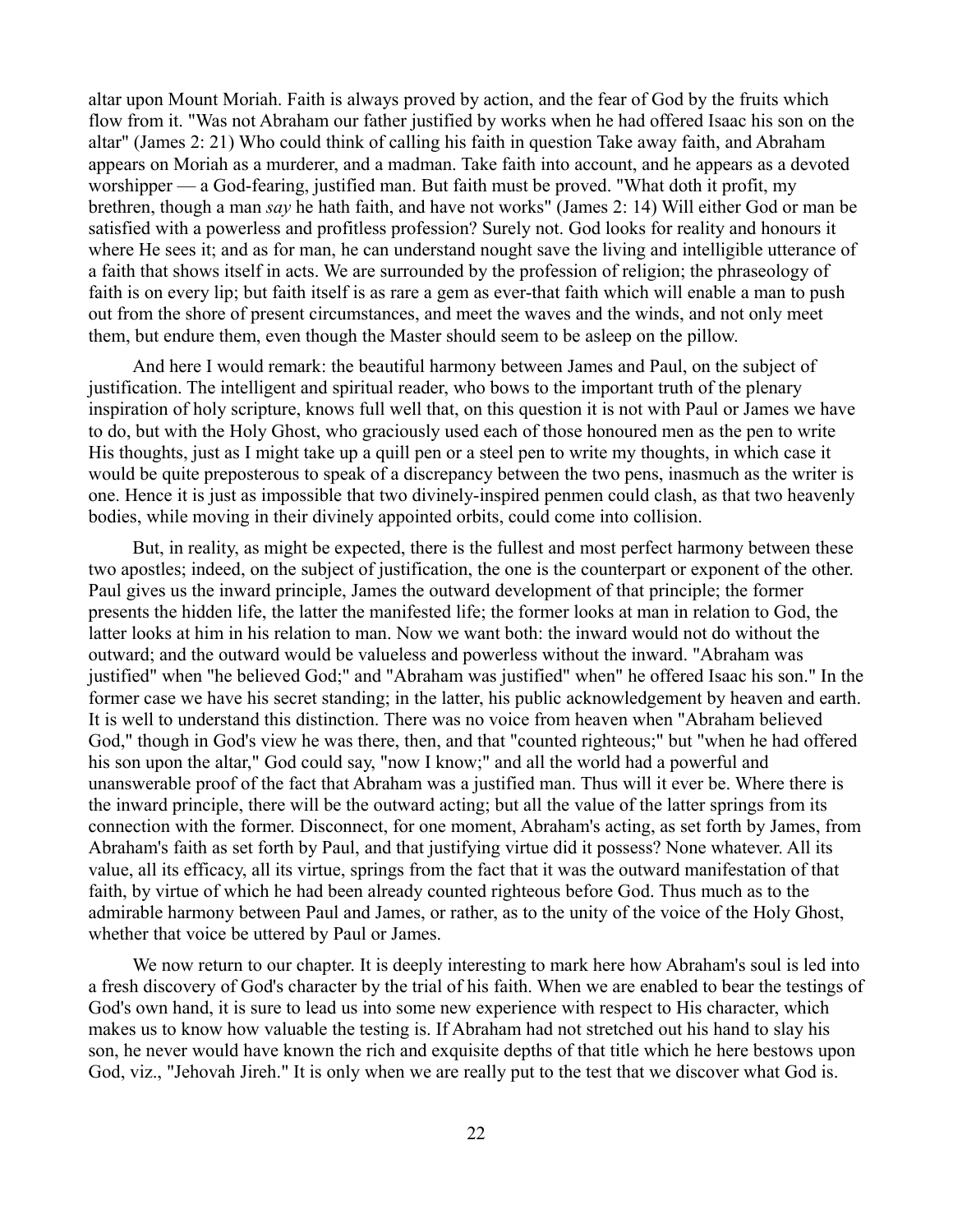Without trial we can be but theorists, and God would not have us such: He would have us entering into the living depths that are in Himself-the divine realities of personal communion with Him. With what different feelings and convictions must Abraham have retraced his steps from Moriah to Beer-sheba ! from the mount of the Lord to the well of the oath! What very different thoughts of God! What different thoughts of Isaac! What different thoughts Of every-thing! Truly we may say, "Happy is the man that endureth trial. It is an honour put upon one by the Lord Himself, and the deep blessedness of the experience to which it leads cannot be easily estimated. It is when men are brought, to use the language of Psalm 107, "to their wits' end," that they discover what God is. Oh! for grace to endure trial, that God's workmanship may appear, and His name be glorified in us.

There is one point which, before closing my remarks on this chapter, I shall notice, and that is the gracious way in which God gives Abraham credit for having done the act which he had showed himself so fully prepared to do. "*By myself have I sworn*, saith the Lord; for *because thou hast done this thing,* and hast not withheld thy son, thine only son, that in blessing, I will bless thee, and in multiplying, I will multiply thy seed as the stars of heaven, and as the sand which is upon the sea-shore; and thy seed shall possess the gate of his enemies: and in thy seed shall all the nations of the earth be blessed: because thou hast obeyed my voice." This beautifully corresponds with the Spirit's notice of Abraham's acting, as put before us in Heb. 11 and also in James 2, in both of which scriptures he is looked upon as having offered Isaac his son upon the altar. The grand principle conveyed in the whole matter is this: Abraham proved that he was prepared to have the scene entirely cleared of all but God; and, moreover, it was this same principle which both constituted and placed him a justified man. Faith can do without every one and everything but God. It has the full sense of His sufficiency, and can, therefore, let go all beside. Hence Abraham could rightly estimate the words, "by myself have I sworn." Yes, this wondrous word," *myself*," was everything to the man of faith. "For when God made promise to Abraham, because he could swear by no greater, he swear by himself...... For men verily swear by the greater, and an oath for confirmation is to them an end of all strife. Wherein God, willing more abundantly to show unto the heirs of promise the immutability of his counsel, confirmed it by an oath." The word and oath of the living God should put an end to all the strivings and workings of the human will, and form the immovable anchor of the soul amid all the tossing and tumult of this stormy world.

Now, we must condemn ourselves consistently, because of the little power which the promise of God has in our hearts. There it is, and we profess to believe it; but ah! it is not that deep, abiding, influential reality which it ought ever to be; we do not draw from it that 'strong consolation" which it is calculated to afford. How little prepared are we, in the power of faith, in the promise of God, to slay our Isaac! We need to cry to God that He would be graciously pleased to endow us with a deeper insight into the blessed reality of a life of faith in Himself, that so me may understand better the import of that word of John, "this is the victory that overcometh the world, even your faith." We can only overcome the world by faith. Unbelief puts us under the power of present things; in other words, it gives the world the victory over us. A soul that has entered, by the teaching of the Holy ghost, into the sense of God's sufficiency, is entirely independent of things here. Beloved reader, may we know this, for our peace and joy in God, and His glory in us.

## **Genesis 23**

This little section of inspiration furnishes much sweet and profitable instruction to the soul. In it the Holy Spirit sets before us a beautiful exhibition of the mode in which the man of faith should carry himself toward those that are without. While it is true, divinely true, that faith makes a man independent of the men of the world, it is no less true that faith will ever teach him to walk honestly toward them. We are told to "walk honestly toward them that are without;" (1 Thess. 4: 12) "to provide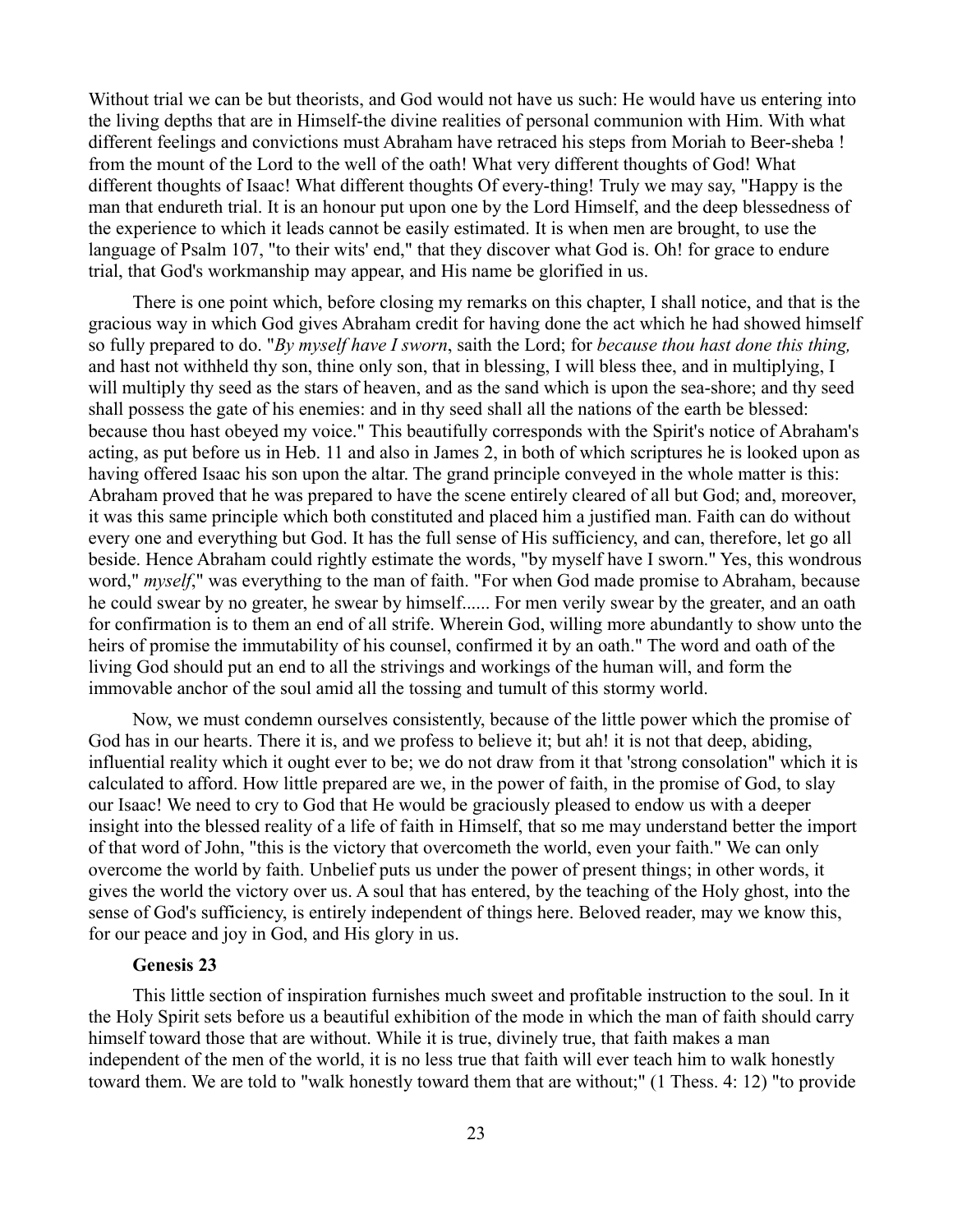things honest in the sight of all;" (2 Cor. 8: 21) "to owe no man anything." (Rom. 13: 8) These are weighty precepts — precepts which, even before their distinct enunciation, were duly observed in all ages by the faithful servants of Christ, but which, in modern times, alas! have not been sufficiently attended to.

The 23rd of Genesis, therefore, is worthy of special notice. It opens with the death of Sarah, and introduces Abraham in a new character, viz., that of a mourner. "Abraham came to mourn for Sarah, and to weep for her." The child of God must meet such things; but he must not meet them as others. The great fact of resurrection comes in to his relief, and imparts a character to his sorrow quite peculiar. (1 Thess. 4: 13, 14) The man of faith can stand at the grave of a brother or sister, in the happy consciousness that it shall not long hold its captive," for if we believe that Jesus died and rose again, even so them also which sleep in Jesus will God bring with him." The redemption of the soul secures the redemption of the body; the former we have, the latter we wait for. (Rom. 8: 23)

Now, I believe that in purchasing Machpelah for a burying-place, Abraham gave expression to his faith in resurrection. "*He stood up from* before his dead." Faith cannot long keep death in view; it has a higher object, blessed be the "living God" who has given it. Resurrection is that which ever fills the vision of faith; and, in the power thereof, it can rise up from before the dead. There is much conveyed in this action of Abraham. We want to understand its meaning much more fully, because we are much too prone to be occupied with death and its consequences. Death is the boundary of Satan's power; but where Satan ends, God begins. Abraham understood this when he rose up and purchased the cave of Machpelah as a sleeping place for Sarah. This was the expression of Abraham's thought in reference to the future. He knew that in the ages to come, God's promise about the land of Canaan would be fulfilled, and he was able to lay the body of Sarah in the tomb, "in sure and certain hope of a glorious resurrection."

The sons of Heth knew nothing about this. The thoughts which were filling the patriarch's soul were entirely foreign to the uncircumcised children of Heth. To them it seemed a small matter where he buried his dead, but it was by no means a small matter to him. "I am a stranger and a sojourner with you: give me a possession of a burying-place with you, that I may bury my dead out of my sight." It might, and manifestly did, appear strange to them to make so much ado about a grave; but, "beloved, the world knoweth us not, even as it knew him not." The finest traits and characteristics of faith are those which are most incomprehensible to the natural man. The Canaanites had no idea of the expectations which were giving character to Abraham's actings on this occasion. They had no ides that he was looking forward to the possession of the land, while he was merely looking for a spot in which, as a dead man, he might wait for God's time, and God's manner, viz., the MORNING OF RESURRECTION. He felt *he* had no controversy with the children of Heth, and hence he was quite prepared to lay his head in the grave, and allow God to act for him, and with him, and by him.

"These all died in (or according to) faith, (*kata pistin*,) not having received the promises, but having seen them afar off, and were persuaded of them, and embraced them, and confessed that they were strangers and pilgrims on the earth." (Heb. 11: 13) This is a truly exquisite feature in the divine life. Those "witnesses," of whom the apostle is speaking in Heb. 11 not merely lived by faith, but even when they arrived at the close of their career, they proved that the promises of God were as real and satisfying to their souls as when they first started. Now, I believe this purchase of a burying place in the land was an exhibition of the power of faith, not only to live, but to die. Why was Abraham so particular about this purchase? Why was he so anxious to make good his claim to the field and cave of Ephron on righteous principles? Why so determined to weigh out the full price "current with the merchant" Faith is the answer. He did it all by faith. He knew the lend was his in prospect, and that in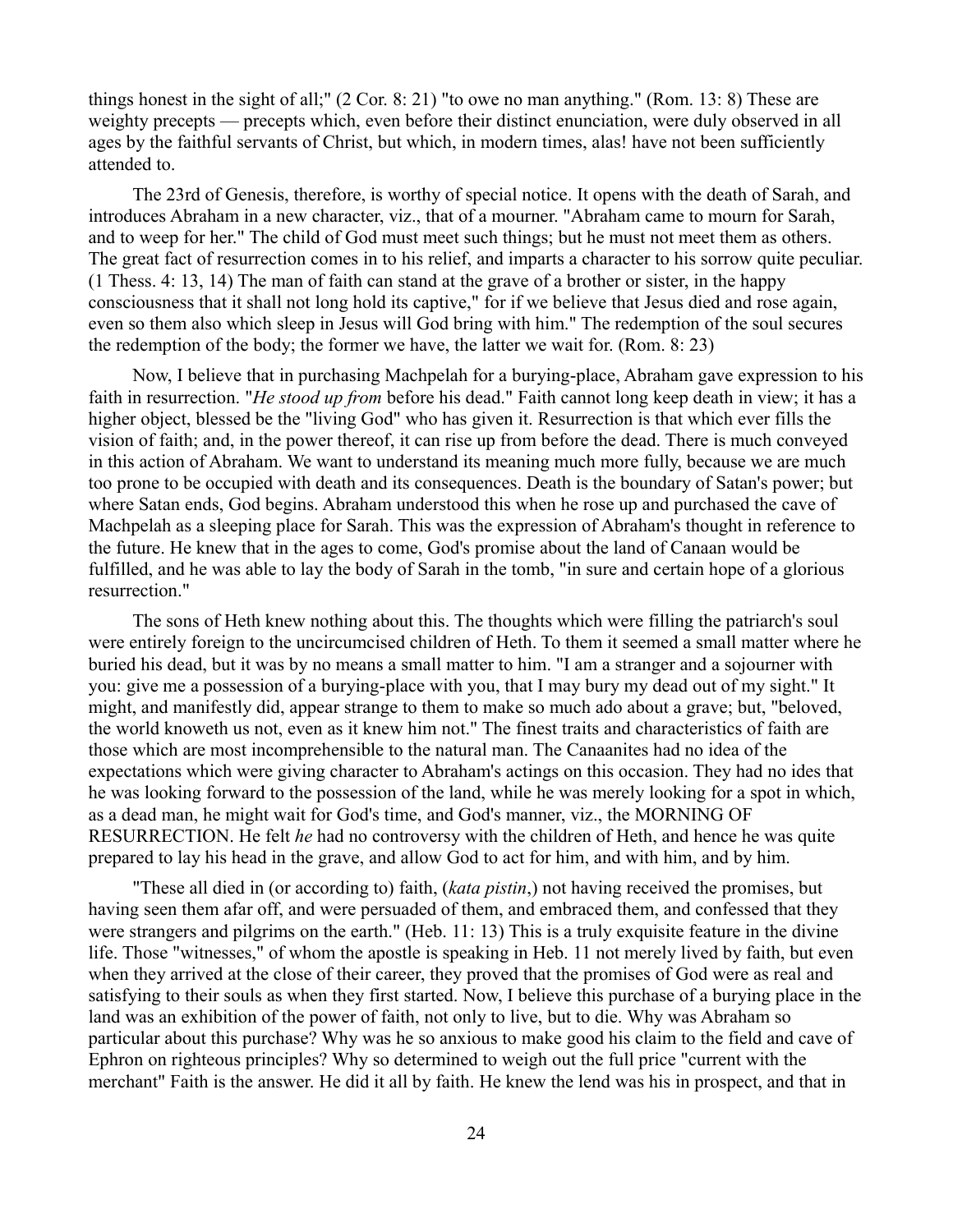glory his seed should yet possess it, and until then he would be no debtor to those who were yet to be dispossessed.

Thus we may view this beautiful chapter in a twofold light; first, as setting before us a plain, practical principle, as to our dealings with the men of this world; and secondly, as presenting the blessed hope which should ever animate the man of faith. Putting both these points together, we have an example of what the child of God should ever be. The hope set before us in the gospel is a glorious immortality; and this, while it lifts the heart above every influence of nature and the world, furnishes a high and holy principle with which to govern all our intercourse with those who are without. "We know that when he shall appear, we shall be like him, for we shall see him as he is." This is our hope. What is the moral effect of this? "Every man that hath this hope in him purifieth himself, even as he is pure." (1 John 3: 2, 3) If I am to be like Christ by and by, I shall seek to be as like Him now as I can. Hence, the Christian should ever seek to walk in purity, integrity and moral grace in the view of all round.

Thus it was with Abraham, in reference to the sons of Heth. His whole deportment and conduct, as set forth in our chapter, would seem to have been marked with very pure elevation and disinterestedness. He was "a mighty prince among them," and they would fain have done him a favour; but Abraham had learnt to take his favours only from the God of resurrection, and while he would pay *them* for Machpelah he would look to *Him* for Canaan The sons of Heth knew well the value of "current money with the merchant," and Abraham knew the value of the cave of Machpelah. It was worth much more to him than it was to them. "The land was worth to them "four hundred shekels of silver," but to him it was priceless, as the earnest of an everlasting inheritance, which, because it was an everlasting inheritance, could only be possessed in the power of resurrection. Faith conducts the soul onward into God's future; it looks at things as He looks at them, and estimates them according to the judgement of the sanctuary. Therefore, in the intelligence of faith, Abraham stood up from before his dead, and purchased a burying-place, which significantly set forth his hope of resurrection, and of an inheritance founded thereon.

# **Genesis 24**

The connection of this chapter, with the two which precede it, is worthy of notice. In Gen. 22 the son is offered up; in Gen. 23 Sarah is laid aside; and in Gen. 24 the servant is sent forth to procure a bride for him who had been, as it were, received from the dead in a figure. This connection, in a very striking manner, coincides with the order of events connected with the calling out of the Church. whether this coincidence is to be regarded as of divine origin, will, it may be, raise a question in the minds of some; but it must at least be regarded as not a little remarkable.

When me turn to the New Testament, the grand events which meet our view are, first, the rejection and death of Christ; secondly, the setting aside of Israel after the flesh; and, lastly, the calling out of the Church to occupy the high position of the bride of the Lamb.

Now, all this exactly corresponds with the contents of this and the two preceding chapters. The death of Christ needed to be an accomplished fact, ere the Church, properly so called, could be called out. "The middle wall of partition" needed to be broken down, ere the "*One new man"* could be developed. It is well to understand this in order that we may know the place which the Church occupies in the ways of God. So long as the Jewish economy subsisted there was the most strict separation maintained between Jew and Gentile, and hence the idea of both being united in one new man was far removed from the mind of a Jew. He was led to view himself in a position of entire superiority to that of a gentile, and to view the latter as utterly unclean, to whom it was unlawful to come in. (Acts 10: 28)

If Israel had walked with God according to the truth of the relationship into which He had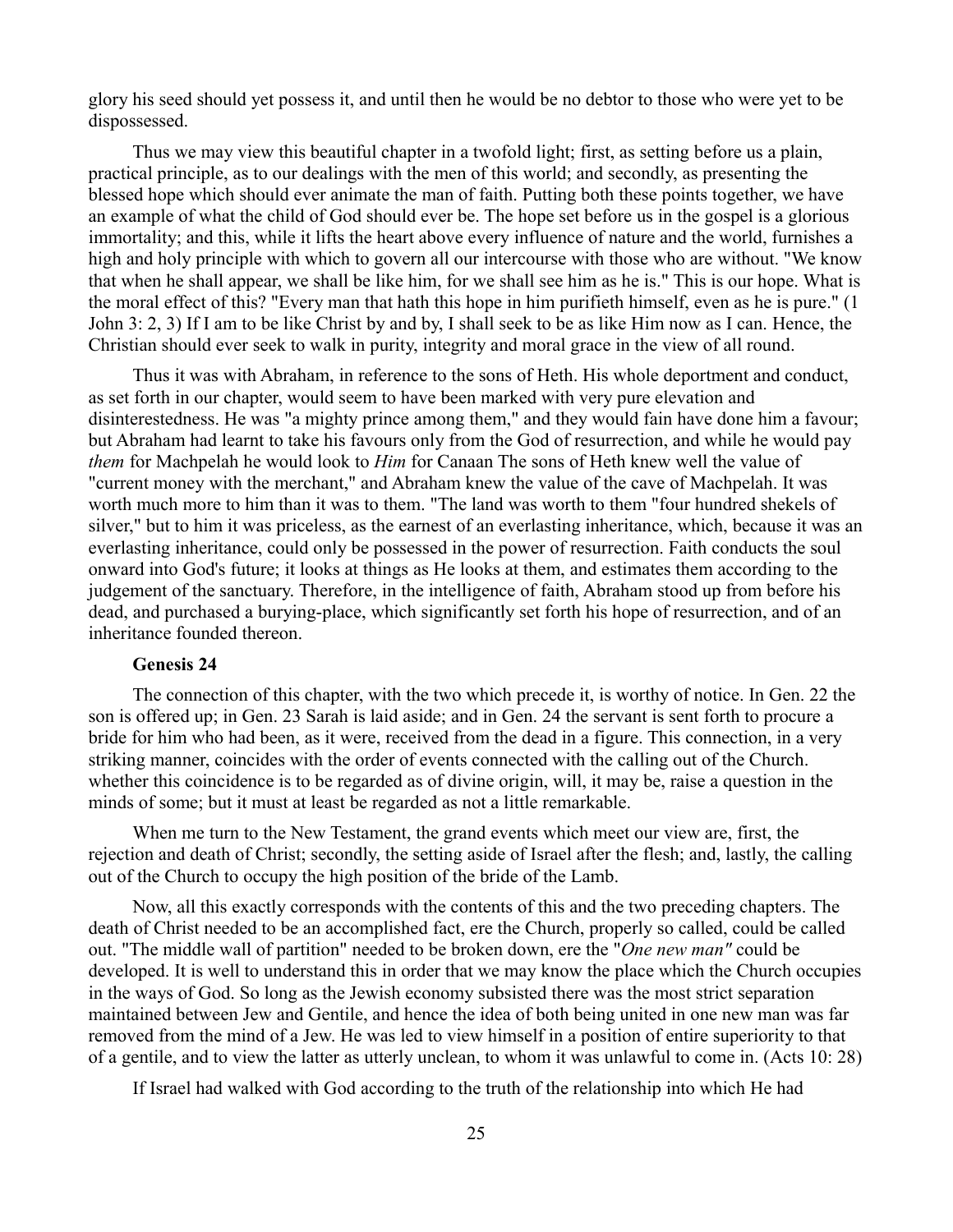graciously brought them, they would have continued in their peculiar place of separation and superiority; but this they did not do; and, therefore, when they had filled up the measure of their iniquity, by crucifying the Lord of life and glory, and rejecting the testimony of the Holy Ghost, we find St. Paul is raised up to be the minister of a new thing, which was held back in the counsels of God, while the testimony to Israel was going on. "For this cause I, Paul, the prisoner of Jesus Christ for you Gentiles, if ye have heard of the dispensation of the grace of God, which is given me to you-ward: how that by revelation he made known unto me the mystery which in other ages was not made known unto the sons of men, *as it is now* revealed unto his holy apostles and prophets (i.e., New Testament prophets, *tois hagiois apostolois autou kai prophetais*) by the Spirit; that the gentiles should be fellowheirs, and of the same body, and partakers of his promise in Christ by the gospel." (Eph. 3: 1-6) This is conclusive. The mystery of the Church, composed of Jew and Gentile, baptised by one Spirit into one body, united to the glorious Head in the heavens, had never been revealed until Paul's day. Of this mystery the apostle goes on to say, "*I* was made a minister, according to the gift of the grace of God, given unto me, by the effectual working of his power." (Ver. 7) The apostles and prophets of the New Testament formed, as it were, the first layer of this glorious building. (See Eph. 2: 20) This being so, it follows, as a consequence, that the building could not have been begun before. If the building had been going on from the days of Abel, downwards, the apostle would then have said, "the foundation of the Old Testament saints." But he has not said so, and therefore we conclude that, whatever be the position assigned to the Old Testament saints, they cannot possibly belong to a body which had no existence, save in the purpose of God, until the death and resurrection of Christ, and the consequent descent of the Holy Ghost. Saved they were, blessed be God; saved by the blood of Christ, and destined to enjoy heavenly glory with the Church; but they could not have formed a part of that which did not exist for hundreds of years after their time.

It were easy to enter upon a more elaborate demonstration of this most important truth, were this the place for so doing; but I shall now go on with our chapter, having merely touched upon a question of commanding interest, because of its being suggested by the position of Genesis 24.

There may be a question, in some minds, as to whether we are to view this deeply-interesting portion of scripture as *a type* of the calling out of the Church by the Holy Ghost. For myself, I feel happier in merely handling it as *an illustration* of that glorious work. We cannot suppose that the Spirit of God would occupy an unusually long chapter with the mere detail of a family compact, were that compact not typical or illustrative of some great truth. "whatsoever things were written aforetime, were written for our learning." This is emphatic. What, therefore, are we to learn from the chapter before us? I believe it furnishes us with a beautiful illustration or foreshadowing of the great mystery of the Church. It is important to see that, while there is no direct revelation of this mystery in the Old Testament, there are, nevertheless, scenes and circumstances which, in a very remarkable manner, shadow it forth; as, for example, the chapter before us. As has been remarked, the son being, in a figure, offered up, and received again from the dead; the original parent stem, as it were, being laid aside, the messenger is sent forth by the father to procure a bride for the son.

Now, in order to the clear and full understanding of the contents of the entire chapter, we may consider the following points, viz., 1, *the oath;* 2, *the testimony;* 3, *the result.* It is beautiful to observe that the call and exaltation of Rebekah were founded upon the oath between Abraham and his servant. She knew nothing of this, though she was, in the purpose of God, so entirely the subject of it all. So is it exactly with the Church of God as a whole and each constituent part. "In thy book were all my members written, which in continuance were fashioned, when as yet there were none of them." (Ps. 139: 16) "Blessed be the God and Father of our Lord Jesus Christ, who hath blessed us with all spiritual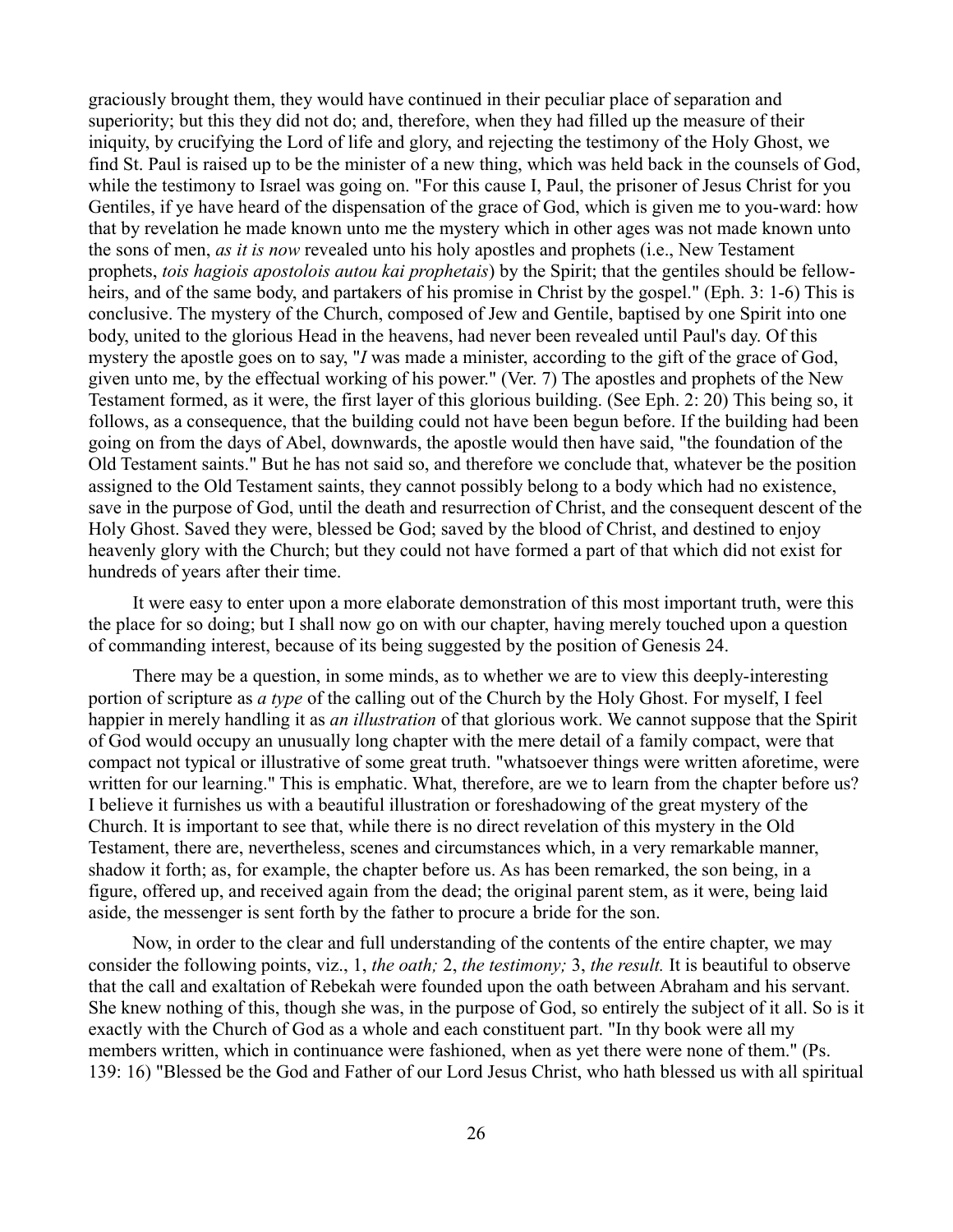blessings in the heavenlies in Christ; according as he hath chosen us in him before the foundation of the world, that we should be holy and without blame before him in love." (Eph. 1: 3, 4) "For whom he did foreknow, he also did predestinate to be conformed to the image of His Son, that he might be the firstborn among many brethren. Moreover, whom he did predestinate, them he also called; and whom he called, them he also justified; and whom he justified, them he also glorified." (Rom. 8: 20, 30) These scriptures are all in beautiful harmony with the point immediately before us. The call, the justification, and the glory of the Church, are all founded on the eternal purpose of God — His word and oath, ratified by the death, resurrection, and exaltation of the Son. Far back, beyond the bounds of time, in the deep recesses of God's eternal mind, lay this wondrous purpose respecting the Church, which cannot, by any means, be separated from the divine thought respecting the glory of the Son. The oath between Abraham and the servant had for its object the provision of a partner for the son. It was the father's desire with respect to the son that led to Rebekah's after-dignity. It is happy to see this. Happy to see how the Church's security and blessing stand inseparably connected with Christ and His glory. "For the man is not of the woman, but the woman of the man. Neither was the man created for the woman; but the woman for the man." (1 Cor. 11: 8, 9) So it is in the beautiful parable of the marriage supper; "the kingdom of heaven is like unto a certain king which made a marriage for his son." (Matt. 22: 2) The Son is the Grand object of all the thoughts and counsels of God: and if any are brought into blessing, or glory, or dignity, it can only be in connection with Him. ALL title to these things, and even to life itself, was forfeited by sin; but Christ met all the penalty due to sin; He made Himself responsible for everything on behalf of His body the Church; He was nailed to the cross as her representative He bore her sins in His own body on the tree, and went down into the grave under the full weight of them. Hence, nothing can be more complete than the Church's deliverance from all that was against her. She is quickened out of the grave of Christ, where all her trespasses were laid. The life which she has is a life taken up at the other side of death, after every possible demand had been met. Hence, this life is connected with, and founded upon, divine righteousness, inasmuch as Christ's title to life is founded upon His having entirely exhausted the Power of death; and He is the Church's life. Thus the Church enjoys divine life; she stands in divine righteousness; and the hope that animates her is the hope of righteousness. (See, amongst many other scriptures, John 3: 16, 36; John 5: 39, 40; John 6: 27, 40, 47, 68; John 11: 25; John 17: 2; Rom. 5: 21; Rom. 6: 23; 1 Tim. 1: 16; 1 John 2: 25; 5: 20; Jude 21; Eph. 2: 1-6, 14, 15; Col. 1: 12-22 Col. 2: 10-15; Rom 1: 17; Rom 3: 21-26; Rom 4: 5, 23-25; 2 Cor. 5: 21; Gal. 5: 5)

These scriptures most fully establish the three points, viz., the life, the righteousness, and the hope of the Church, all of which flow from her being one with Him who was raised from the dead. Now, nothing can be so calculated to assure the heart as the conviction that the Church's existence is essential to the glory of Christ. "The woman is the glory of the man." (1 Cor. 11: 7) And again, the Church is called "the fullness of him that filleth all in all." (Eph. 1: 23) This last is a remarkable expression. The word translated "fullness" means the complement, that which, being added to something else, makes up a whole. Thus it is that Christ the Head, and the Church the body, make up the "one new man." (Eph. 2: 15) Looking at the matter in this point of view, it is no marvel that the Church should have been the object of God's eternal counsels. When me view her as the body, the Bride, the companion, the counterpart, of His only-begotten Son, we feel that there was, through grace, wondrous reason for her being so thought of before the foundation of the world. Rebekah was necessary to Isaac, and therefore, she was the subject of secret counsel while yet in profound ignorance about her high destiny ALL Abraham's thought was about Isaac. "I will make thee swear by the Lord, the God of heaven, and the God of the earth, that thou shalt not take *a wife unto my son* of the daughters of the Canaanites, among whom I dwell." Here we see that the all-important point was, "a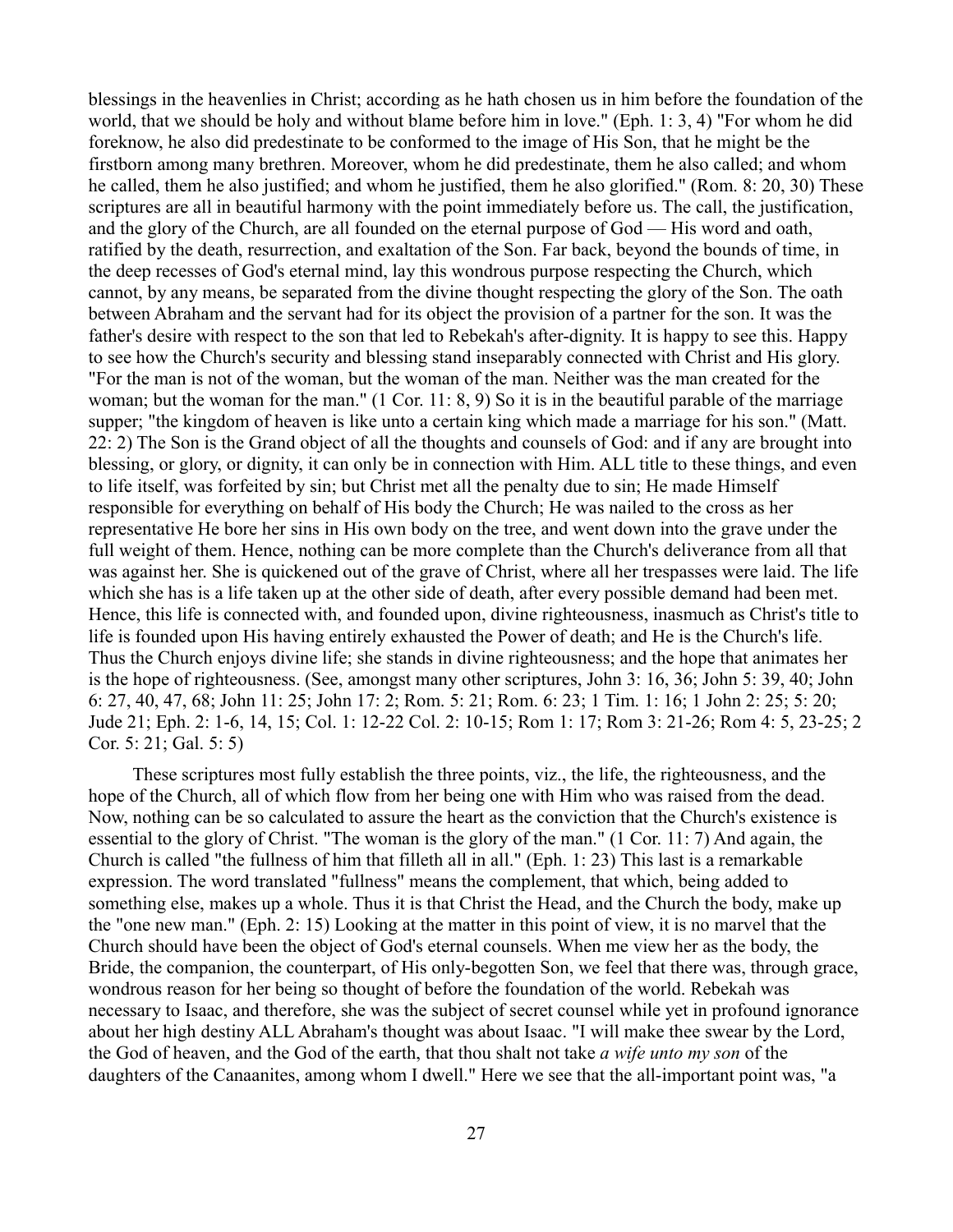wife unto my son." "It is not good that the man should be alone." This opens up a very deep and blessed view of the Church. In the counsels of God she is necessary to Christ; and in the accomplished work of Christ, divine provision has been made for her being called into existence.

While occupied with such a character of truth as this, it is no longer a question as to whether God can save poor sinners; He actually wants to "make a marriage" for his Son," and the Church is the destined bride — she is the object of the Father's purpose, the object of the Son's love, and of the testimony of the Holy Ghost. She is to be the sharer of all the Son's dignity and glory, as she is the sharer of all that love of which He has been the everlasting object. Hear His own words, "And the glory which thou gavest me, I have given them; that they may be one, even as we are one: I in them, and thou in me, that they may be made perfect in one; and that the world may know that thou hast sent me, and hast loved them as thou hast loved me." (John 17: 22, 23) This settles the whole question. The words just quoted give us the thoughts of Christ's heart in reference to the Church. She is to be as He is, and not only so, but she is so even now, as St. John tells us, "Herein is love perfected with us, that we may have boldness in the day of judgement: because as he is, so are we in this world." (1 John 4: 17) This gives full confidence to the soul. "We are in him that is true, in his Son Jesus Christ. This is the true God and eternal life." (2 John 5: 20) There is here no ground for uncertainty. Everything is secured for the bride in the bridegroom. ALL that belonged to Isaac became Rebekah's because Isaac was hers; and so all that belongs to Christ is made available to the Church. "ALL things are yours; whether Paul, or Apollos, or Cephas, or the world, or life, or death, or things present, or things to come; all are yours, and ye are Christ's, and Christ is God's." (1 Cor. 3: 21-23) Christ is "head over all things to the Church." (Eph. 1: 22) It will be His joy, throughout eternity, to exhibit the Church in all the glory and beauty with which He has endowed her, for her glory and beauty will be but the reflection of His. Angels and principalities shall behold in the Church the marvellous display of the wisdom, power, and grace of God in Christ.

But we shall now look at the second point for consideration, viz., *the testimony.* Abraham's servant carried with him a very distinct testimony. "And he said, I am Abraham's servant. And the Lord hath blessed My master greatly, and he is become greet; and he hath given him flocks, and herds, and silver, and gold, and men servants, and maid servants, and camels, and asses. and Sarah, my master's wife, bare a son to my master when she was old; and unto him hath he given all that he hath." (Ver. 34-36) He reveals the father and the son. Such was his testimony. He speaks of the vast resources of the father, and of the son's being endowed with all these in virtue of his being "the only-begotten," and the object of the father's love. With this testimony he seeks to obtain a bride for the son.

ALL this, I need hardly remark, is strikingly illustrative of the testimony with which the Holy Ghost was sent from heaven upon the day of Pentecost. "When the Comforter is come, whom I will send unto you from the Father, even the Spirit of truth, which proceedeth from the Father, he shall testify of me." (John 15: 26) Again, "Howbeit when he the Spirit of truth is come, he will guide you into all truth; for he shall not speak of himself; but whatsoever he shall hear, that shall he speak; and he will show you things to come. He shall glorify me: for he shall receive of mine and show it unto you." *All things that the Father hath are mine:* therefore said I, that he shall take of mine, and shall show it unto you. (John 16: 13-15) The coincidence of these words with the testimony of Abraham's servant is instructive and interesting. It was by telling of Isaac that he sought to attract the heart of Rebekah; and it is, as we know, by telling of Jesus, that the Holy Ghost seeks to draw poor sinners away from a world of sin and folly into the blessed and holy unity of the body of Christ. "He shall take of mine and show it Unto you." The Spirit of God will never lead any one to look at Himself or His work; but only and always at Christ. Hence, the more really spiritual any one is, the more entirely will he be occupied with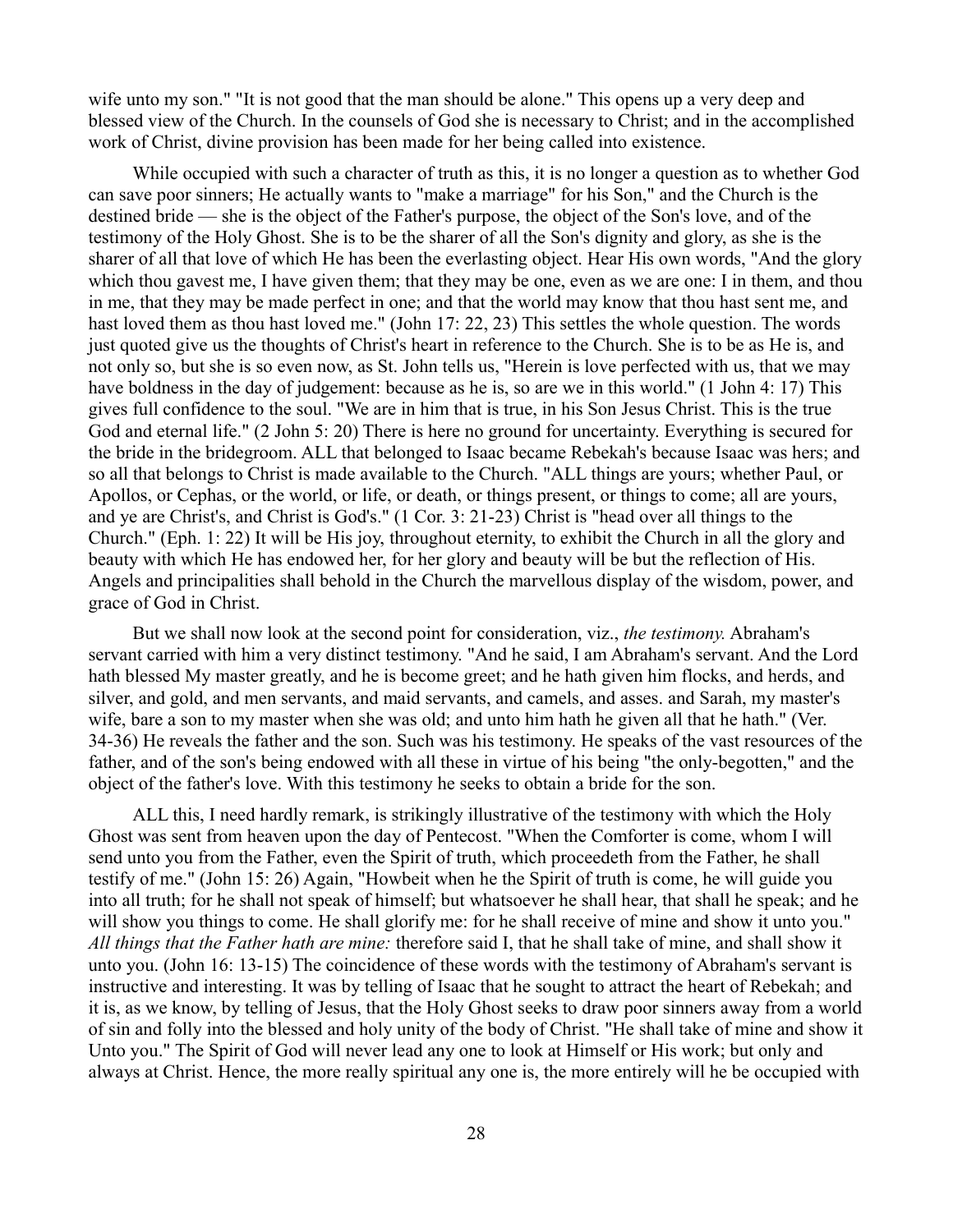### Christ.

Some there are who regard it as a great mark of spirituality to be ever looking in at their own hearts, and dwelling upon what they find there, even though that be the work of the Spirit. This is a great mistake. So far from its being a proof of spirituality, it is a proof of the very reverse, for it is expressly declared of the Holy Ghost that "He shall take of mine and show it unto you." Therefore, whenever one is looking inward, and building on the evidences of the Spirit's work there, he may be assured he is not led by the Spirit of God, in so doing. It is by holding up Christ that the Spirit draws souls to God. This is very important. The knowledge of Christ is life eternal; and it is the Father's revelation of Christ, by the Holy Ghost, that constitutes the basis of the Church. When Peter confessed Christ to be the Son of the Living God, Christ's answer was, "blessed art thou, Simon Barjonah; for flesh and blood hath not revealed it unto thee, but my Father which is in heaven. And I say unto thee, that thou art Peter; and upon this rock *I will build my church;* and the gates of hell shall not prevail against it." (Matt. 16: 17, 18) What rock? Peter? God forbid. "This rock" (*taute te petra*) simply means the Father's revelation of Christ, as the Son of the living God, which is the only means by which any one is introduced into the assembly of Christ. Now this opens to us, very much, the true character of the gospel. It is, pre-eminently and emphatically, a revelation — a revelation not merely of a doctrine, but of a Person — the Person of the Son. This revelation being received by faith, draws the heart to Christ, and becomes the spring of life and power — the ground of membership — the power of fellowship. "When it pleased God.....*to reveal His Son in me,"* &c. Here we have the true principle of "the rock," viz., God revealing His Son. It is thus the superstructure is reared up; and on this solid foundation it reposes, according to God's eternal purpose.

It is therefore peculiarly instructive to find in this 24th of Genesis such a marked and beautiful illustration of the mission and special testimony of the Holy Ghost. Abraham's servant, in seeking to procure a bride for Isaac, sets forth all the dignity and wealth with which he had been endowed by the father; the love of which he was the object; and, in short, all that was calculated to affect the heart, and draw it off from present things. He showed Rebekah an object in the distance, and set before her the blessedness and reality of being made one with that beloved and highly favoured object. ALL that belonged to Isaac would belong to Rebekah too, when she became part of him. Such was his testimony. Such, also, is the testimony of the Holy Ghost. He speaks of Christ, the glory of Christ, the beauty of Christ, the fullness of Christ, the grace of Christ, "the unsearchable riches of Christ," the dignity of His Person, and the perfectness of His work.

Moreover, he sets forth the amazing blessedness of being one with such a Christ, "members of His body, of his flesh, and of his bones." Such is the Spirit's testimony always; and herein we have an excellent touchstone by which to try all sorts of teaching and preaching. The most spiritual teaching will ever be characterised by a full and constant presentation of Christ. He will ever form the burden of such teaching. The Spirit cannot dwell on ought but Jesus. Of Him He delights to speak. He delights in setting forth His attractions and excellencies. Hence, when a man is ministering by the power of the Spirit of God, there will always a be more of Christ than anything else in his ministry. There will be little room in such ministry for human logic and reasoning. Such things may do very well where a man desires to set forth himself; but the Spirit's sole object be it well remembered by all who minister will ever be to set forth Christ.

Let us now look, in the last place, at *the result* of all this. Truth, and the practical application of truth, are two very different things. It is one thing to speak of the peculiar glories of the Church, and quite another thing to be practically influenced by those glories. In Rebekah's case the effect was most marked and decisive. The testimony of Abraham's servant sank down into her ears, and into her heart,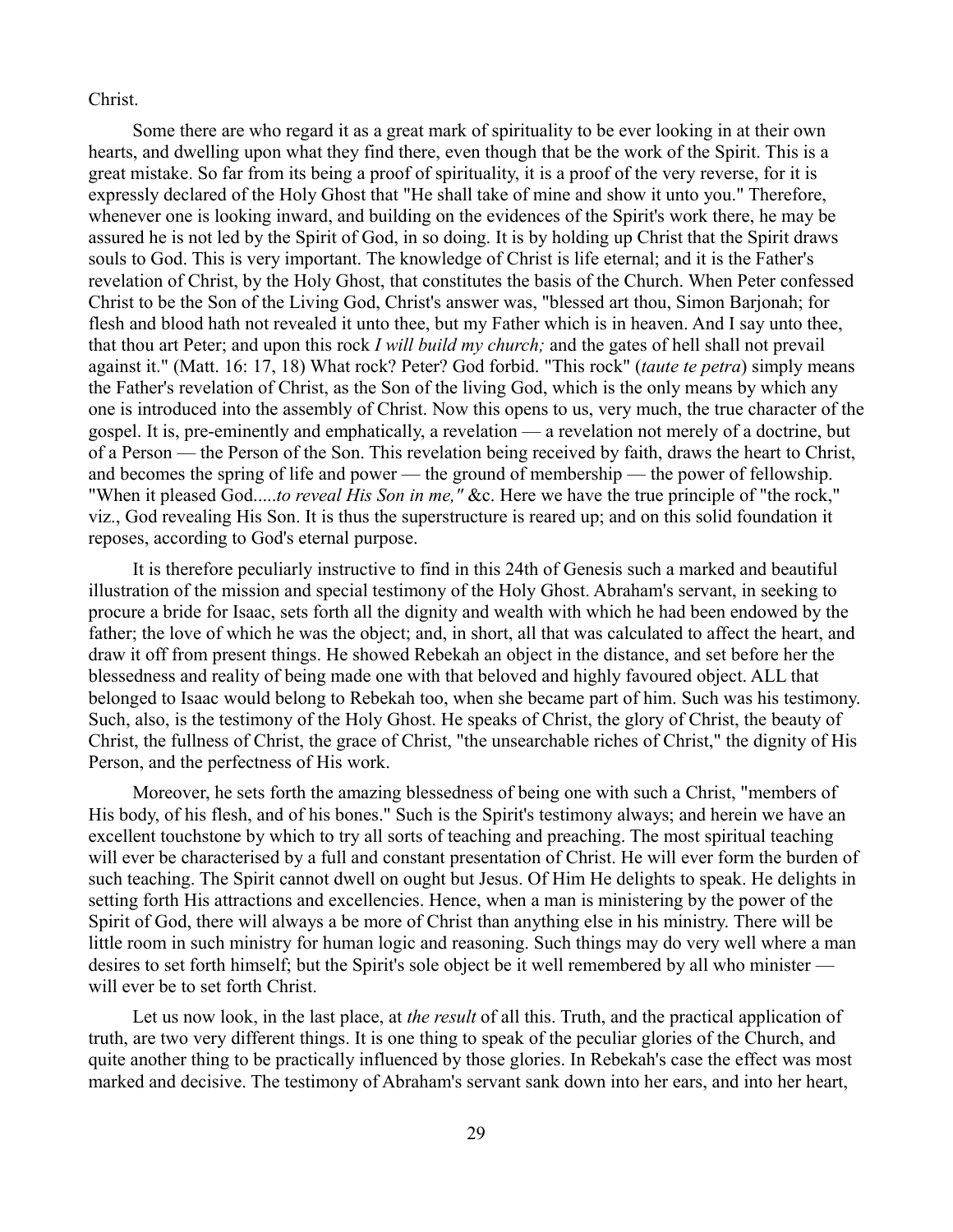and entirely detached her heart's affections from the scene of things around her. She was ready to leave all and follow after, in order that she might apprehend that for which she had been apprehended. It was morally impossible that she could believe herself to be the subject of such high destinies, and yet continue amid the circumstances of nature. It the report concerning the future were true, attachment to the present was the worst of folly. If the hope of being Isaac's bride, joint-heir with him of all his dignity and glory, if this were a reality, then to continue to tend Laban's sheep would be practically to despise all that God had, in grace, set before her.

But, no, the prospect was far too bright to be thus lightly given up. True, she had not yet seen Isaac, nor yet the inheritance, but she had believed the report, the testimony of *him*, and had received, as it were, the earnest of it, and these were enough for her heart; and hence she unhesitatingly arises and expresses her readiness to depart in the memorable words," *I will go."* "She was fully prepared to enter upon an unknown path in companionship with one who had told her of an object far away, and of a glory connected with him, to which she was about to be raised. "I will go," said she, and "forgetting the things which were behind, and reaching forth toward the things which were before, she pressed toward the mark for the prize of her high calling." Most touching and beautiful illustration this of the Church, under the conduct of the Holy Ghost, going onward to meet her heavenly Bridegroom. This is what the Church should be; but, alas! there is sad failure here. There is little of that holy alacrity in laying aside every weight and every entanglement, in the power of communion with the Holy Guide and Companion of our way, whose office and delight it is to take of the things of Jesus, and show them unto us; just as Abraham's servant took of the things of Isaac, and showed them to Rebekah: and no doubt, too, he found his joy in pouring fresh testimonies concerning the son into her ear, as they moved onward toward the consummation of all her joy and glory. Thus it is, at least with our heavenly guide and companion. He delights to tell of Jesus, "He shall take of mine and show it unto you;" and again, "he shall show you things to come." Now, this is what we really want, this ministry of the Spirit of God, unfolding Christ to our souls, producing earnest longing to see Him, as He is, and be made like Him for ever. Nought but this will ever detach our hearts from earth and nature. What, save the hope of being associated with Isaac, would ever have: led Rebekah to say, "I will go," when her "brother and her mother said, Let the damsel abide with us a few days, at least ten." And so with us: nothing but the hope of seeing Jesus as He is, and being like Him, will ever enable or lead us to purify ourselves, even as He is pure.

# **Genesis 25**

In the opening of this chapter, Abraham's second marriage is set before us, an event not without its interest to the spiritual mind, when viewed in connection with what we have been considering in the preceding chapter. With the light furnished by the prophetic scriptures of the New testament, we understand that after the completion and taking up of the elect bride of Christ, the seed of Abraham will again come into notice. Thus, after the marriage of Isaac, the Holy Ghost takes up the history of Abraham's seed by a new marriage, together with other points in his history, and that of his seed, according to the flesh. I do not press any special interpretation of all this; I merely say that it is not without its interest.

We have already referred to the remark of some one on the book of Genesis, namely, that it is "full of the seeds of things;" and as we pass along its comprehensive pages, we shall find them teaming with all the fundamental principles of truth, which are more elaborately brought out in the New Testament. True, in Genesis these principles are set forth illustratively, and in the New Testament didactically; still, the illustration is deeply interesting, and eminently calculated to bring home the truth with power to the soul.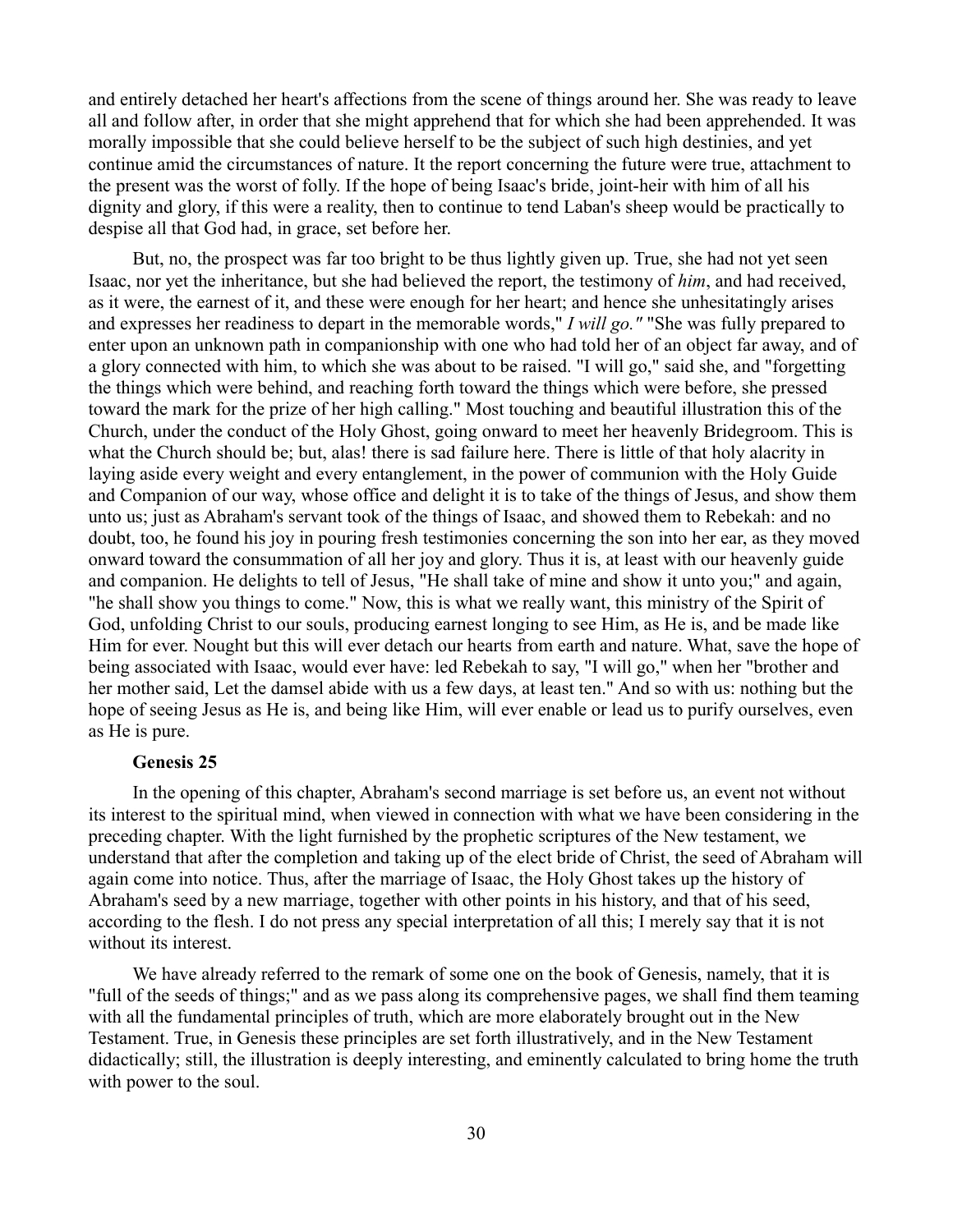At the close of this chapter we are presented with some principles of a very solemn and practical nature. Jacob's character and actings which" hereafter, if the Lord will, come more fully before us; but I would just notice, ere passing on, the conduct of Esau, in reference to the birthright, and all which it involved. The natural heart places no value on the things of God. To it God's promise is a vague, valueless, powerless thing, simply because God is not known. Hence it is that present things carry such weight and influence in man's estimation. Anything that man can see he values, because he is governed by sight, and not by faith. To him the present is everything; the future is a mere uninfluential thing — a matter of the merest uncertainty. Thus if was with Esau. Here his fallacious reasoning, "Behold, I am at the point to die; and what profit shall this birthright do to me? What strange reasoning? *The present* is slipping from beneath my-feet, I will therefore despise and entirely let go the *future*? Time is fading from my view, I will therefore abandon all interest in eternity! "Thus Esau despised his birthright." Thus Israel despised the pleasant land; (Ps. 106: 24) thus they despised Christ. (Zech. 11: 13) Thus those who were bidden to the marriage despised the invitation. (Matt. 22: 5) Man has no heart for the things of God. The present is everything to him. a mess of pottage is better than a title to Canaan. Hence, the very reason why Esau made light of the birthright was the reason why he ought to have grasped it with the greater intensity. The more clearly I see the vanity of man's present, the more I shall cleave to God's future. Thus it is in the judgement of faith. "Seeing then that *all these things shall be dissolved,* what manner of persons ought we to be, in all holy conversation and godliness; looking for and hasting unto the coming of the day of God, wherein the heavens being on fire shall be dissolved, and the elements shall melt with fervent heat? Nevertheless we, *according to his promise,* look for new heavens and a new earth, wherein dwelleth righteousness." (2 Peter 3: 11-13) These are the thoughts of God, and, therefore, the thoughts of faith. The things that are seen shall be dissolved. What, then, are we to despise the unseen? By no means. The present is rapidly passing away. What is our resource? "Looking for, and hasting unto, the coming of the day of God." This is the judgement of the renewed mind; and any other judgement is only that of "a profane person, as Esau, who for one morsel of meat sold his birthright." (Heb. 12: 16) The Lord keep us judging of things as He judges. This can only be done by faith.

# **Genesis 26**

The opening verse of this chapter connects itself with Gen. 12. "There was a famine in the land, beside the first famine that was in the days of Abraham." The trials which meet God's people, in their course, are very much like; and they ever tend to make manifest how far the heart has found its *all* in God. It is a difficult matter — a rare attainment, so to walk in sweet communion with God as to be rendered thereby entirely independent of things and people here. The Egypts and the Gerars which lie on our right hand and on our left present great temptations, either to turn aside out of the right way, or to stop short of our true position as servants of the true and living God.

"And Isaac went unto Abimelech, king of the Philistines, unto Gerar." There is a manifest difference between Egypt and Gerar. Egypt is the expression of the world in its natural resources, and its independence of God. "My river is mine own," is the language of an Egyptian who knew not Jehovah, and thought not of looking to Him for ought. Egypt was, locally, further removed from Canaan than Gerar; and, morally, it expresses a condition of soul further from God. Gerar is thus referred to in Gen. 10 "And the border of the Canaanites was from Sidon, as thou comest to Gerar, unto Gaza as thou goest unto Sodom, and Gomorrah, and Admah, and Zeboim, even unto Lasha." (Ver. 19) We are informed that "from Gerar to Jerusalem was three days' journey." It was, therefore, as compared with Egypt, an advanced position; but still it lay within the range of very dangerous influences. Abraham got into trouble there, and so does Isaac, in this chapter, and that, too, in the very same way.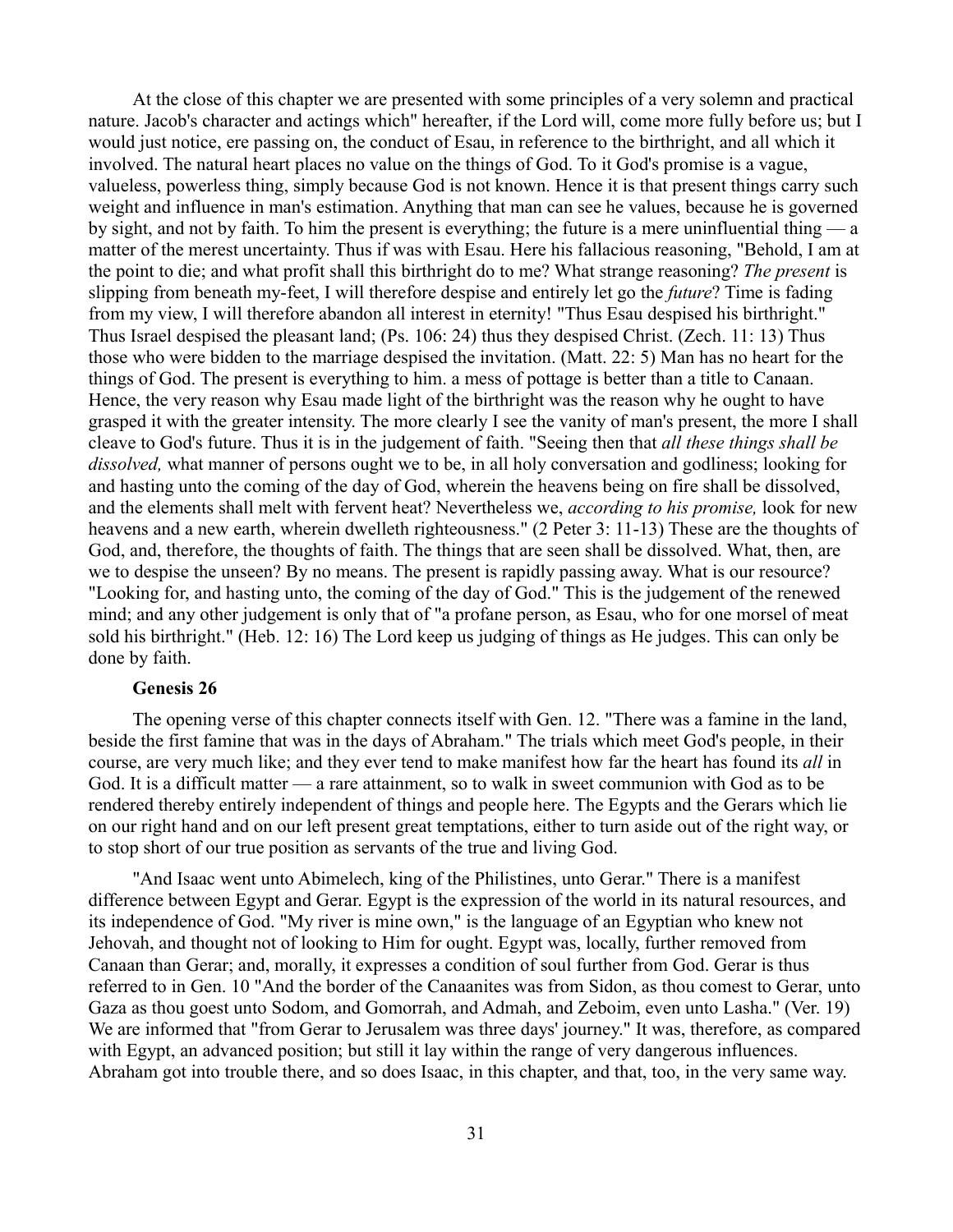Abraham denied his wife, and so does Isaac. This is peculiarly solemn. To see both the father and the son fall into the same evil, in the same place, tells us, plainly, that the influence of that place was not good.

Had Isaac not gone to Abimelech, king of Gerar, he would have had no necessity for denying his wife; but the slightest divergence from the true line of conduct superinduces spiritual weakness. It was when Peter stood and warmed himself at the high priest's fire that he denied his Master. Now, it is manifest that Isaac was not really happy in Gerar. True, the Lord says unto him, "sojourn in this land;" but how often does the Lord give directions to His people morally suitable to the condition He knows them to be in, and calculated also to arouse them to a true sense of that condition? He directed Moses, in Num. 13 to send men to search the land of Canaan; but had they not been in a low moral condition, such a step would not have been necessary We know well that faith does not need "*to spy out*" when God's promise lies before us. Again, he directed Moses to choose out seventy elders to help him in the work; but had Moses fully entered into the dignity and blessedness of his position, he would not have needed such a direction. So, in reference to the setting up of a king, in 1 Sam. 8. They ought not to have needed a king. Hence, we must always take into consideration the condition of an individual or a people to whom a direction is given before we can form any correct judgement as to the direction.

But again it may be said, if Isaac's position in Gerar was wrong, how do we read, "Then Isaac sowed in that land, and received the same year an hundred-fold: and the Lord blessed him." (ver. 12) I reply, we can never judge that a person's condition is right because of prosperous circumstances. We have had already to remark, that there is a great difference between the Lord's presence and His blessing. Many have the latter without the former; and, moreover, the heart is prone to mistake the one for the other — prone to put the blessing; for the presence; or at least to argue that the one must ever accompany the other. This is a great mistake. How many do we see surrounded by God's blessings, who neither have, nor wish for, God's presence? It is important to see this. A man may "wax great, and go forward, and grow until he becomes very great, and have possession of flocks, and possession of herds, and great store of servants," and all the while, not have the full, unhindered joy of the Lord's presence with him. Flocks and herds are not the Lord. They are things on account of which the Philistines might envy Isaac, whereas they never would have envied him on account of the Lord's presence. He might have been enjoying the sweetest and richest communion with God, and the Philistines have thought nothing whatever about it? simply because they had no heart to understand or appreciate such a reality. Flocks, herds, servants, and wells of water they could appreciate; but the divine presence they could not appreciate.

However, Isaac at length, makes his way from amongst the Philistines, and gets up to Beersheba. "And *the Lord appeared unto him the same night,* and said, I am the God of Abraham thy father; fear not, for *I am with thee,* and will bless thee." (Ver. 24) Mark, it was not the Lord's blessing merely, but the Lord Himself. And why? because Isaac had left the Philistines, with all their envy, and strife, and contention behind, and gone up to Beersheba. Here the Lord could show Himself to His servant. His liberal hand might follow him during his sojourn in Gerar; but His presence could not there be enjoyed. To enjoy God's presence, we must be where He is, and He certainly is not to be found amid the strife and contention of an ungodly world; and hence, the sooner the child of God gets away from all such, the better. So Isaac found it. Ho had no rest in his own spirit; and he assuredly did not, in any wise, serve the Philistines by his sojourn amongst them. It is a very common error to imagine that we serve the men of this world by mixing ourselves up with them in their associations and ways. The true way to serve them is to stand apart from them in the power of communion with God, and thus show them the pattern of a more excellent way.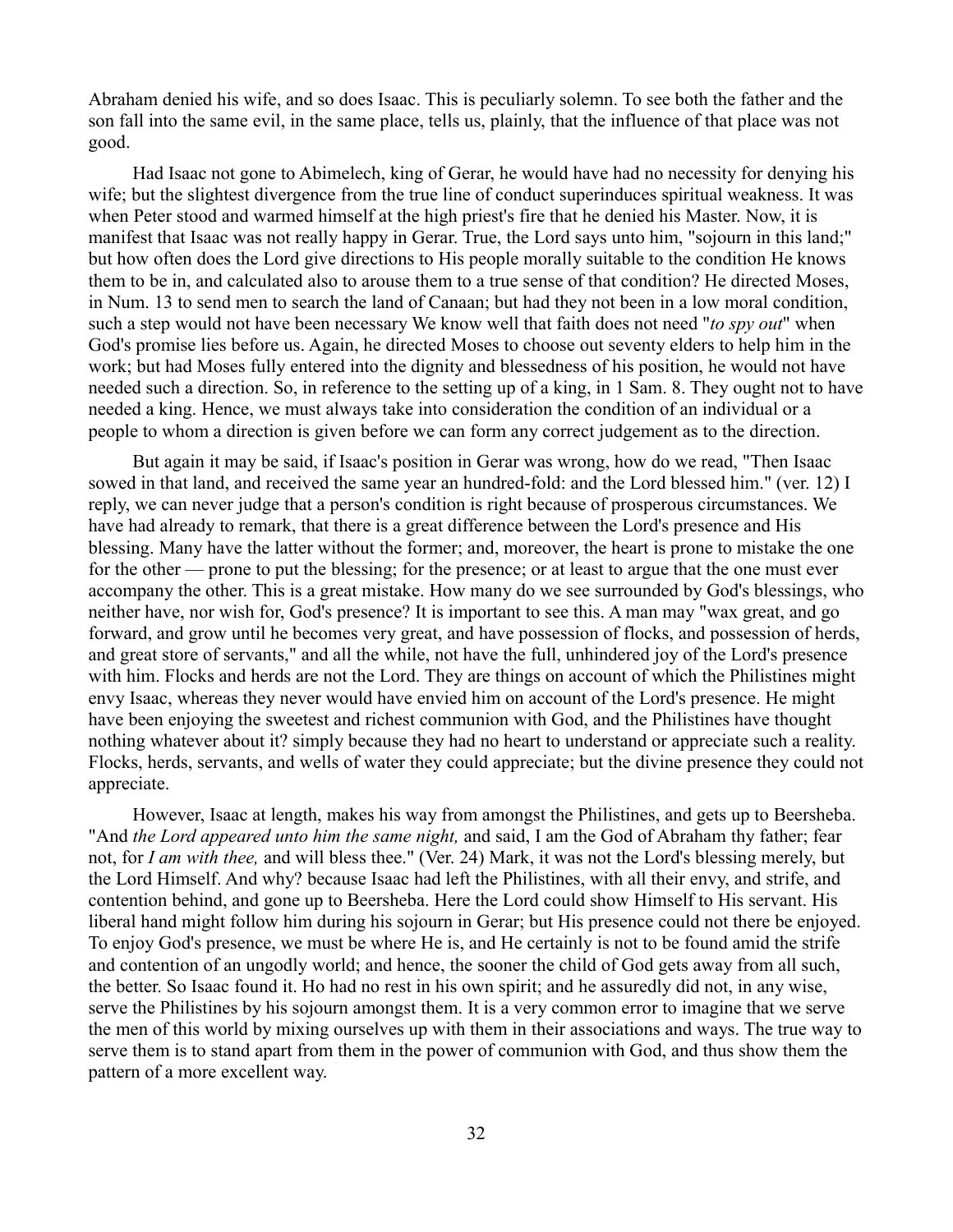Mark the progress in Isaac's soul, and the moral effect of his course. "He went up from thence," "The Lord appeared unto him," "he builded an altar," "he called upon the name of the Lord," "he pitched his tent," "his servants digged a well." Here we have most blessed progress. The moment he took a step in the right direction, he went from strength to strength. He entered into the joy of God's presence — tasted the sweets of true worship, and exhibited the character of a stranger and pilgrim, and found peaceful refreshment, an undisputed well, which the Philistines could not stop because they were not there.

These were blessed results in reference to Isaac himself; and now observe the effect produced upon others. "Then Abimelech went to him from Gerar, and Ahuzzath, one of his friends, and Phicol, the chief captain of his army. And Isaac said unto them, Wherefore come ye to me, seeing ye hate me, and have sent me away from you? And they said, We saw certainly that the Lord was with thee: and we said, Let there now be an oath betwixt us," &c. The true way to act on the hearts and consciences of the men of the world is to stand in decided separation from them, while dealing in perfect grace toward them. So long as Isaac continued in Gerar, there was nothing but strife and contention. He was reaping sorrow for himself, and producing no effect whatever upon those around him. On the contrary, the moment he went away from them, their hearts were touched, and they followed him, and desired a covenant. This is very instructive. The principle unfolded here may be seen constantly exemplified in the history of the children of God. The first point with the heart should ever be, to see that in our position me are right with God, and not only right in position, but in the moral condition of the son. When we are *right with God,* we may expect to act salutary upon men. The moment Isaac got up to Beersheba, and took his place as a worshipper, his own soul was refreshed, and he was used of God to act upon others. So long as we continue in a low position, we are robbing ourselves of blessing, and failing, totally, in our testimony and service.

Nor should we, when in a wrong position, stop to inquire, as we so often do, "Where can I find anything better?" God's order is," Cease to do evil;" and when we have acted upon that holy precept, we are furnished with another, namely, "learn to do well." If we expect to "learn" how to do well," before we "cease to do evil," we are entirely mistaken. "Awake, thou that sleepest, and arise from among the dead." (*ek ton nekron*.) And what then? "Christ shall give thee light." (Eph. 5: 14)

My beloved reader, if you are doing what you know to be wrong, or if you are identified, in any way, with what you own to be contrary to scripture, hearken to the word of the Lord," Cease to do evil." And, be assured, when you have yielded obedience to this word, you will not long be left in ignorance as to your path. It is sheer unbelief that leads us to say," I cannot cease to do evil, until I find something better." The Lord grant us a single eye, and a docile spirit.

#### **Genesis 27-35**

These chapters present to us the history of Jacob-at least, the principal scenes in that history. The Spirit of God here sets before us the deepest instruction, first, as to God's purpose of infinite grace; and, secondly, as to the utter worthlessness and depravity of human nature.

There is a passage in Gen. 25 which I purposely passed over, in order to take if up here, so that we might have the truth in reference to Jacob fully before us "And Isaac entreated the Lord for his wife, because she was barren; and the Lord was entreated of him, and Rebekah his wife conceived. And the children struggled together within her: and she said, If it be so, why am I thus? And she went to enquire of the Lord. And the Lord said unto her, Two nations are in thy womb, and two manner of people shall be separated from thy bowels; and the one people shall be stronger than the other people; and the elder shall serve the younger." This is referred to in Malachi, where we read, "I have loved you, saith the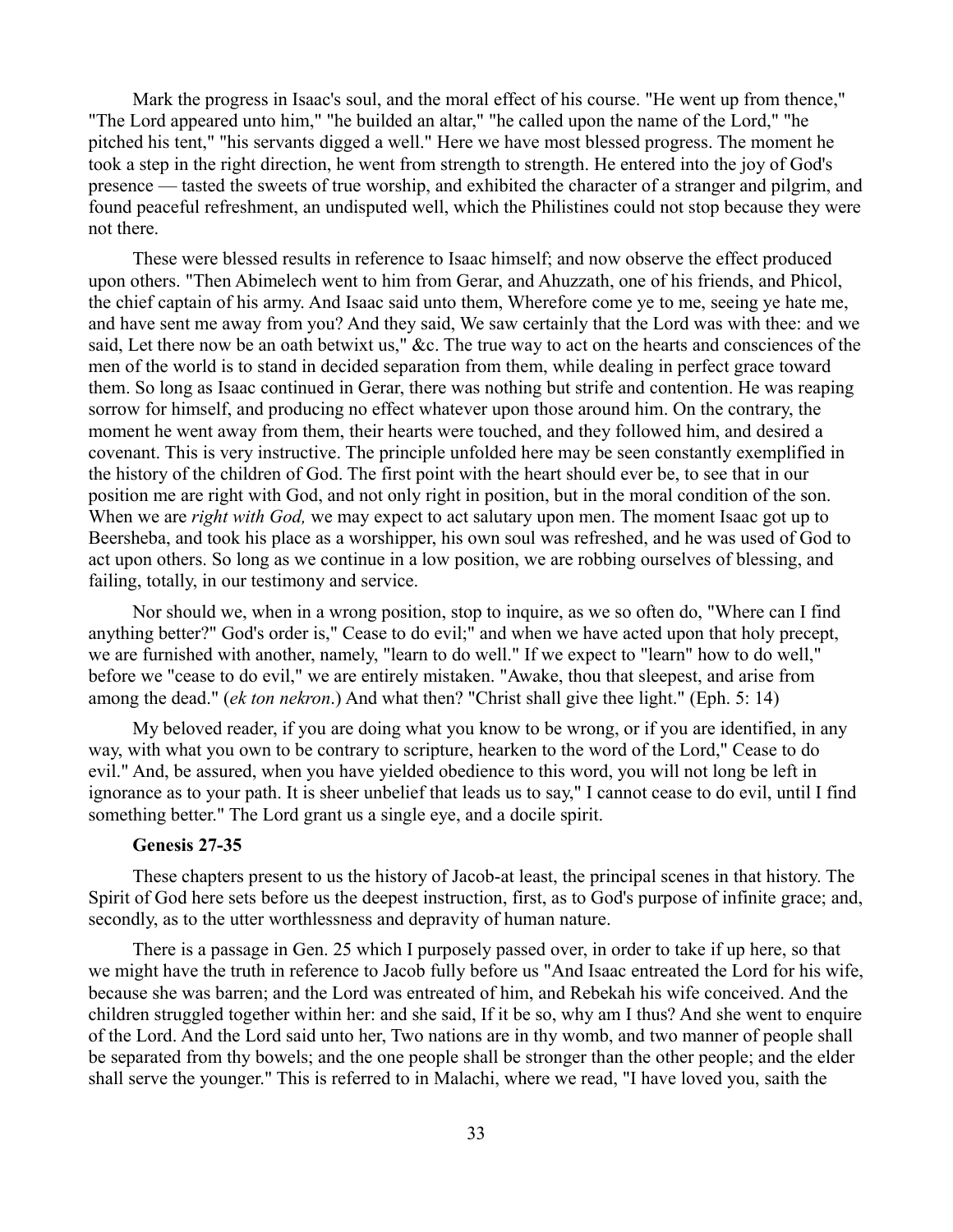Lord: yet ye say, wherein hast thou loved us? Was not Esau Jacob's brother? saith the Lord: yet I have loved Jacob, and hated Esau." This is again referred to in Rom. 9: "For the children being not yet born, neither having done any good or evil, that the purpose of God, according to election, might stand, not of works, but of him that calleth; it was said unto her, The elder shall serve the younger, as it is written, Jacob have I loved, but Esau have I hated."

Thus we have very distinctly before us, God's eternal purpose, according to *the election of grace.* There is much involved in this expression. It banishes all human pretension from the scene, and asserts God's right to act as He will. This is of the very last importance. The creature can enjoy no real blessedness until he is brought to bow his head to sovereign grace. It becomes him so to do, inasmuch as he is a sinner, and, as such, utterly without claim to act or dictate. The great value of finding oneself on this ground is, that it is then no longer a question of what we deserve to get, but simply of what God is pleased to give. The prodigal might talk of being a servant, but he really did not deserve the place of a servant, if it were to be made a question of desert; and, therefore, he had only to take what the father was pleased to give — and that was the very highest place, even the place of fellowship with himself. Thus it must ever be. "Grace all the work shall crown, through everlasting days." Happy for us that it is so. As we go on, day by day, making fresh discoveries of ourselves, we need to have beneath our feet the solid foundation of God's grace: nothing else could possibly sustain us in our growing selfknowledge. The ruin is hopeless, and therefore the grace must be infinite: and infinite it is, having its source in God Himself, its channel in Christ, and the power of application and enjoyment in the Holy Ghost. The Trinity is brought out in connection with the grace that saves a poor sinner. "Grace reigns through righteousness, unto eternal life, by Jesus Christ our Lord." It is only in redemption that this reign of grace could be seen. we may see in creation the reign of wisdom and power; we may see in providence the reign of goodness and long-suffering; but only in redemption do we see the reign of grace, and that, too, on the principle of righteousness.

Now, we have, in the person of Jacob, a most striking exhibition of the power of divine grace; and for this reason, that we have in him a striking exhibition of the power of human nature. In him we see nature in all its obliquity, and therefore we see grace in all its moral beauty and power. From the facts of his remarkable history, it would seem that, before his birth, at his birth, and after his birth, the extraordinary energy of nature was seen. Before his birth, we read, "the children struggled together within her." At his birth, we read, "his hand took hold on Esau's heel." And, after his birth — yea to the turning point of his history, in Gen. 32, without any exception — his course exhibits nothing but the most unamiable traits of nature; but all this only serves, like a drab background, to throw into relief the grace of Him who condescends to call Himself by the peculiarly touching name, "the God of Jacob" a name most sweetly expressive of free grace.

Let us now examine the chapters consecutively. Gen. 27 exhibits a most humbling picture of sensuality, deceit, and cunning; and when one thinks of such things in connection with the people of God, it is sad and painful to the very last degree. Yet how true and faithful is the Holy Ghost! He must tell all out. He cannot give us a partial picture. If he gives us a history of man, he must describe man as he is, and not as he is not. So, if He unfolds to us the character and ways of God, He gives us God as He is. And this, we need hardly remark, is exactly what we need. We need the revelation of one perfect in holiness, yet perfect in grace and mercy, who could come down into all the depth of man's need, his misery and his degradation, and deal with Him there, and raise him up out of it into full, unhindered fellowship with Himself in all the reality of what He is. This is what scripture gives us. God knew what we needed, and He has given it to us, blessed be His name!

And, be it remembered, that in setting before us, in faithful love, all the traits of man's character,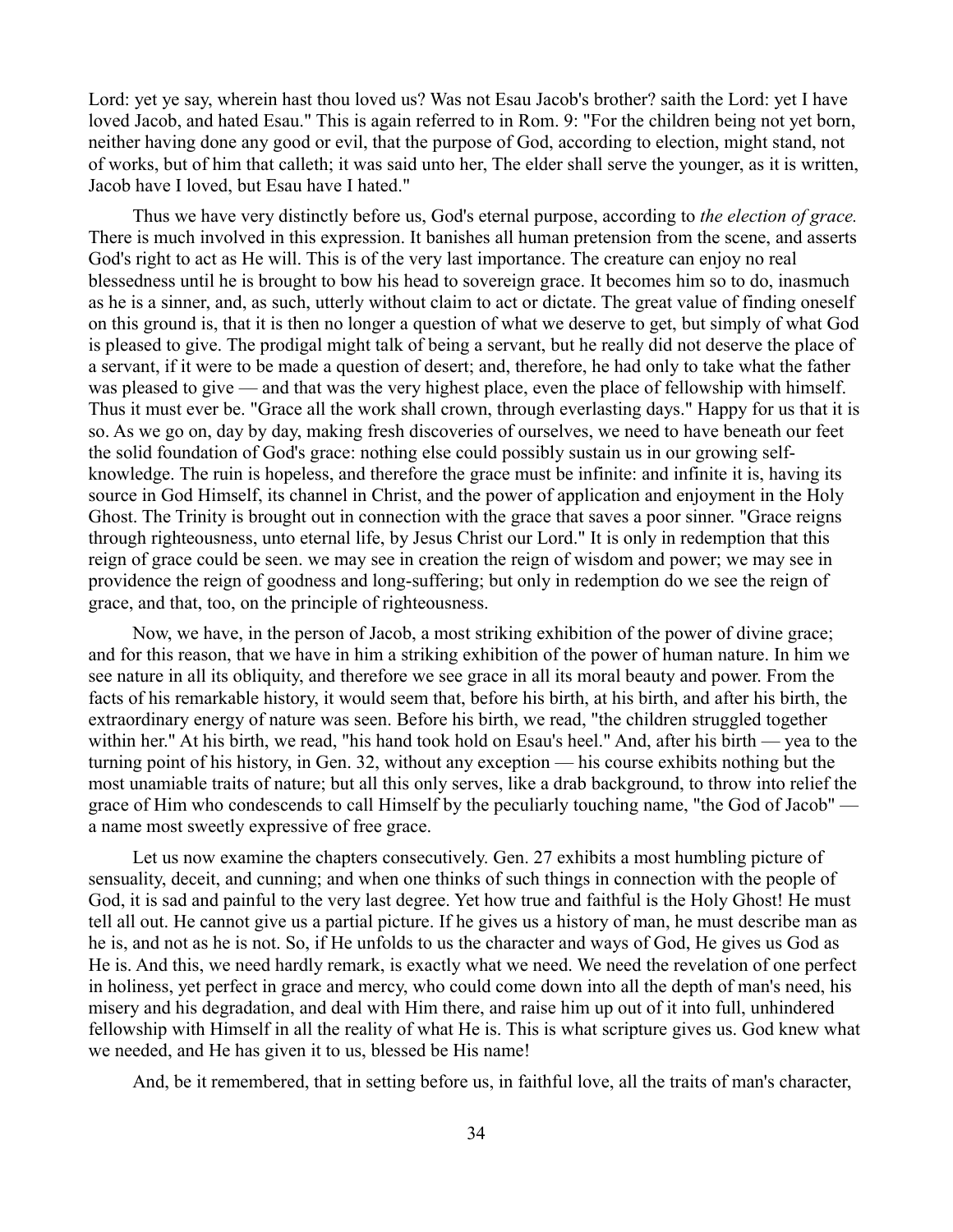it is simply with a view to magnify the riches of divine grace, and to admonish our souls. It is not, by any means, in order to perpetuate the memory of sins, for ever blotted out from His sight. The blots, the failures, and the errors of Abraham, Isaac, and Jacob, have been perfectly washed away, and they have taken their place amid "the spirits of just men made perfect;" but their history remains, on the page of inspiration, for the display of God's grace, and for the warning of God's people in all ages; And, moreover, that we my distinctly see that the blessed God has not been dealing With perfect men and women, but with those of "like passions as we are" that He has been walking and bearing with the same failures, the same infirmities, the same errors, as those over which we mourn every day. This is peculiarly comforting to the heart; and it may well stand in striking contrast with the way in which the great majority of human biographies are written, in "which, for the most part, we find, not the history of men, but of beings devoid of error and infirmity. histories have rather the effect of discouraging than of edifying those who read them. They are rather histories of what men ought to be, than of what they really are, and they are, therefore, useless to us, yea, not only useless, but mischievous.

Nothing can edify save the presentation of God dealing with man as he really is; and this is what the word gives us. The chapter before us illustrates this very fully. Here we find the aged patriarch Isaac, standing, as it were, at the very portal of eternity, the earth and nature fast fading away from his view, yet occupied about "savoury meat," and about to act in direct opposition to the divine counsel, by blessing the elder instead of the younger. Truly this was nature, and nature with its "eyes dim." If Esau had sold his birthright for a mess of pottage, Isaac was about to give away the blessing for a mess of venison, How very humiliating!

But God's purpose must stand, and He will do all His pleasure. Faith knows this; and, in the power of that knowledge, can wait for God's time. This nature never can do, but must set about gaining its own ends, by its own inventions. These are the two grand points brought out in Jacob's history — God's purpose of grace, on the one hand; and on the other, nature plotting and scheming to reach what that purpose would have infallibly brought about, without any plot or scheme at all. This simplifies Jacob's history amazingly, and not only simplifies it, but heightens the soul's interest in it also. There is nothing, perhaps, in which we are so lamentably deficient, as in the grace of patient, self-renouncing dependence upon God. Nature will be working in some shape or form, and thus, so far as in it lies, hindering the outshining of divine grace and power. God did not need the aid of such elements as Rebekah's cunning and Jacob's gross deceit, in order to accomplish His purpose. He had said, "the elder shall serve the younger." This was enough — enough for faith, but not enough for nature, which must ever adopt its own ways, and know nothing of what it is to wait on God.

Now, nothing can be more truly blessed than the position of hanging in child-like dependence upon God, and being entirely content to wait for His time. True, it will involve trial; but the renewed mind learns some of its deepest lessons, and enjoys some of its sweetest experiences, while waiting on the Lord; and the more pressing the temptation to take ourselves out of His hands, the richer will be the blessing of leaving ourselves there. It is so exceedingly sweet to find ourselves wholly dependent upon one who finds infinite joy in blessing us. It is only those who have tasted, in any little measure, the reality of this wondrous position that can at all appreciate it. The only one who ever occupied it perfectly and uninterruptedly was the Lord Jesus Himself. He was ever dependent upon God, and utterly rejected every proposal of the enemy to be anything else. His language was, "In thee do I put my trust;" and again, "I was cast upon thee from the womb." Hence, when tempted by the devil to make an effort to Satisfy His hunger, His reply was, "It is written, Man shall not live by bread alone, but by every word that proceedeth out of the mouth of God." When tempted to cast Himself from the pinnacle of the temple, His reply was, "It is written again, Thou shalt not tempt the Lord thy God." When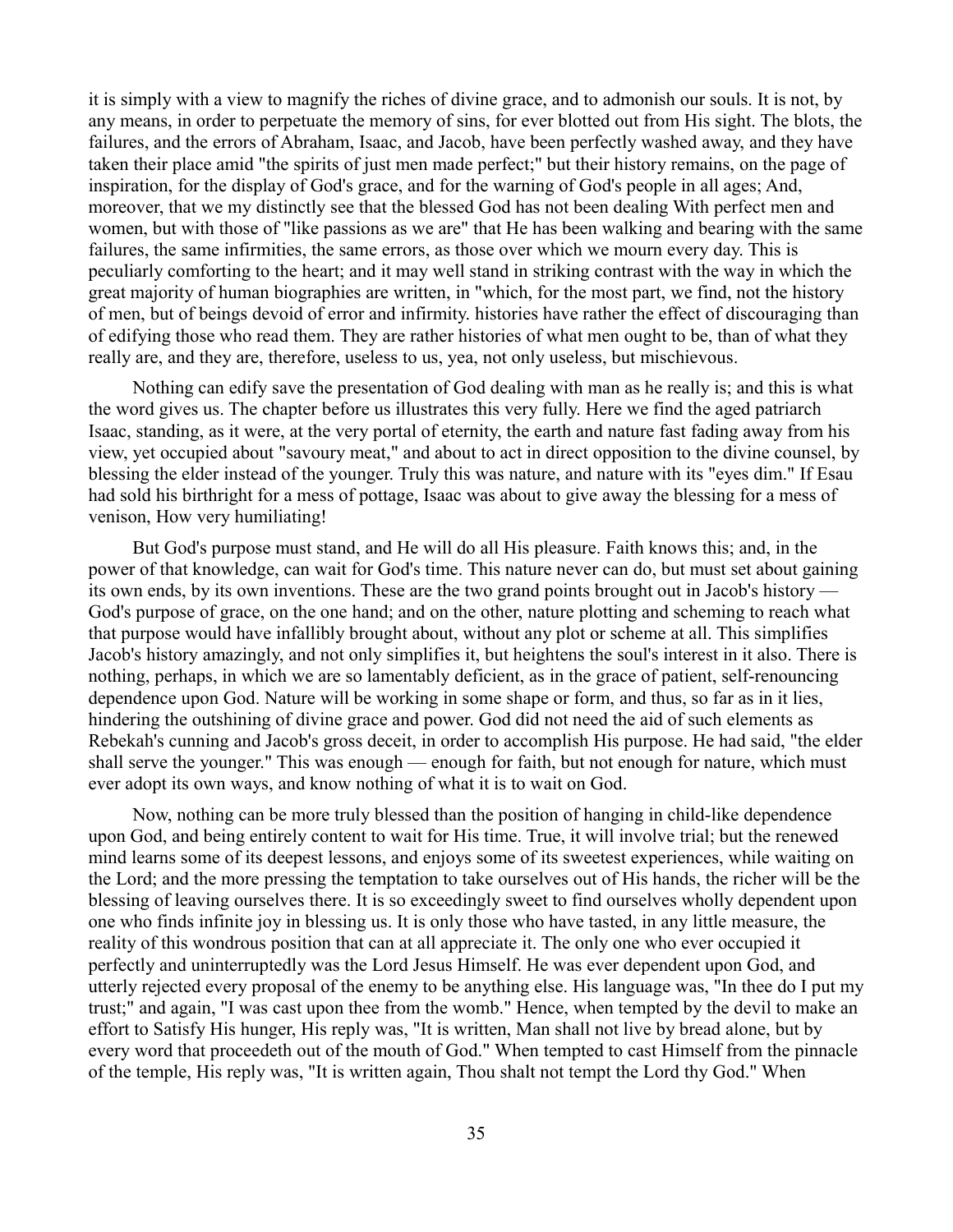tempted to take the kingdoms of the world from the hand of another than God, and by doing homage to another than Him, His reply was, "It is written, Thou shalt worship the Lord thy God, and him only shalt thou serve." In a word, nothing could allure the perfect man from the place of absolute dependence upon God. True, it was God's purpose to sustain His Son; it was His purpose that He should suddenly come to His temple; it was His purpose to give Him the kingdoms of this world; but this was the very reason why the Lord Jesus would simply and uninterruptedly wait on God for the accomplishment of His purpose, in His own time, and in His own way. He did not set about accomplishing His own ends. He left Himself thoroughly at God's disposal. He would only eat when God gave Him bread; He would only enter the temple when sent of God; He will ascend the throne when God appoints the time. "Sit thou at my right hand, *until I make* thy foes thy footstool." (Ps. 110)

This profound subjection of the Son to the Father is admirable beyond expression. Though entirely equal with God, He took, as man, the place of dependence, rejoicing always in the will of the Father; giving thanks even when things seemed to be against Him; doing always the things which pleased the Father; making: it His grand and uvarying object to glorify the Father; and finally, when all was accomplished, when He had perfectly finished the work which the Father had given, He breathed His spirit into the Father's hand, and His flesh rested in hope of the promised glory and exaltation. Well, therefore, may the inspired apostle say, "Let this mind be in you, which was also in Christ Jesus; who, being in the form of God, thought it not robbery to be equal with God; but made himself of no reputation, and took upon him the form of a servant, and was made in the likeness of men; and being found in fashion as a man, he humbled himself, and became obedient unto death, even the death of the cross. Wherefore God also hath highly exalted him, and given him a name which is above every name: that at the name of Jesus every knee should bow, of things in heaven, and things in earth, and things under the earth; and that every tongue should confess that Jesus Christ is Lord, to the glory of God the Father"

How little Jacob knew, in the opening of his history, of this blessed mind! How little was he prepared to wait for God's time and God's way! He much preferred Jacob's time and Jacob's way. He thought it much better to arrive at the blessing and the inheritance by all sorts of cunning and deception, than by simple dependence upon and subjection to God, whose electing grace had promised, and whose almighty power and wisdom would assuredly accomplish all for him.

But, oh! how well one knows the opposition of the human heart to all this! Any attitude for it save that of patient waiting upon God. It is almost enough to drive nature to distraction to find itself bereft of all resource but God. This tells us, in language not to be misunderstood, the true character of human nature. In order to know what nature is, I need not travel into those scenes of vice and crime which justly shock all refined moral sense. No; all that is needful is just to try it for a moment in the place of dependence, and see how it will carry itself there. It really knows nothing of God, and therefore cannot trust Him; and herein was the secret of all its misery and moral degradation. It is totally ignorant of the true God, and can therefore be nought else but a ruined and worthless thing. The knowledge of God is the source of life — yea, is itself life; and until a man has life, what is he? or, what can he be?

Now, in Rebekah and Jacob, we see nature taking advantage of nature in Isaac and Esau. It was really this. There was no waiting upon God whatever. Isaac's eyes were dim, he could therefore be imposed upon, and they set about doing so, instead of looking off to God, who would have entirely frustrated Isaac's purpose to bless the one whom God would not bless — a purpose? founded in nature, and most unlovely nature, for "Isaac loved Esau," not because he was the first-born, but "because he did eat of his venison." How humiliating!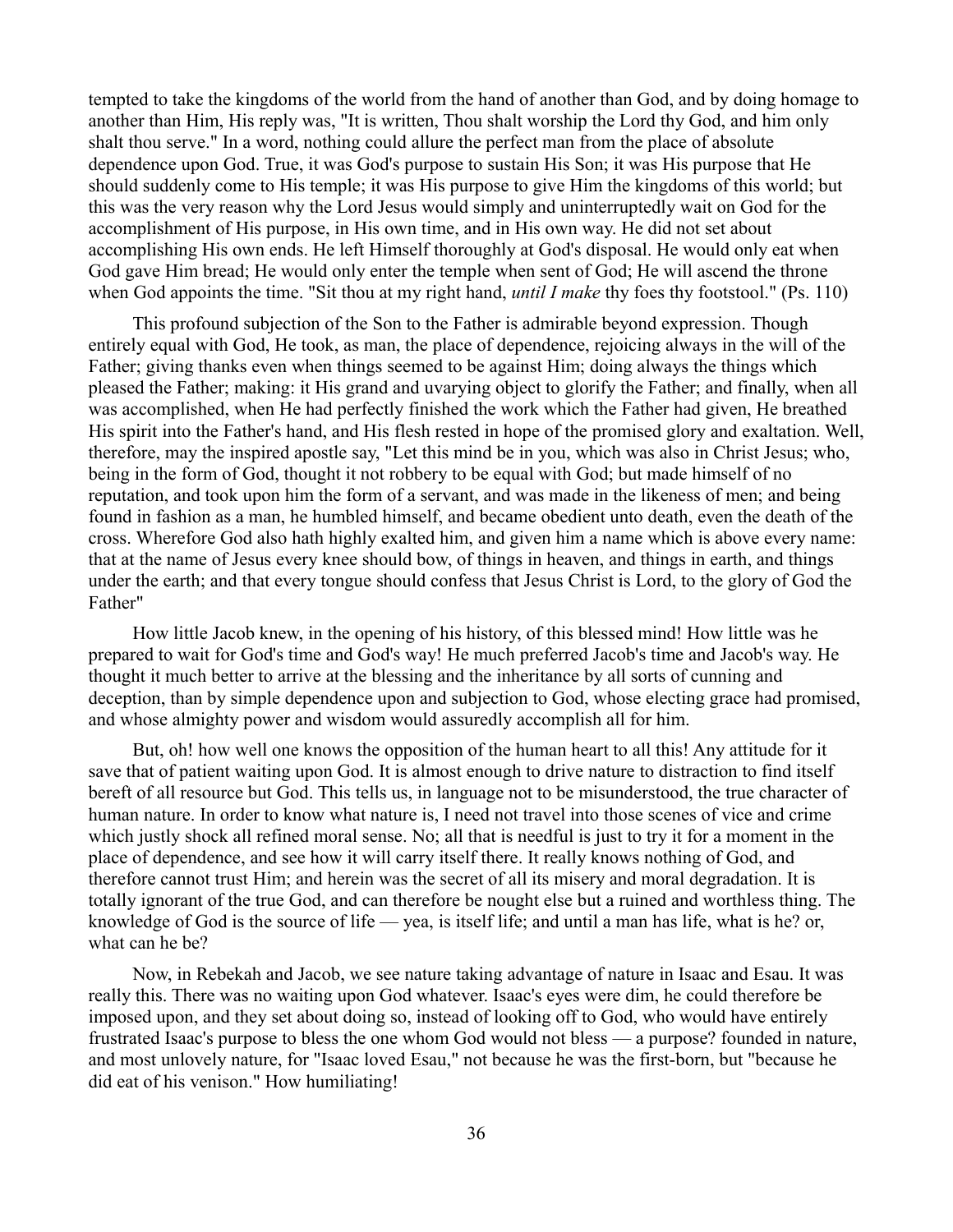But we are sure to bring unmixed sorrow upon ourselves, when we take ourselves, our circumstances, or our destinies, out of the hands of God.\* Thus it was with Jacob, as we shall see in the sequel. It has been observed by another, that whoever observes Jacob's life, after he had surreptitiously obtained his father's blessing, will perceive that he enjoyed very little worldly felicity. His brother purposed to murder him, to avoid which he was forced to flee from his father's house; his uncle Laban deceived him, as he had deceived his father, and treated him with great rigor; after a servitude of twenty-one years, he was obliged to leave him in a clandestine manner, and not without danger of being brought back or murdered by his enraged brother; no sooner were these fears over, than he experienced the baseness of his son Reuben, in defiling his bed; he had next to bewail the treachery and cruelty of Simeon and Levi towards the Shechemites; then he had to feel the loss of his beloved wife; he was next imposed upon by his own sons, and had to lament the supposed untimely end of Joseph; and, to complete all, he was forced by famine to go into Egypt, and there died in a strange land. So just, wonderful, and instructive are all the ways of providence."

{\*We should ever remember, in a place of trial, that what we want is not a change of circumstances, but victory over self.}

This is a true picture, so far as Jacob was concerned; but it only gives us one side, and that the gloomy side. Blessed be God, there is a bright side, likewise, for God had to do with Jacob; and, in every scene of his life, when Jacob was called to reap the fruits of his own plotting and crookedness, the God of Jacob brought good out of evil, and caused His grace to abound over all the sin and folly of His poor servant. This we shall see as we proceed with his history.

I shall just offer a remark here upon Isaac, Rebekah, and Esau. It is very interesting to observe how, notwithstanding the exhibition of nature's excessive weakness, in the opening of Genesis 27, Isaac maintains, by faith, the dignity which God had conferred upon him. He blesses with all the consciousness of being endowed with power to bless! He says, "I have blessed him; yea, and he shall be blessed.. Behold, I have made him thy lord, and all his brethren have I given to him for servants; and with corn and wine have I sustained him; and what shall I do now unto thee, my son?" He speaks as one who, by faith, had at his disposal all the treasures of earth. There is no false humility, no taking a low ground by reason of the manifestation of nature. True, he was on the eve of making a grievous mistake — even of moving right athwart the counsel of God; still, he knew God, and took his place accordingly, dispensing blessings in all the dignity and power of faith. "I have blessed him; yea, and he shall be blessed." "With corn and wine have I sustained him." It is the proper province of faith to rise above all one's own failure and the consequences thereof, into the place where God's grace has set us.

As to Rebekah, she was called to feel all the sad results of her cunning actings. She, no doubt, imagined she was managing matters most skillfully; but, alas! she never saw Jacob again: so much for management! How different it would have been had she left the matter entirely in the hands of God. This is the way in which faith manages, and it is ever a gainer. "Which of you by taking thought, can add to his stature one cubit?" We gain nothing by our anxiety and planning; we only shut out God, and that is no gain. It is a just judgement from the hand of God to be left to reap the fruits, of our own devices; and I know of few things more sad than to see a child of God so entirely forgetting his proper place and privilege, as to take the management of his affairs into his own hands. The birds of the air, and the lilies of the field, may well be our teachers when we so far forget our position of unqualified dependence upon God.

Then, again, as to Esau, the apostle calls him "a profane person, who for one morsel of meat sold his birthright," and "afterwards, when he would have inherited the blessing, he was rejected; for he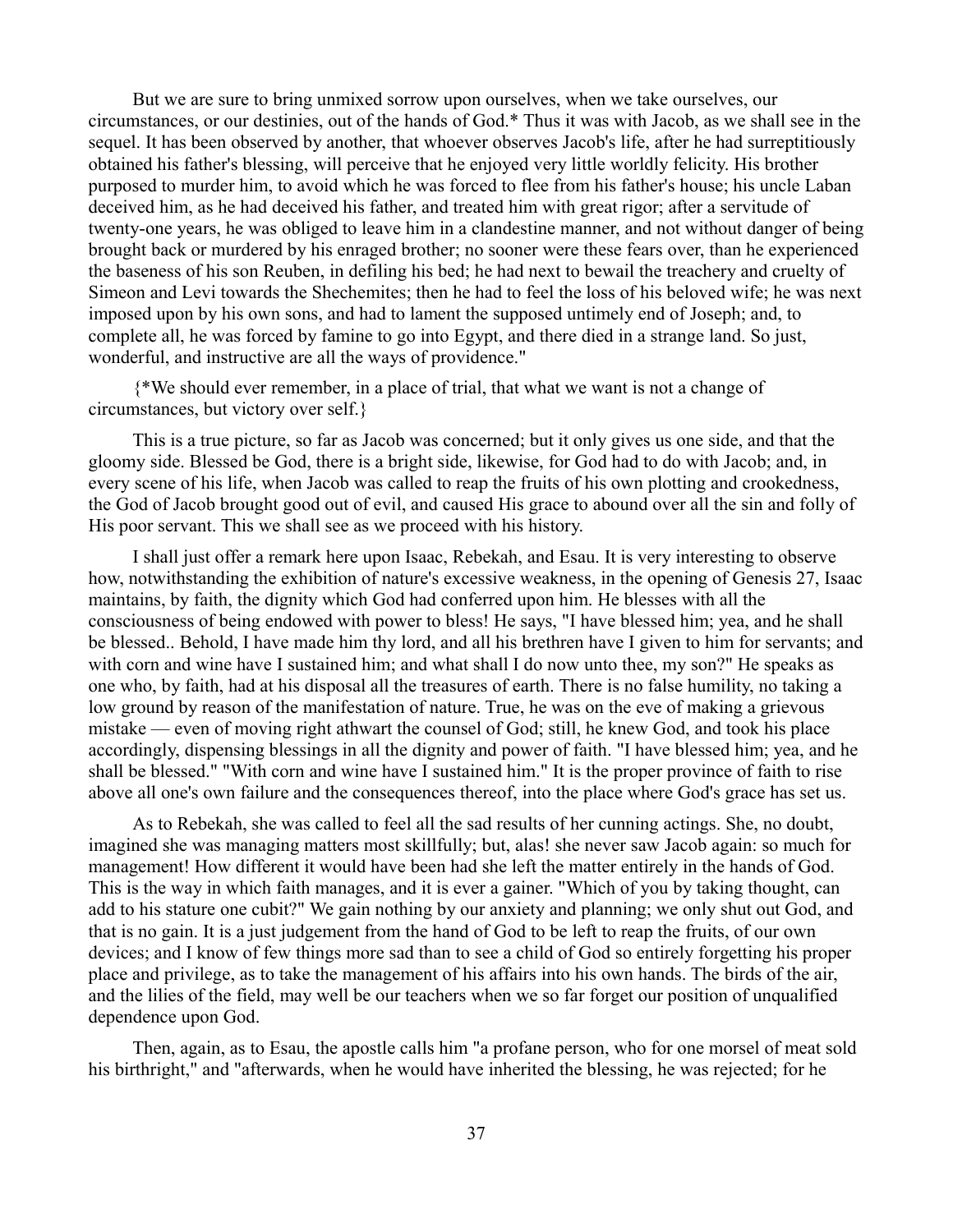found no place of change of mind, though he sought it carefully with tears." Thus we learn what a profane person is, viz. one who would like to hold both worlds; one who would like to enjoy the present, without forfeiting his title to the future. This is, by no means, an uncommon case. It expresses to us the mere worldly professor, whose conscience has never felt the action of divine truth, and whose heart has never felt the influence of divine grace.

We are now called to trace Jacob in his movement from under his fathers roof, to view him as a homeless and lonely wanderer on the earth. It is here that God's special dealings with him commence. Jacob now begins to realise, in some measure, the bitter fruit of his conduct, in reference to Esau; while, at the same time, God is seen rising above all the weakness and folly of His servant, and displaying His own sovereign grace and profound wisdom in His dealings with him. God will accomplish His own purpose, no matter by what instrumentality; But if His child, in impenitence of spirit, and unbelief of heart, will take himself out of His hands, he must expect much sorrowful exercise and painful discipline. Thus it was with Jacob: he might not have had to flee to Haran, had he allowed God to act for him. God would, assuredly, have dealt with Esau, and caused him to find his destined place and portion; and Jacob might have enjoyed that sweet peace which nothing can yield save entire subjection in all things to the hand and counsel of God.

But here is where the excessive feebleness of our hearts is constantly disclosed. We do not lie passive in God's hand; we will be acting; and, by our acting, we hinder the display of God's grace and power on our behalf. *"Be still* and know that I am God," is a precept which nought, save the power of divine grace, can enable one to obey. "Let your moderation be known unto all men. The Lord is at hand. (*eggus*) Be careful for nothing, but in everything by prayer and supplication with thanksgiving, let your requests be made known unto God." What will be the result of this activity? "The peace of God, which passeth all understanding, shall garrison (*phrouresei*) your hearts and minds by Christ Jesus." (Phil. 4: 5-7)

However, God graciously overrules our folly and weakness, and while we are called upon to reap the fruits of our unbelieving and impatient ways, He takes occasion from them to teach our hearts still deeper lessons of His own tender grace and perfect wisdom. This, while it, assuredly, affords no warrant whatever for unbelief and impatience, does most wonderfully exhibit the goodness of our God, and comfort the heart even while we may be passing through the painful circumstances consequent upon our failure. God is above all; and, moreover, it is His special prerogative to bring good out of evil; to make the eater yield meat, and the strong yield sweetness; and hence, while it is quite true that Jacob was compelled to be an exile from his father's roof in consequence of his own restless and deceitful acting, it is equally true that he never could have learnt the meaning of "Bethel" had he been quietly at home. Thus the two sides of the picture are strongly marked in every scene of Jacob's history. It was when he was driven, by his own folly, from Isaac's house, that he was led to taste, in some measure, the blessedness and solemnity of "God's house."

"And Jacob went out from Beersheba, and went toward Haran. and he lighted upon a certain place, and tarried there all night, because the sun was set; and he took of the stones of that place and put them for his pillows, and lay down in that place to sleep." Here we find the homeless wanderer just in the very position in which God could meet him, and in which He could unfold His purposes of grace and glory. Nothing could possibly be more expressive of helplessness and nothingness than Jacob's condition as here set before us. Beneath the open canopy of heaven, with a pillow of stone, in the helpless condition of sleep. Thus it was that the God of Bethel unfolded to Jacob His purposes respecting him and his seed. "And he dreamed, and behold a ladder set up on the earth, and the top of it reached to heaven: and behold the angels of God ascending and descending on it. And behold the Lord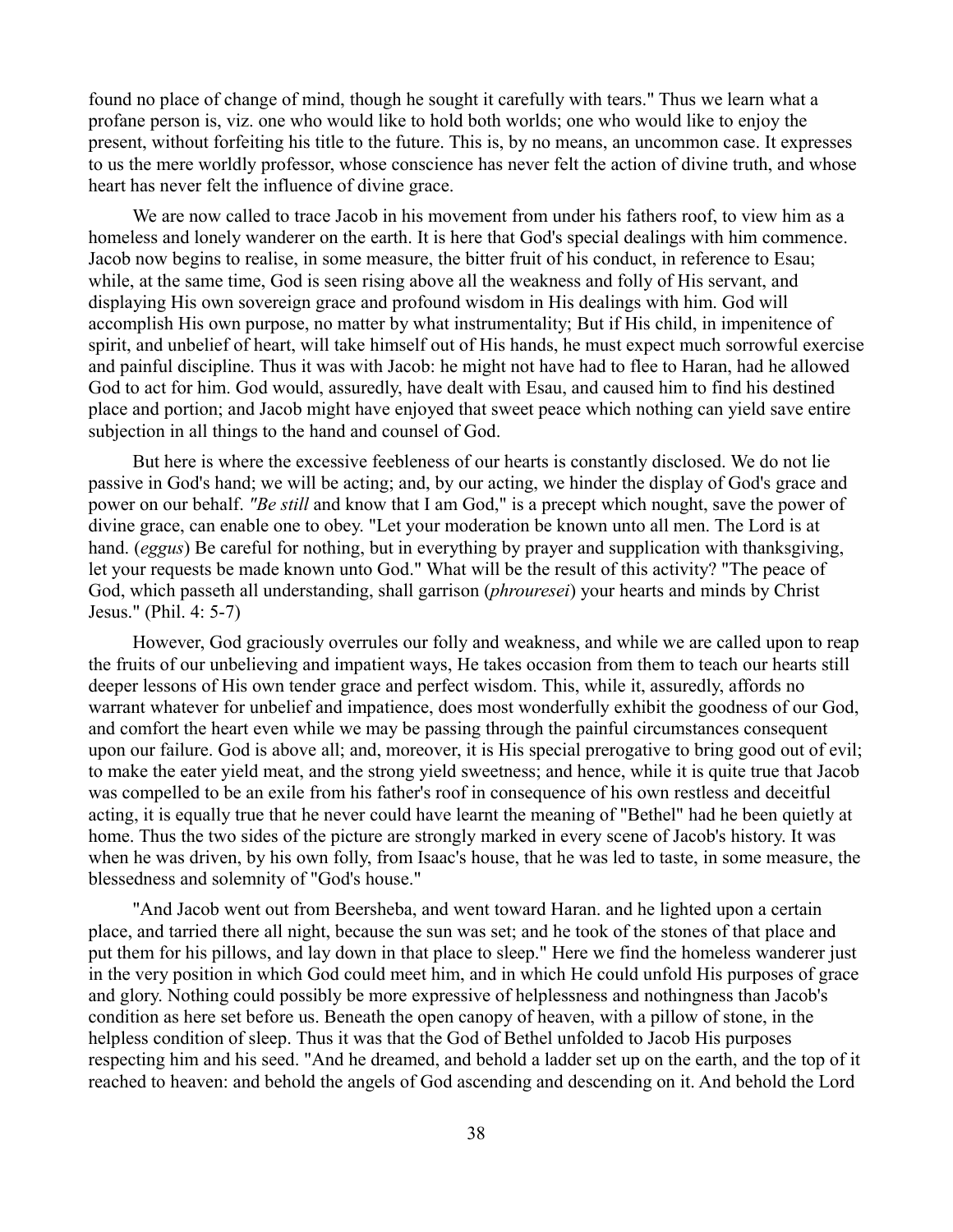stood above it, and said, I am the Lord God of Abraham thy father, and the God of Isaac: the land whereon thou liest, to thee will I give it, and to thy seed. And thy seed shall be as the dust of the earth, and thou shalt spread abroad to the west, and to the east, and to the north and to the south: and in thee and in thy seed shall all the families of the earth be blessed. And, behold, I am with thee, and will keep thee in all places whither thou goest, and will bring thee again into this land; for I will not leave thee, until I have done that which I have spoken to thee of."

Here we have, indeed, "grace and glory." The ladder "set *on the earth"* naturally leads the heart to meditate on the display of God's grace, in the Person and work of His Son. On the earth it was that the wondrous work was accomplished which forms the basis, the strong and everlasting basis, of all the divine counsels in reference to Israel, the Church, and the world at large. On the earth it was that Jesus lived laboured. and died; that, through His death, He might remove out of the way every obstacle to the accomplishment of the divine purpose of blessing to man.

But "the top of the ladder reached to heaven." It formed the medium of communication between heaven and earth; and "behold the angels of God ascending and descending upon it" — striking and beautiful picture of Him by whom God has come down into all the depth of man's need, and by whom also He has brought man up and set him in His own presence for ever, in the power of divine righteousness! God has made provision for the accomplishment of all His plans, despite of man's folly and sin; and it is for the everlasting joy of any soul to find itself, by the teaching of the Holy Ghost, within the limits of God's gracious purpose.

The prophet Hosea leads us on to the time when that which was foreshadowed by Jacob's ladder shall have its full accomplishment. "And in that day I will make a covenant for them with the beasts of the field, and with the fowls of heaven, and with the creeping things of the ground: and I will break the bow, and the sword, and the battle, out of the earth, and will make them to lie down safely. And I will betroth thee unto me for ever; yea, I will betroth thee unto me in righteousness, and in judgement, and in loving-kindness, and in mercies; I will even betroth thee unto me in faithfulness; and thou shalt know the Lord. And it shall come to pass in that day, I will hear, saith the Lord, I will hear the heavens, and they shall hear the earth; and the earth shall hear the corn, and the wine, and the oil; and they shall hear Jezreel. And I will sow her unto me in the earth; and I will have mercy upon her that had not obtained mercy; and I will say to them which were not my people, Thou art my people; and they shall say, Thou art my God." (Hosea 2: 18-23) There is also an expression in the first chapter of John, bearing upon Jacob's remarkable vision; it is Christ's word to Nathanael, "Verily, verily, I say unto you, hereafter ye shall see heaven open, and the angels of God ascending and descending upon the Son of man." (Ver. 51)

Now this vision of Jacob's is a very blessed disclosure of divine grace to Israel. We have been led to see something of Jacob's real character, something, too, of his real condition; both were evidently such as to show that it should either be divine grace for him, or nothing. By birth he had no claim; nor yet by character. Esau might put forward some claim on both these grounds; i.e., provided God's prerogative were set aside; but Jacob had no claim whatsoever; and hence, while Esau could only stand upon the exclusion of God's prerogative, Jacob could only stand upon the introduction and establishment thereof. Jacob was such a sinner, and so utterly divested of all claim, both by birth and by practice, that he had nothing whatever to rest upon save God's purpose of pure, free, and sovereign grace. Hence, in the revelation which the Lord makes to His chosen servant, in the passage just quoted, it is a simple record or prediction of what He Himself would yet do. "*I* am.... *I* will give.... *I* will keep .... *I* will bring..... *I* will not leave thee until *I* have done that which *I* have spoken to thee of" It was all Himself. There is no condition whatever. No *if* or *but*; for when *grace* acts there can be no such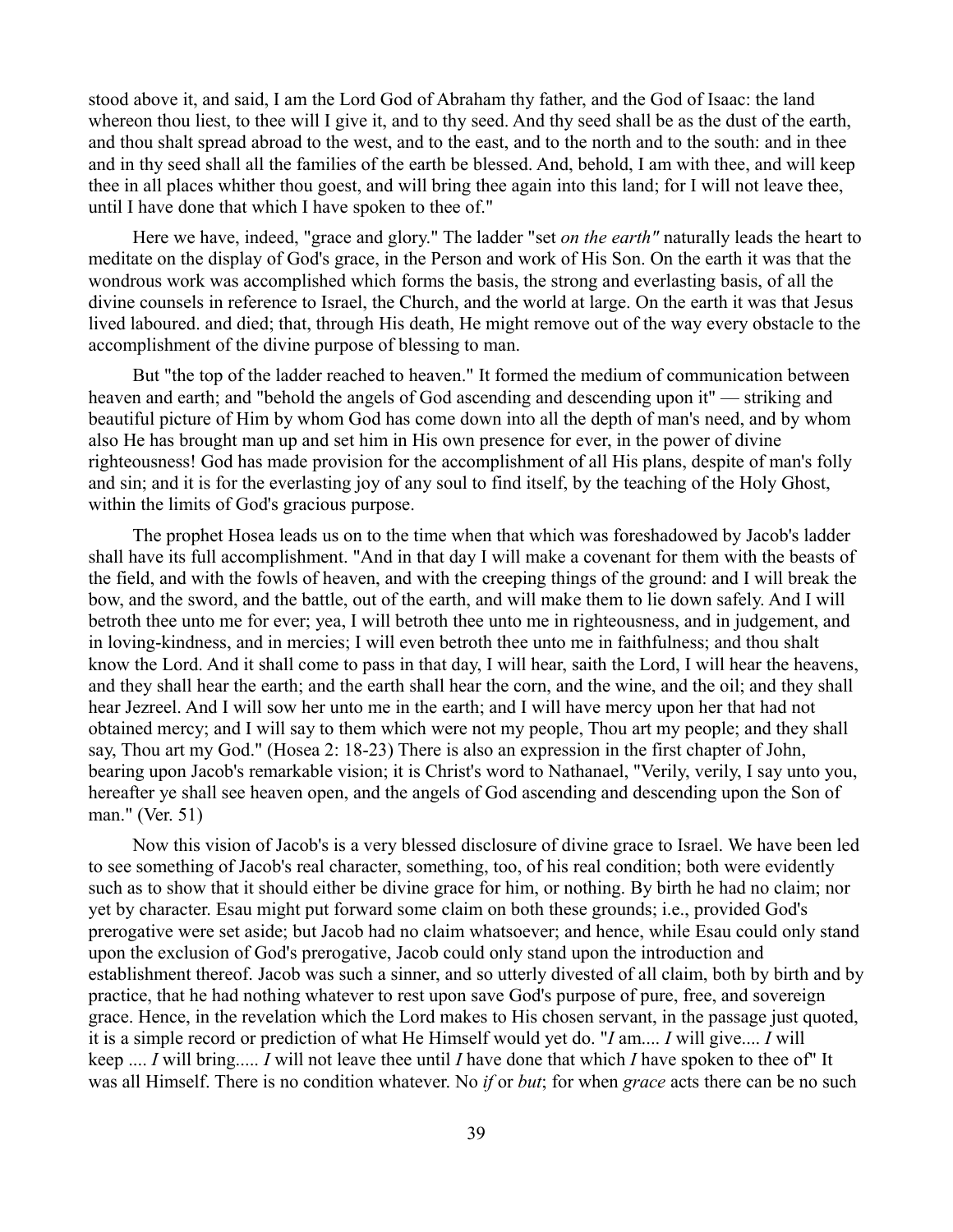thing. Where there is an *if*, it cannot possibly be grace. Not that God cannot put man into a position of responsibility, in which He must needs address him with an 'if.' We know He can; but Jacob asleep on a pillow of stone was not in a position of responsibility, but of the deepest helplessness and need; and therefore he was in a position to receive a revelation of the fullest, richest, and most unconditional grace.

Now, we cannot but own the blessedness of being in such a condition, that we have nothing to rest upon save God Himself; and, moreover, that it is in the most perfect establishment of God's own character and prerogative that we obtain all our true joy and blessing. According to this principle, it would be an irreparable loss to us to have any ground of our own to stand upon, for in that case, God should address us on the ground of responsibility, and failure would then be inevitable. Jacob was so bad, that none but God Himself could do for him.

And, be it remarked, that it was his failure in the habitual recognition of this that led him into so much sorrow and pressure. God's revelation of Himself is one thing, and our resting in that revelation is quite another. God shows Himself to Jacob, in infinite grace; but no sooner does Jacob awake out of sleep, than we find him developing his true character, and proving how little he knew, practically, of the blessed One who had just been revealing Himself so marvellously to him. "He was afraid, and said, How dreadful is this place! This is none other but the house of God, and this is the gate of heaven." His heart was not at home in the presence of God; nor can any heart be so until it has been thoroughly emptied and broken. God is at home, blessed be His name, with a broken heart, and a broken heart at home with Him. But Jacob's heart was not yet in this condition; nor had he yet learnt to repose, like a little child, in the perfect love of one who could say, "Jacob have I loved." "Perfect love casteth out fear;" but where such love is not known and fully realised, there will always be a measure of uneasiness and perturbation. God's house and God's presence are not dreadful to a soul who knows the love of God as expressed in the perfect sacrifice of Christ. such a soul is rather led to say," Lord, I have loved the habitation of thy house, and the place where thine honour dwelleth." (Ps. 26: 8) And, again, "One thing have I desired of the Lord, that will I seek after; that I may dwell in the house of the Lord all the days of my life, to behold the beauty of the Lord, and to enquire in his temple." (Ps. 27: 4) and again, "How amiable are Thy tabernacles, O Lord of hosts! My soul longeth, yea, even fainteth, for the courts of the Lord." (Ps. 84) When the heart is established in the knowledge of God, it will assuredly love His house, whatever the Character of that house may be, whether it be Bethel, or the temple at Jerusalem, or the Church now composed of all true believers, "builded together for an habitation of God through the Spirit." However, Jacob's knowledge, both of God and His house, was very shallow, at that point in his history on which we are now dwelling.

We shall have occasion, again, to refer to some principles connected with Bethel; and shall, now, close our meditations upon this chapter, with a brief notice of Jacob's bargain with God, so truly characteristic of him, and so demonstrative of the truth of the statement with respect to the shallowness of his knowledge of the divine character. "And Jacob vowed a vow, saying, If God will be with me, and will keep me in this may that I go, and will give me bread to eat, and raiment to put on, so that I come again to my Father's house in peace; then shall the Lord be my God; and this stone, which I have set for a pillar, shall be God's house: and of all that thou shalt give me, I will surely give the tenth unto thee." Observe, "*if* God will be with me." Now, the Lord had just said, emphatically, "I *am* with thee, and *will keep thee in all places* whither thou goest, and will bring thee again into this land," &c. And yet poor Jacob's heart cannot get beyond an "*if*" nor, in its thoughts of God's goodness, can it rise higher than "bread to eat, and raiment put on." Such were the thoughts of one who had just seen the magnificent vision of the ladder reaching from earth to heaven, with the Lord standing above, and promising an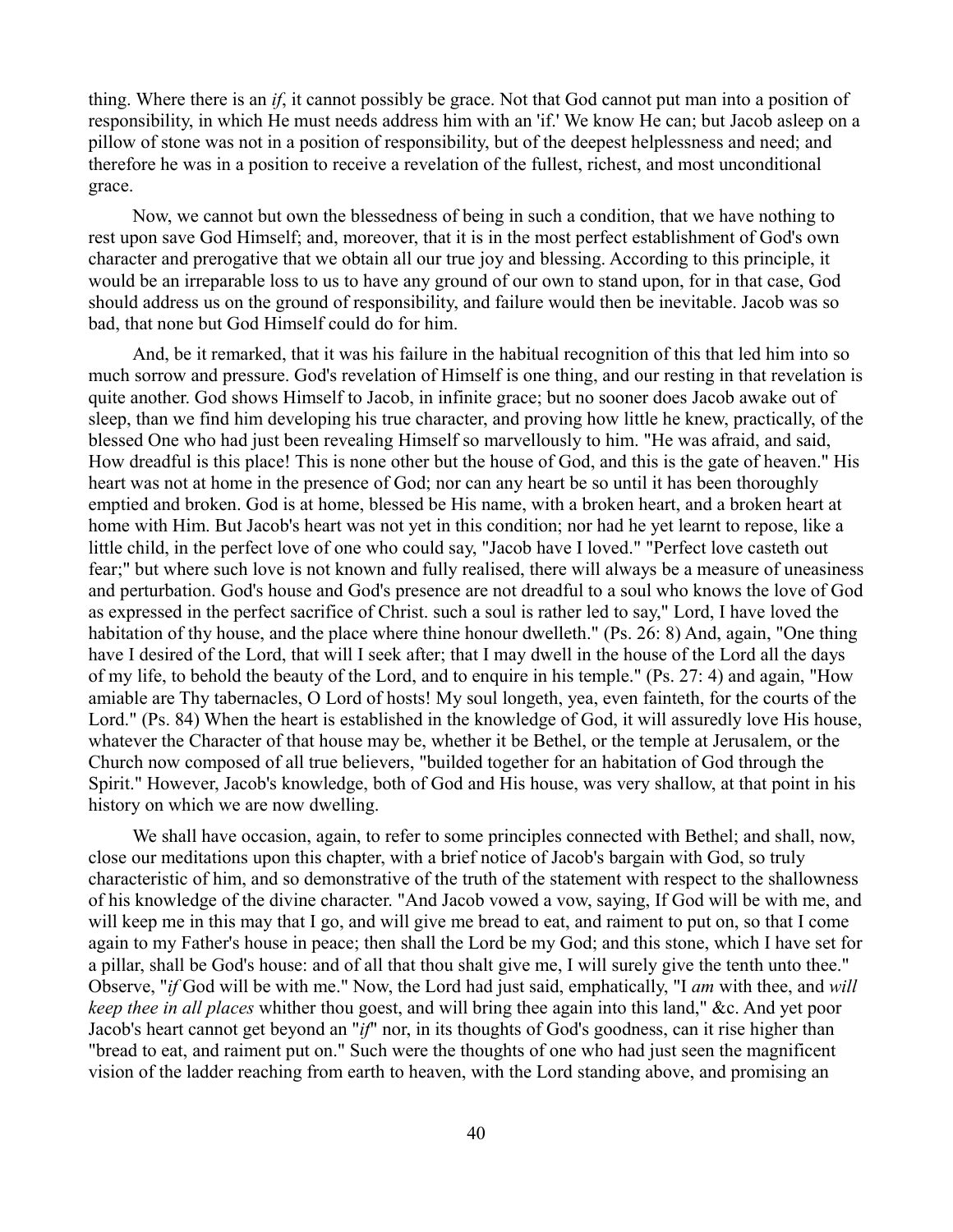innumerable seed, and an everlasting possession. Jacob was evidently unable to enter into the reality and fullness of God's thoughts. He measured God by Himself, and thus utterly failed to apprehend Him. In short, Jacob had not yet verily got to the end of himself; and hence he had not really begun with God.

"Then Jacob went on his journey, and came into the land of the people of the east." As we have just seen, in Gen. 28 Jacob utterly fails in the apprehension of God's real character, and meets all the rich grace of Bethel with an "if" and a miserable bargain about food and raiment. We now follow him into a scene of thorough bargain-making. "Whatsoever a man soweth, that shall he also reap." There is no possibility of escaping from this. Jacob had not yet found his true level in the presence of God; and, therefore, God uses circumstances to chasten and break him down.

This is the real secret of much, very much, of our sorrow and trial in the world. Our hearts have never been really broken before the Lord; we have never been self-judged and self-emptied; and hence, again and again, we, as it were, knock our heads against the wall. No one can really enjoy God until he has got to the bottom of self, and for this plain reason, that God has begun the display of Himself at the very point at which the end of flesh is seen. If, therefore, I have not reached the end of my flesh, in the deep and positive experience of my soul, it is morally impossible that I can have anything like a just apprehension of God's character. But I must, in some way or other, be conducted to the true measure of nature. To accomplish this end, the Lord makes use of various agencies which, no matter what they are, are only effectual when used by Him for the purpose of disclosing, in our view, the true character of all that is in our hearts. How often do we find as in Jacob's case, that even although the Lord may come near to us, and speak in our ears, yet we do not understand His voice, or take our true place in His presence. "The Lord is in this place, and I knew it not ..... How dreadful is this place!" Jacob learnt nothing by all this, and it, therefore, needed twenty years of terrible schooling, and that, too, in a school marvellously adapted to his flesh; and even that, as we shall see, was not sufficient to break him down.

However, it is remarkable to see how he gets back into an atmosphere so entirely suited to his moral constitution. The bargain-making Jacob, meets with the bargain-making Laban, and they are both seen, as it were, straining every nerve to outwit each other. Nor can we wonder at Laban, for he had never been at Bethel: he had seen no open heaven, with a ladder reaching from thence to earth; he had heard no magnificent promises from the lips of Jehovah, securing to him all the land of Canaan, with a countless seed: no marvel, therefore, that he should exhibit a grasping grovelling spirit; he had no other resource. It is useless to expect from worldly men ought but a worldly spirit, and worldly principles and ways; they have gotten nought superior; and you cannot bring a clean thing out of an unclean. But to find Jacob, after all he had seen and heard at Bethel, struggling with a man of the world, and endeavouring, by such means, to accumulate property, is peculiarly humbling.

And yet, alas! it is no uncommon thing to find the children of God thus forgetting their high destinies and heavenly inheritance, and descending into the arena with the children of this world, to struggle there for the riches and honours of a perishing, sin-stricken earth. Indeed, to such an extent is this true, in many instances, that it is often hard to trace a single evidence of that principle which St. John tells us "overcometh the world." Looking at Jacob and Laban, and judging of them upon natural principles, it would be hard to trace any difference. One should get behind the scenes, and enter into God's thoughts about both, in order to see how widely they differed. But it was God that had made them to differ, not Jacob; and so it is now. Difficult as it may be to trace any difference between the children of light and the children of darkness, there is, nevertheless, a very wide difference indeed — a difference founded on the solemn fact that the former are "the vessels of mercy, which God has before prepared unto glory," while the latter are "the vessels of wrath, fitted (not by God, but by sin) to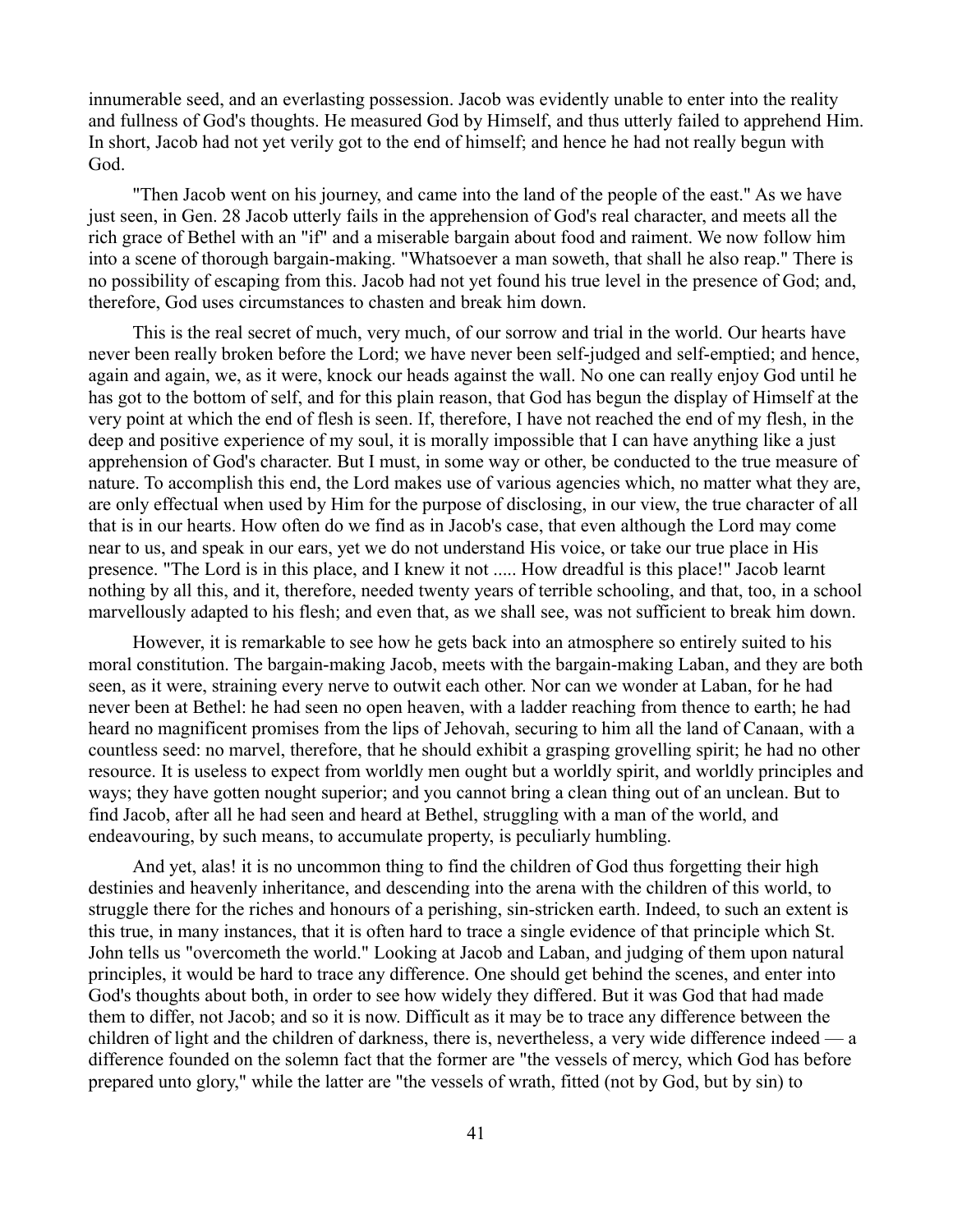destruction." Rom 9: 22, 23)\* This makes a very serious difference. The Jacobs and the Labans differ materially, and have differed, and will differ for ever, though the former may so sadly fail in the realization and practical exhibition of their true character and dignity.

{\*It is deeply interesting to the spiritual mind to mark how sedulously the Spirit of God, in Rom. 9 and indeed throughout all scripture, guards against the horrid inference which the human mind draws from the doctrine of God's election — when He speaks of "vessels of wrath," He simply says, "fitted to destruction." He does not say that God "fitted" them.

Whereas, on the other hand, when He refers to "the vessels of mercy" he says, "whom he had afore prepared unto glory." This is most marked.

If my reader will turn for a moment to Matt 25: 34-41, he will find another striking and beautiful instance of the same thing.

When the king addresses those on His right hand, he says, "*Come, ye blessed of my Father,* inherit the kingdom *prepared for you* from the foundation of the world." (Verse 34) But when He addresses those on His left, He says, "Depart from me ye cursed." He does not say, "cursed of My Father." And, further, He says, "into everlasting fire, prepared," not for *you*, but "for the devil and his angels." (Verse 41)

In a word, then, it is plain that God has "prepared' a kingdom of glory, and "vessels of mercy' to inherit that kingdom; but He has not prepared" everlasting fire" for men, but for the "devil and his angels" nor has He fitted the "vessels of wrath," but they have fitted themselves.

The word of God as clearly establishes "election" as it sedulously guards against "*reprobation*." Everyone who finds himself in heaven will have to thank God for it; and everyone that finds himself in hell will have to thank himself.}

Now, in Jacob's case, as set forth in the three chapters now before us, all his toiling and working, like his wretched bargain before, is the result of his ignorance of God's grace, and his inability to put implicit confidence in God's promise. The man that could say, after a most unqualified promise from God to give him the whole land of Canaan, "IF God will give me food to eat and raiment to put on," could have had but a very faint apprehension of who God was, or what His promise was either; and because of this, we see him seeking to do the best he can for himself. This is always the way when grace is not understood: the principles of grace may be professed, but the real measure of our experience of the power of grace is quite another thing. One would have imagined that Jacob's vision had told him a tale of grace; but God's revelation at Bethel, and Jacob's actings at Haran, are two very different things; yet the latter tell out what was Jacob's sense of the former. Character and conduct prove the real measure of the soul's experience and conviction, whatever the profession may be. But Jacob had never yet been brought to measure himself in God's presence, and therefore he was ignorant of grace, and he proved his ignorance by measuring himself with Laban, and adopting his maxims and ways.

One cannot help remarking the fact that inasmuch as Jacob failed to learn and judge the inherent character of his flesh before God, therefore he was, in the providence of God, led into the very sphere in which that character was fully exhibited in its broadest lines. He was conducted to Haran, the country of Laban and Rebekah, the very school from whence those principles, in which he was such a remarkable adept, had emanated, and where they were taught, exhibited, and maintained. If one wanted to learn what God was, he should go to Bethel; if to learn what man was, he should go to Haran. But Jacob had failed to take in God's revelation of Himself at Bethel, and he therefore went to Haran, and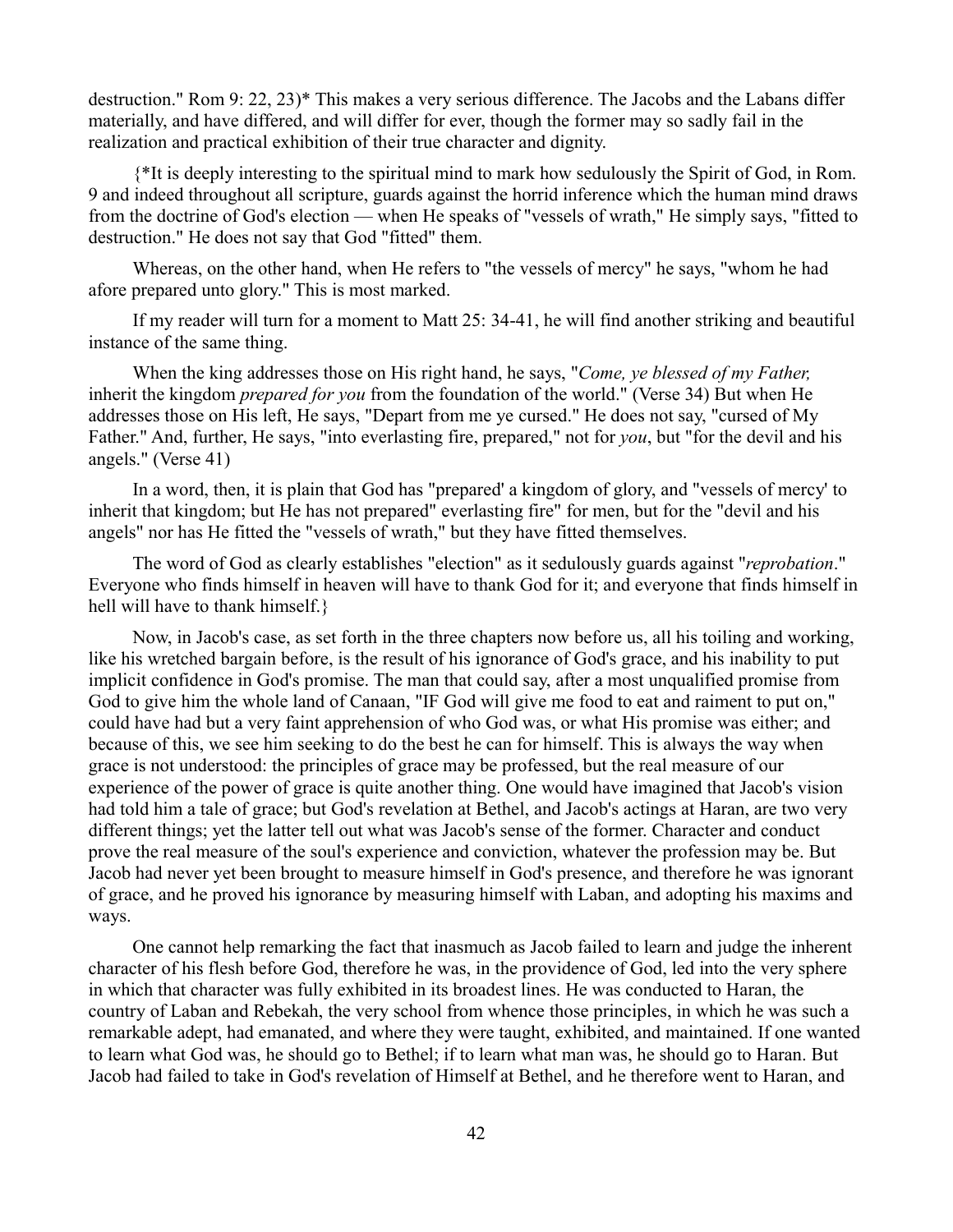there showed what he was — and oh, what scrambling and scraping! what shuffling and shifting! There is no holy and elevated confidence in God, no simply looking to and waiting on Him. True, God was with Jacob — for nothing can hinder the outshining of divine grace. Moreover, Jacob in a measure owns God's presence and faithfulness. Still nothing can be done without a scheme and a plan. Jacob cannot allow God to settle the question as to his wives and his wages, but seeks to settle all by his own cunning and management. In short, it is "the supplanter" throughout. Let the reader turn, for example, to Gen. 30: 37-42, and say where he can find a more masterly piece of cunning. It is verily a perfect picture of Jacob. In place of allowing God to multiply "the ringstraked, speckled, and spotted cattle," as be most assuredly could have done, had He been trusted, he sets about securing their multiplication by a piece of policy which could only have found its origin in the mind of a Jacob. So in all his actings, during his twenty years' sojourn with Laban; and finally, he, most characteristically, "steals away," thus maintaining, in everything, his consistency with himself.

Now, it is in tracing out Jacob's real character, from stage to stage of his extraordinary history, that one gets a wondrous view of divine grace. None but God could have borne with such an one, as none but God would have taken such an one up. Grace begins at the very lowest point. It takes up man as he is, and deals with him in the full intelligence of what he is. It is of the very last importance to understand this feature of grace at one's first starting; it enables us to bear, with steadiness of heart, the after discoveries of personal vileness, which so frequently shake the confidence and disturb, the peace of the children of God.

Many there are who, at first, fail in the full apprehension of the utter ruin of nature, as looked at in God's presence, though their hearts have been attracted by the grace of God, and their consciences tranquillised, in some degree, by the application of the blood of Christ. Hence, as they get on in their course, they begin to make deeper discoveries of the evil within, and, being deficient in their apprehensions of God's grace, and the extent and efficiency of the sacrifice of Christ, they immediately raise a question as to their being children of God at all. Thus they are taken off Christ, and thrown on themselves, and then they either betake themselves to ordinances, in order to keep up their tone of devotion, or else fall back into thorough worldliness and carnality. These are disastrous consequences, and all the result of not having "the heart established in grace."

It is this that renders the study of Jacob's history so profoundly interesting and eminently useful. No one can read the three chapters now before us, and not be struck at the amazing grace that could take up such an one as Jacob, and not only take him up, but say, after the full discovery of all that was in him, "He hath not beheld iniquity in Jacob, neither hath he seen perverseness in Israel." (Num. 23: 21) He does not say that iniquity and perverseness were not in him. This would never give the heart confidence — the very thing, above all others, which God desires to give. It could never assure a poor sinner's heart, to be told that there was *no sin in him*; for, alas! he knows too well there is; but to be told there is no sin *on* him, and that, moreover, in God's sight, on the simple ground of Christ's perfect sacrifice, must infallibly set his heart and conscience at rest. Had God taken up Esau, we should not have had, by any means, such a blessed display of grace; for this reason, that he does not appear before us in the unamiable light in which we see Jacob. The more man sinks, the more God's grace rises. As my debt rises, in my estimation, from the fifty pence up to the five hundred, so my sense of grace rises also, my experience of that love which, when we "had nothing to pay, could "frankly forgive" us all. (Luke 7: 42) Well might the apostle say, "it is a good thing that the heart be established with grace: not with meats, which have not profited them that have been occupied therein." (Heb. 13: 9)

**Genesis 32**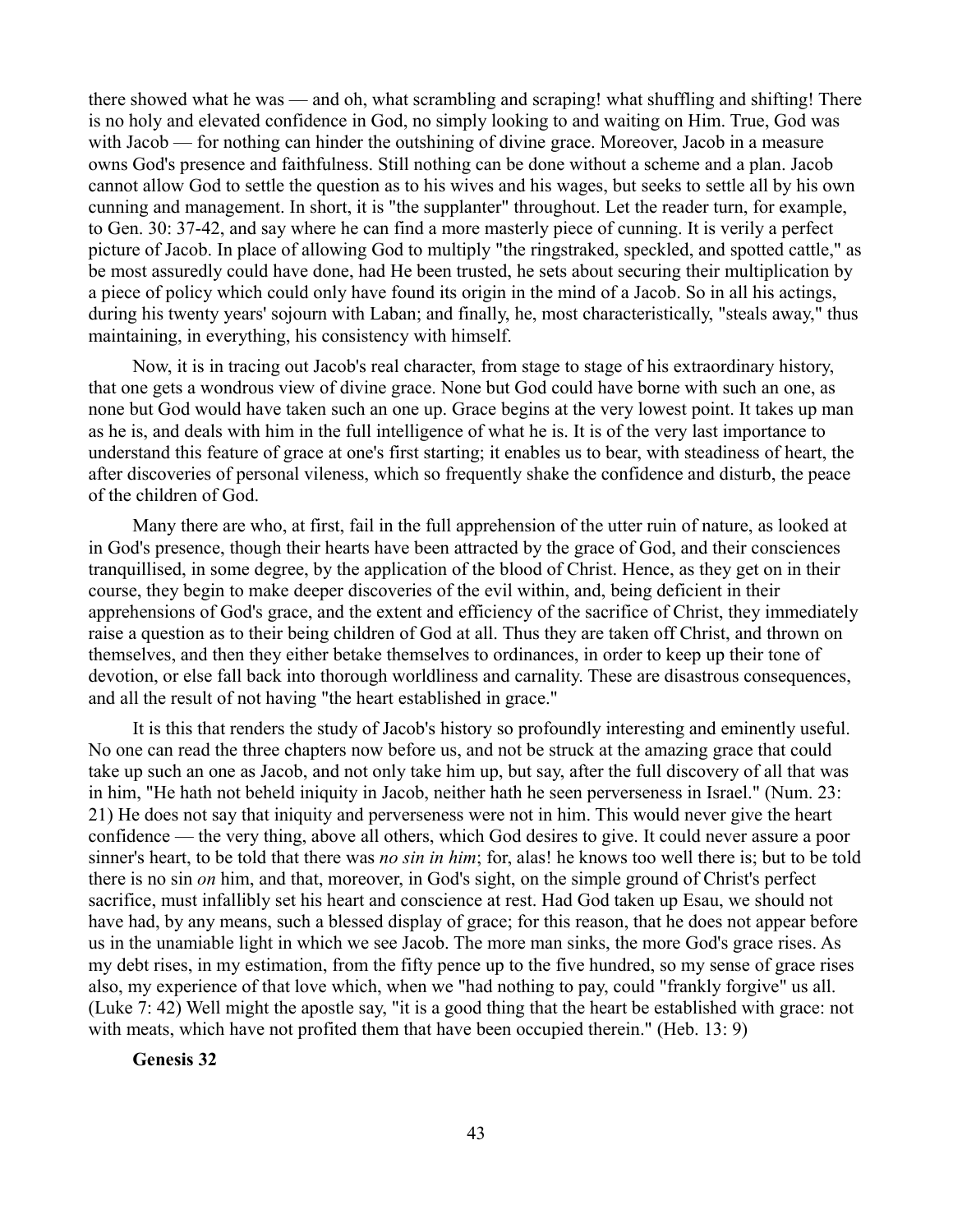And Jacob went on his way, and the angels of God met him." Still God's grace follows him, notwithstanding all. "Nothing changeth God's affection." Whom He loves, and as He loves, He loves to the end. His love is like "Himself," the same yesterday, today, and for ever." But how little effect "God's host" had upon Jacob may be seen by his actings, as here set before us. "and Jacob sent messengers before him to Esau his brother, unto the land of Seir, the country of Edom." He evidently feels uneasy in reference to Esau, and not without reason;. He had treated him badly, and his conscience was not et ease; but instead of casting himself unreservedly upon God, he betakes himself to his usual planning again, in order to avert Esau's wrath. He tries to *manage* Esau, instead of leaning on God.

And he commanded them, saying, Thus shall ye speak unto *my lord* Esau; *Thy servant* Jacob saith thus, I have sojourned with Laban, and stayed there until now." ALL this bespeaks a soul very much off its centre in God. "My lord," and "thy servant," is not like the language of a brother, or of one in the conscious dignity of the presence of God; but it was the language of Jacob, and of Jacob, too, with a bad conscience.

"And the messengers returned to Jacob, saying, We came to thy brother Esau, and also he cometh to meet thee, and four hundred men with him. Then Jacob was greatly afraid and distressed." But what does he first do? Does he at once cast himself upon God? No; he begins to manage. "He divided the people that was with him, and the flocks, and herds, and the camels, into two bands; and said, If Esau come to the one company and smite it, then the other company which is left shall escape." Jacob's first thought was always a plan, and in this we have a true picture of the poor human heart. True, he turns to God, after he makes his plan, and cries to Him for deliverance; but no sooner does he cease praying than he resumes the planning. Now, praying and planning will never do together. If I plan, I am leaning more or less on my plan; but when I pray, I should lean exclusively upon God. Hence, the two things are perfectly incompatible; they virtually destroy each other. When my eye is filled with my own management of things, I am not prepared to see God acting for me; and, in that case, prayer is not the utterance of my need, but the mere superstitious performance of something which I think ought to be done, or it may be, asking God to sanctify my plans. This will never do. It is not asking God to sanctify and bless my means, but it is asking Him to do it all Himself.\*

{\*No doubt, when faith allows God to act, He will use His own agency; but this is a totally different thing from His owning and blessing the plans and arrangements of unbelief and impatience. This distinction is not sufficiently understood.}

Though Jacob asked God to deliver him from his brother Esau, he evidently was not satisfied with that, and therefore he tried to "appease him with a present." Thus his confidence was in the "present," and not entirely in God. "The heart is deceitful above all things, and desperately wicked." It is often hard to detect what is the real ground of the heart's confidence. We imagine, or would fain persuade ourselves, that we are leaning upon God, when we are, in reality, leaning upon some scheme of our own devising. Who, after hearkening to Jacob's prayer, wherein he says," Deliver me, I pray thee, from the hand of my brother, from the hand of Esau; for I fear him, lest he will come and smite me, and the mother with the children," could imagine him saying, "I will appease him with a present." Had he forgotten his prayer? Was he making a God of his present? Did he place more confidence in a few cattle than in Jehovah, to whom he had just been committing himself? These are questions which naturally arise out of Jacob's actings in reference to Esau, and we can readily answer them by looking into the glass of our own hearts. There we learn, as well as on the page of Jacob's history, how much more apt we are to lean on our own management than on God; but it will not do; we must be brought to see the end of our management, that it is perfect folly, and that the true path of wisdom is to repose in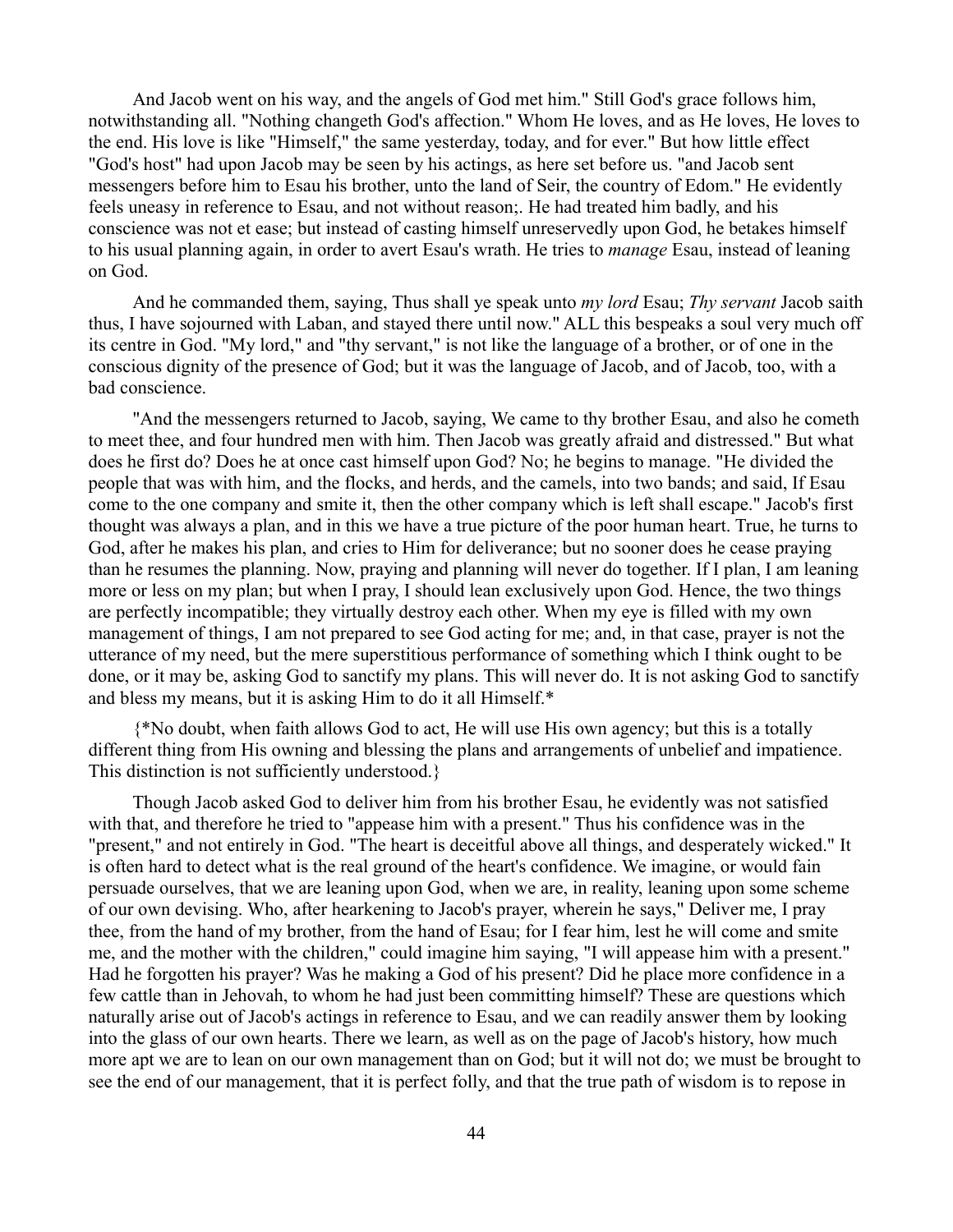full confidence upon God.

Nor will it do to make our prayers part of our management. We often feel very well satisfied with ourselves when we add prayer to our arrangement, or when we have used all lawful means, and called upon God to bless them. When this is the case, our prayers are worth about as much as our plans, inasmuch as we are leaning upon them instead of upon God. We must be really brought to the end of everything with which self has ought to do; for until then, God cannot show Himself. But we can never get to the end of our plans until we have been brought to the end of ourselves. We must see that "all flesh is grass, and all the goodliness thereof is as the flower of the field." (Isa. 40: 6)

Thus it is in this interesting chapter; when Jacob had made this prudent arrangements, we read, "And Jacob was left alone; and there wrestled a man with him until the breaking of the day." This is a turning point in the history of this very remarkable man. To be left alone with God is the only true way of arriving at a just knowledge of ourselves and our ways. We can never get a true estimate of nature and all its actings, until we have weighed them in the balance of the sanctuary, and there we ascertain their real worth, No matter what we may think about ourselves, nor yet what man may think about us; the great question is, what does God think about us? and the answer to this question can only be heard when we are "left alone." Away from the world; away from self; away from all the thoughts, reasonings, imaginations, and emotions of mere nature, and "alone" with God — thus, and thus alone, can we get a correct judgement about ourselves.

"Jacob was left alone; and there wrestled a man with him." Mark, it was not Jacob wrestling with a man; but a man wrestling with Jacob. This scene is very commonly referred to as an instance of Jacob's power in prayer. That it is not this is evident from the simple wording of the passage. My wrestling with a man, and a man wrestling with me, present two totally different ideas to the mind. In the former case I want to gain some object from him; in the latter, he wants to gain some object from me. Now, in Jacob's case, the divine object was to bring him to see what a poor, feeble, worthless creature he was, and when Jacob so pertinaciously held out against the divine dealing with him, "he touched the hollow of his thigh; and the hollow of Jacob's thigh was out of joint as he wrestled with him." The sentence of death must be written on the flesh — the power of the cross must be entered into before we can steadily and happily walk with God. We have followed Jacob so far, amid all the windings and workings of his extraordinary character — we have seen him planning and managing during his twenty years sojourn with Laban; but not until he "was left alone," did he get a true idea of what a perfectly helpless thing he was in himself. Then, the seat of his strength being touched, he learnt to say, "I will not let *thee* go."

"Other refuge have I none;

Clings my helpless soul to thee."

This was a new era in the history of the supplanting, planning, Jacob. Up to this point he had held fast by his own ways and means; but now he is brought to say, "I will not let *thee* go." Now, my reader remark, that Jacob did not express himself thus until "the hollow of his thigh was touched." This simple fact is quite sufficient to settle the true interpretation of the whole scene. God was wrestling with Jacob to bring him to this point. We have already seen that, as to Jacob's power in prayer, he had no sooner uttered a few words to God than he let out the real secret of his soul's dependence, by saying, "I will appease him (Esau) with a present." Would he have said this if he had really entered into the meaning of prayer, or true dependence upon God? Assuredly not. If he had been looking to God alone to appease Esau, could he have said, "I will appease him by a present" Impossible: God and the creature must be kept distinct, and will be kept so in every soul that knows much of the sacred reality of a life of faith.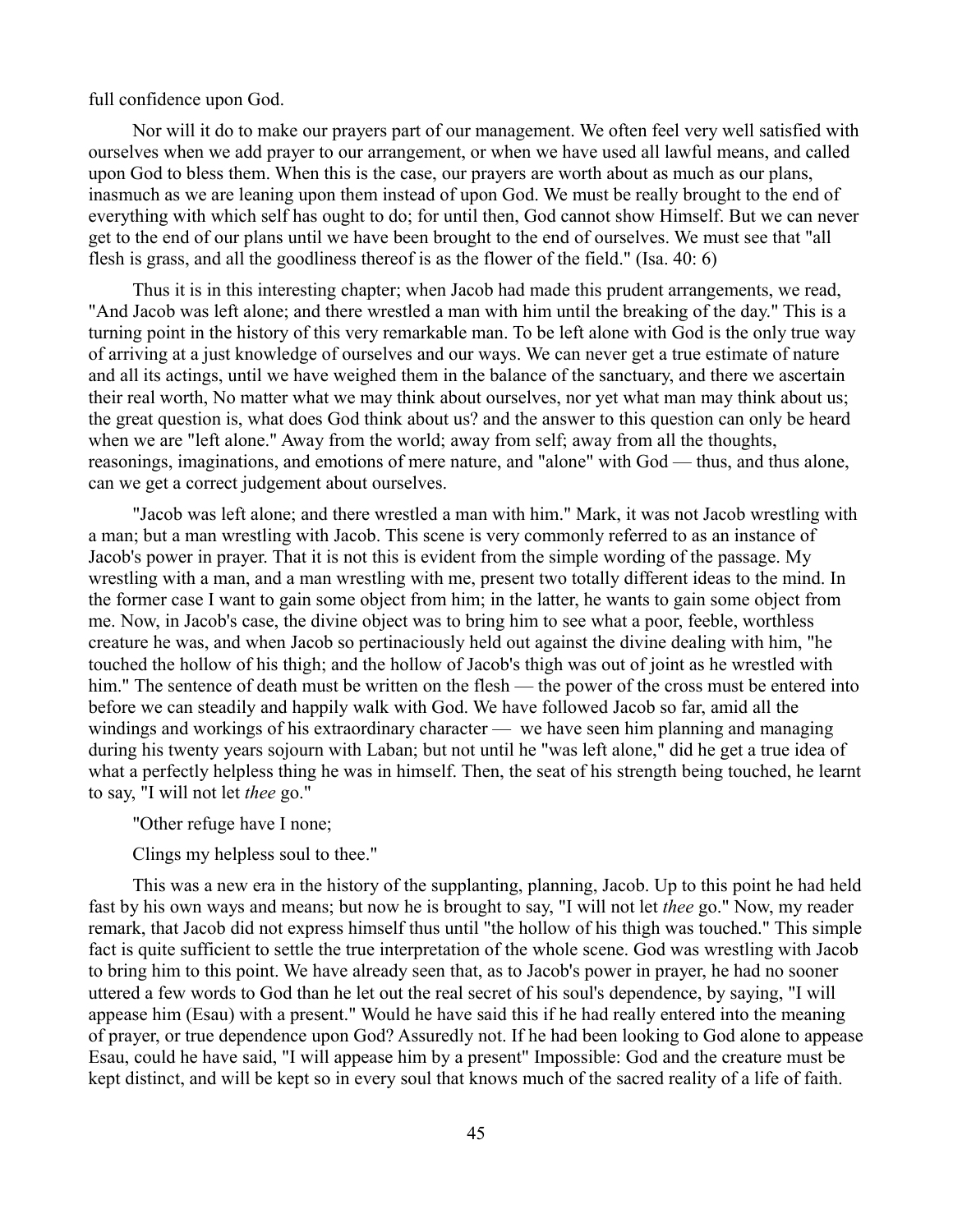But, alas here is where we fail, if one may speak for another. Under the plausible and apparently pious formula of using means, we really cloke the positive infidelity of our poor deceitful hearts; we think we are looking to God to bless our means, while, in reality, we are shutting Him out by leaning on the means, instead of leaning on Him. Oh! may our hearts be taught the evil of thus acting. May we learn to cling more simply to God *alone*, that so our history May be more characterised by that holy elevation above the circumstances through which we are passing. It is not, by any means, an easy matter so to get to the end of the creature, in every shape and form, as to be able to say, "I Will not let thee go except thou bless me." To say this from the heart, and to abide in the power of it, is the secret of all true strength. Jacob said it when the hollow of his thigh was touched; but not till then. He struggled long, ere he gave way, because his confidence in the flesh was strong. But God can bring down to the dust the stoutest character. He knows how to touch the spring of nature's strength, and write the sentence of death thoroughly upon it; and until this is done, there can be no real "Power with God or man." We must be "weak" ere we can be "strong." "The power of Christ" can only "rest on us" in connection with the knowledge of our infirmities. Christ cannot put the seal of His approval upon nature's strength, its wisdom, or its glory: all these must sink that He may rise. Nature can never form, in any one way, a pedestal on which to display the grace or power of Christ; for if it could, then might flesh glory in His presence; but this, we know, can never be.

And, inasmuch as the display of God's glory, and God's name or character, is connected with the entire setting aside of nature, so, until this latter is set aside the soul can never enjoy the disclosure of the former. Hence, though Jacob, is called to tell out his name, to own that his name is Jacob, or a supplanter," he yet receives no revelation of the name of Him mho had been wrestling with him, and bringing him down into the dust. He received for himself the name of Israel, or prince," which was a great step in advance?; but when he says, "Tell me, I pray thee, thy name;" he received the reply, "Wherefore is it that thou dost ask after my name?" The Lord refuses to tell His name, though he had elicited from Jacob the truth as to himself, and He blesses him accordingly. How often is this the case in the annals of God's family! There is the disclosure of self in all its moral deformity; but we fail to get hold practically of what God is, though He has come so very close to us, and blessed us, too, in connection with the discovery of ourselves. Jacob received the new name of Israel when the hollow of his thigh had been touched. He became a mighty prince when he had been brought to know himself as a weak man; but still the Lord had to say, "Wherefore is it that thou dost ask after my name?" There is no disclosure of the name of Him who, nevertheless, had brought out the real name and condition of Jacob.

From all this me learn that it is one thing to be blessed by the Lord and quite another thing to have the revelation of His character, by the Spirit, to our hearts. "He blessed him there;" but he did not tell His name. There is blessing in being brought, in any measure, to know ourselves, for therein we are led into a path, in which we are able, more clearly, to discern what God is to us in detail. Thus it was with Jacob. When the hollow of his thigh was touched he found himself in a condition in which it was either God or nothing. A poor halting man could do little, it therefore behoved him to cling to one who was almighty.

I would remark, ere leaving this chapter, that the book of Job is, in a certain sense, a detailed commentary on this scene in Jacob's history. Throughout the first thirty-one chapters, Job grapples with his friends, and maintains his point against all their arguments; but in Job 32 God, by the instrumentality of Elihu, begins to wrestle with him; and in Job 38 He comes down upon Him directly with all the majesty of His power, overwhelms him by the display of His greatness and glory, and elicits from him the well-known words, "I have heard of thee by the hearing of the ear: but now mine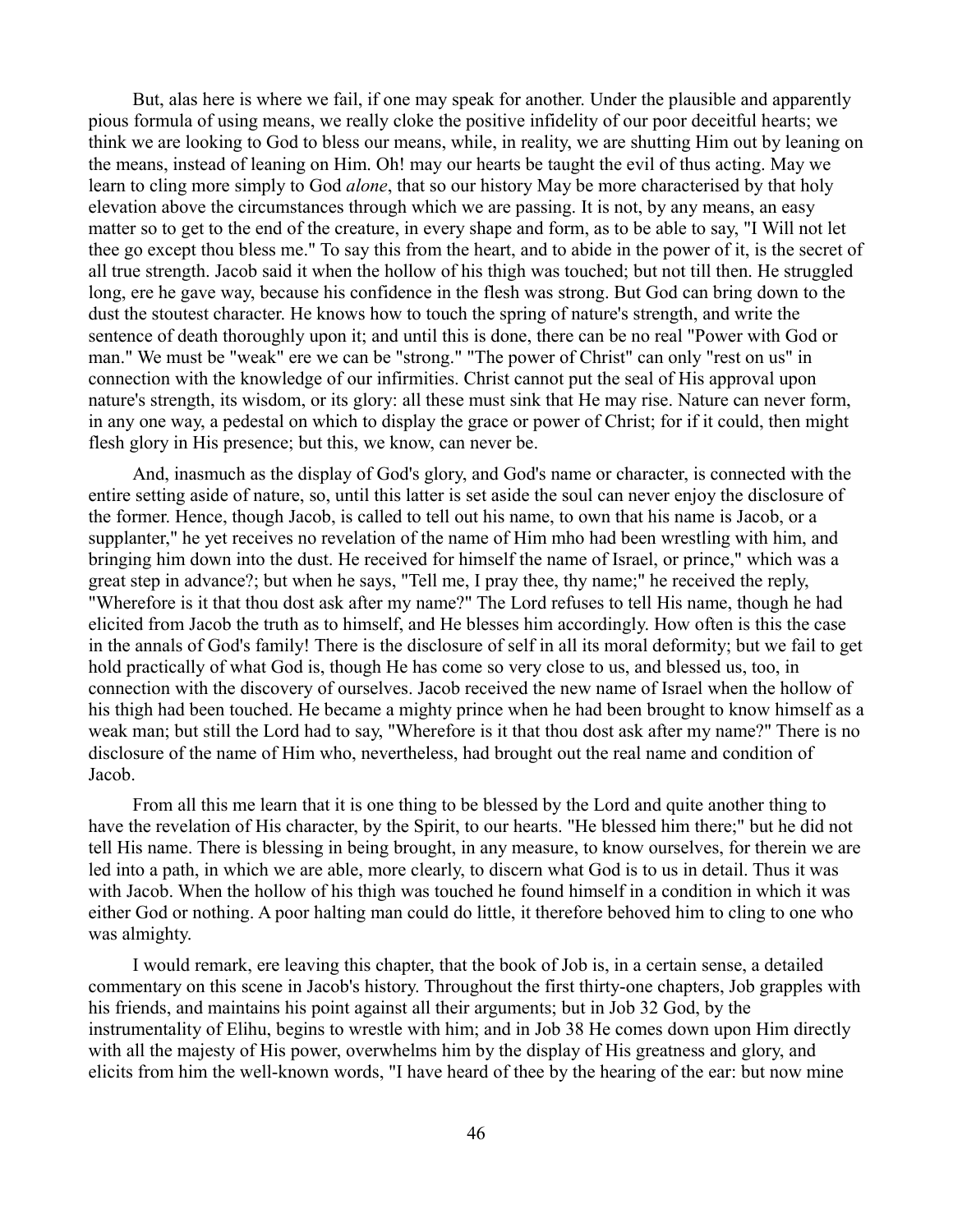eye seeth *thee*. Wherefore I abhor myself, and repent in dust and ashes." (Job. 42: 5, 6) This was really touching the hollow of his thigh. And mark the expression, "mine eye seeth thee." He does not say, "I see myself" merely; no; but "thee." Nothing But a view of what God is, can really lead to repentance and self-loathing. Thus it will be with the people of Israel, whose history is very analogous with that of Job. When they shall look upon Him whom they have pierced, they will mourn, and then there will be full restoration and blessing. Their latter end, Like Job's, will be better than their beginning. They will learn the full meaning of that word, "O Israel, thou hast destroyed thyself; but in Me is thine help." (Hosea 13: 9)

#### **Genesis 33 & Genesis 34**

We may here see how groundless were all Jacob's fears, and how useless all his plans. Notwithstanding the wrestling, the touching the hollow of the thigh, and the halting, we find Jacob still planning. "And Jacob lifted up his eyes, and looked, and, behold, Esau came, and with him four hundred men. And he divided the children unto Leah, and unto Rachel, and unto the two handmaids. And he put the handmaids and their children foremost, and Leah and her children after, and Rachel and Joseph hindermost." This arrangement proved the continuance of his fears. He still anticipated vengeance from the hand of Esau, and he exposed those about whom he cared least, to the first stroke of that vengeance. How wondrous are the depths of the human heart? How slow it is to trust God! Had Jacob been really leaning upon God, he never could have anticipated destruction for himself and his family; but alas! the heart knows something of the difficulty of simply reposing, in calm confidence, upon an over present, all-powerful, and infinitely gracious God.

But mark, now, the thorough vanity of the heart's anxiety. "and Esau ran to meet him, and embraced him, and fell on his neck and kissed him; and they wept." The present was quite unnecessary — the plan, useless. God "appeased" Esau, us He had already appeased Laban. Thus it is He ever delights to rebuke our poor, coward, unbelieving hearts, and put to flight all our fears. Instead of the dreaded sword of Esau, Jacob meets his embrace and kiss; instead of strife and conflict, they mingle their tears. Such are God's ways. Who would not trust Him? Who would not honour Him with the heart's fullest confidence? Why is it that, Notwithstanding all the sweet evidence of His faithfulness to those will put their trust in Him, we are so ready, on every fresh occasion, to doubt and hesitate? The answer is simple, we are not sufficiently acquainted with God. "acquaint now thyself with Him and be at peace." (Job 22: 21) This is true, whether in reference to the unconverted sinner, or to the child of God. The true knowledge of God, real acquaintance with Him, is life and pence. "This is, life eternal, that they might know thee, the only true God, and Jesus Christ whom thou hast sent." (John 17: 3) The more intimate our acquaintance with God, the more solid will be our peace, and the more will our souls be lifted above every creature dependence. "God is a Rock," and we only need to lean our whole weight upon Him, to know how ready and how able He is to sustain us.

After all this manifestation of God's goodness, we find Jacob settling down in Succoth, and, contrary to the spirit and principles of a pilgrim life, building a house, as if it were his home. Now, Succoth was evidently not his divinely-appointed destination. The Lord had not said to him," I am the God of Succoth;" no; but "I am the God of Bethel." Bethel, therefore, and not Succoth, should have been Jacob's grand object. But, alas! the heart is always prone to rest satisfied with a position and portion short of what God would graciously assign.

Jacob then moves on to Shechem, and purchases ground, still falling short of the divine mark, and the name by which he calls his altar is indicative of the moral condition of his soul. He calls it "Elelohe Israel," or "God, the God of Israel." This was taking a very contracted view of God. True, it is our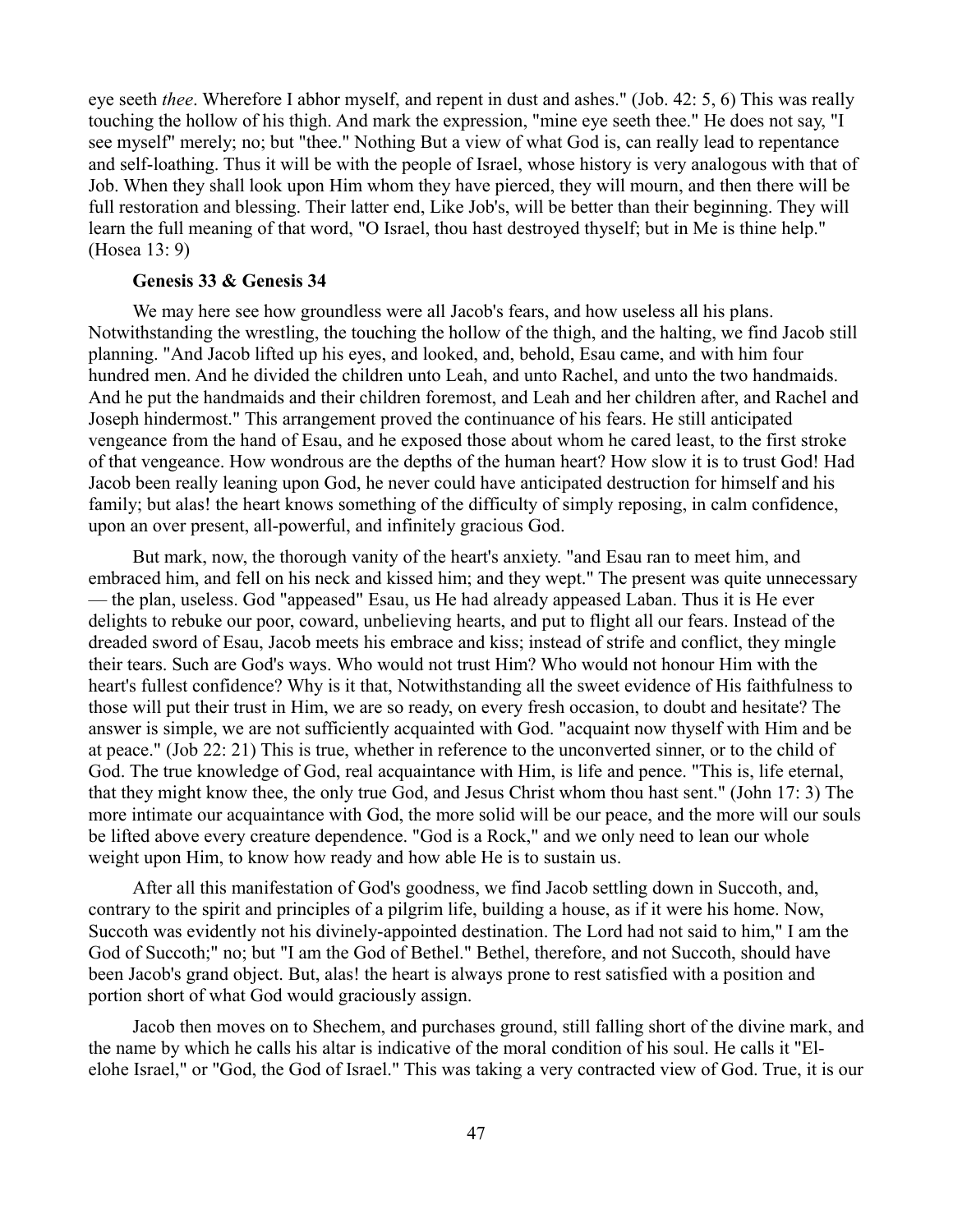privilege to know God as our God; but it is a higher thing to know Him as the God of His own house, and to view ourselves as part of that house. It is the believer's privilege to know Christ as his Head; but it is a higher thing to know Him as the Head of His body the Church, and to know ourselves as members of that body.

We shall see, when we come to Gen. 35 that Jacob is led to take a higher and a wider view of God; but at Shechem he was manifestly on low ground, and he was made to smart for it, as is always the case when we stop short of God's own ground. The two tribes and a half took up their position on this side of Jordan, and they were the first to fall into the enemy's hand. So it was with Jacob. We see, in Gen. 34 the bitter fruits of his sojourn at Shechem. There is a blot cast upon his family, which Simeon and Levi attempt to wipe out, in the mere energy and violence of nature, which only led to still deeper sorrow; and that, too, which touched Jacob still more keenly than the insult offered to his daughter:" And Jacob said to Simeon and Levi, Ye have troubled me, to make me to stink among the inhabitants of the land, among the Canaanites and the Perizzites: and *I* being few in number, they shall gather themselves together against *me*, and slay *me*; and *I* shall be destroyed, *I* and my house." Thus, it was the consequences in reference to himself that affected Jacob most. He seems to have walked in constant apprehension of danger to himself or his family, and in the manifestation of an anxious, a cautious, timid, calculating spirit, utterly incompatible with a life of genuine faith in God.

It is not that Jacob was not, in the main, a man of faith; he assuredly was, and as such, gets a place amongst the "cloud of witnesses" in Heb. 11. But then he exhibited sad failure from not walking in the habitual exercise of that divine principle. Could faith have led him to say," I shall be destroyed, I and my house?" Surely not. God's promise in Gen. 28: 14, 15, should have banished every fear from his poor timid spirit. "I will keep thee .....I will not leave thee. This should have tranquillised his heart. But the fact is, his mind was more occupied with his danger among the Shechemites than with his security in the hand of God. He ought to have known that "not a hair of his head could be touched, and therefore, instead of looking at Simeon and Levi, or the consequences of their rash acting, he should have judged himself for being in such a position at all. If he had not settled at Shechem, Dinah would not have been dishonoured, and the violence of his sons would not have been exhibited. We constantly see Christians getting into deep sorrow and trouble through their own unfaithfulness; and then, instead of judging themselves, they begin to look at circumstances, and to cast upon them the blame.

How often do we see Christian parents, for instance, in keen anguish of soul about the wildness, unsubduedness, and worldliness of their children; and, all the while, they have mainly to blame themselves for not walking faithfully before God in reference to their family. Thus was it with Jacob. He was on low moral ground at Shechem; and, inasmuch as he lacked that refined sensibility which would have led him to detect the low ground, God, in very faithfulness, used his circumstances to chastise him. "God is not mocked, for whatsoever a man soweth that shall he also reap." This is a principle flowing out of God's moral government, a principle, from the application of which none can possibly escape; and it is a positive mercy to the children of God that they are obliged to reap the fruits of their errors. It is a mercy to be taught, in any way, the bitterness of departing from, or stopping short of, the living God. We must learn that this is not our rest; for, blessed be God, He would not give us a polluted rest. He would ever have us resting in, and with Himself. Such is His perfect grace; and when our hearts founder, or fall short, His word is, "If thou wilt return, return *unto Me."* False humility, which is simply the fruit of unbelief, would lead the wanderer or backslider to take lower ground, not knowing the principle or measure of God's restoration. The prodigal would seek to be made a servant, not knowing that, so far as he was concerned, he had no more title to take place of a servant than to that of a son; and, moreover, that it would be utterly unworthy of the father's character to put him in such a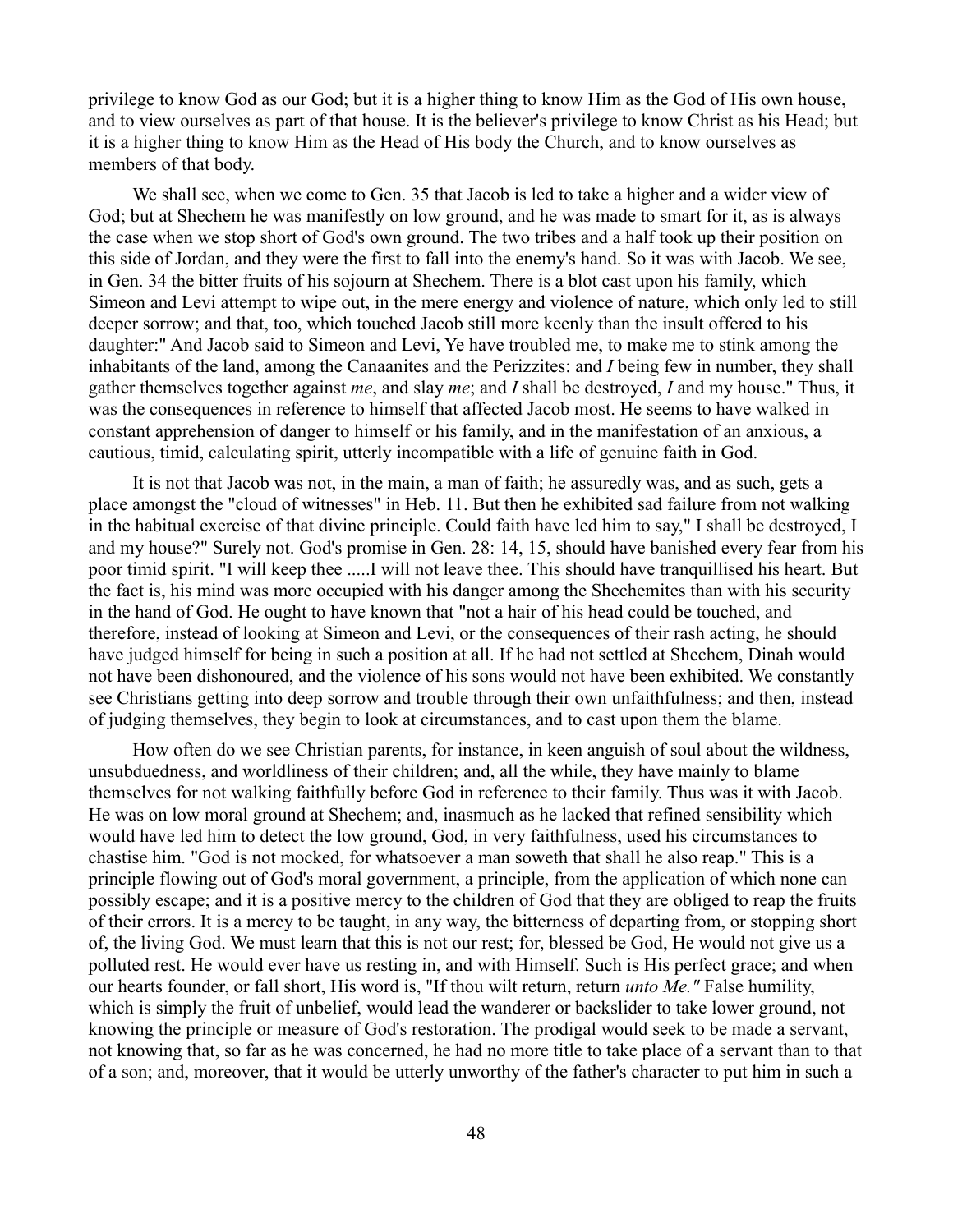position. We must come to God on a principle and in a manner worthy of Himself, or not at all.

## **Genesis 35**

"And God said unto Jacob. Arise, go up to Bethel and dwell there." This confirms the principle on which we have been dwelling. When there is failure or declension, the Lord calls the soul back to Himself. "Remember therefore *from whence thou art fallen;* and repent and do *the first works."* (Rev. 2: 5) This is the divine principle of restoration. The soul must be recalled to the very highest point; it must be brought back to the divine standard. The Lord does not say, 'remember where you are;' no; but 'remember the lofty position from whence you have fallen.' Thus only can one learn how far he has declined, and how he is to retrace his steps.

Now, it is when thus recalled to God's high and holy standard, that one is really led to see the sad evil of one's fallen condition. What a fearful amount of moral evil had gathered round Jacob's family, unjudged by Him, until his soul was roused by the call to "go up to Bethel." Shechem was not the place in which to detect all this evil. The atmosphere of that place was too much impregnated with impure elements to admit of the soul's discerning, with any degree of clearness and precision, the true character of evil. But the moment the call to Bethel fell on Jacob's ear, "Then Jacob said unto his household, and to all that were with him, Put away the strange gods that are among you, and be clean and change your garments, and let us arise and go up to Bethel; and I will make there an altar unto God, who answered me in the day of my distress, and was with me in the way which I went." The very mention of "the house of God" struck a chord in the soul of the patriarch; it carried him, in the twinkling of an eye, over the history of twenty eventful years. It was at Bethel he had learnt what God was, and not at Shechem; hence he must get back to Bethel again, and erect an altar upon a totally different base, and under a totally different name, from his altar at Shechem. This latter was connected with a mass of uncleanness and idolatry.

Jacob could speak of "El-elohe-Israel," while surrounded by a quantity of things utterly incompatible with the holiness of the house of God. It is important to be clear in reference to this point. Nothing can keep the soul in a path of consistent, intelligent separation from evil save the sense of what "the house of God" is, and what becomes that house. If I merely look at God, in reference to myself, I shall not have a clear, full, divine sense of all that flows out of a due recognition of God's relation to His house. Some there are who deem it a matter of no importance how they are mixed up with impure materials in the worship of God, provided they themselves are true and upright in heart, In other words, they think they can worship God at Shechem; and that an altar, named "El-elohe Israel," is just as elevated, just as much according to God, as an altar named "El Bethel." This is evidently a mistake. The spiritually minded reader will at once detect the vast moral difference between Jacob's condition at Shechem, and his condition at Bethel; and the same difference is observable between the two altars. Our ideas, in reference to the worship of God, must, of necessity, be affected by our spiritual condition; and the worship which we present will be low and contracted, or elevated and comprehensive, just in proportion as we enter into the apprehension of His character and relationship.

Now, the name of our altar, and the character of our worship, express the same ides. El-Bethel worship is, higher than El-elohe-Israel worship, for this simple reason, that it conveys a higher idea of God. It gives me a more elevated thought of God to speak of Him as the God of His house, than as the God of a solitary individual truth, there is beautiful grace expressed in the title, "God, the God of Israel;" and the soul must ever feel happy in looking at the character of God, so graciously connecting Himself with every separate stone of His house, and every separate member of the body. Each stone in the building of God is a "lively stones' as connected with the "living stone," having communion with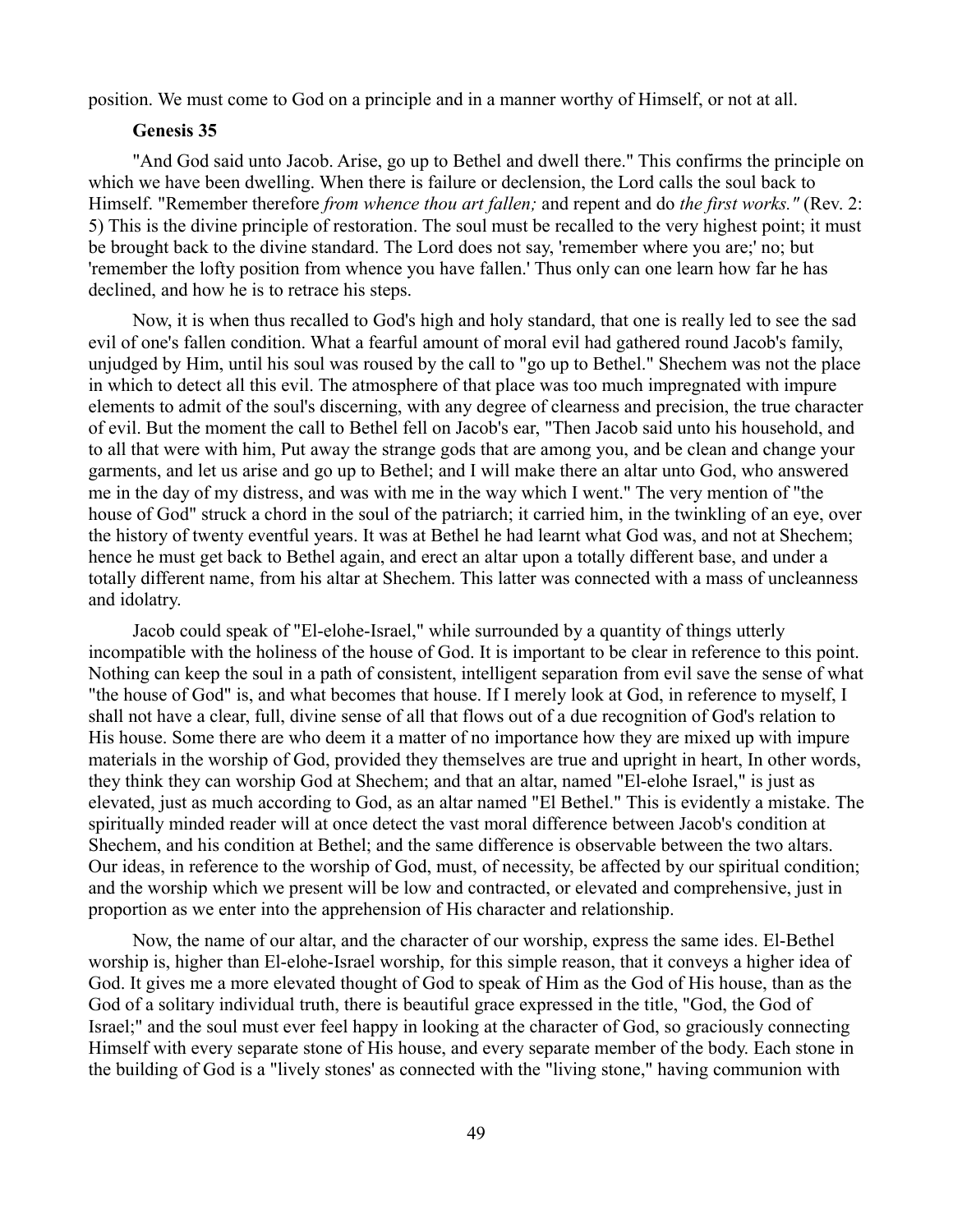the living God," by the power of "the Spirit of life." But while all this is blessedly true, God is the God of His house; and when we are enabled,: by an enlarged spiritual intelligence, to view Him as such, we enjoy a higher character of worship than that which flows from merely apprehending what He is to ourselves individually.

But there is another thing to be remarked in Jacob's recall to Bethel. He is told to make an altar "unto God, that appeared unto thee when thou fleddest from the face of Esau thy brother." He is thus reminded of "the day of his distress." It is often well to have our minds led in this way to the point in our history in which we found ourselves brought down to the lowest step of the ladder. Thus Saul is brought back to the time when he was "little in his own eyes." This is the true starting point with all of us. "When thou wast little in thine own eyes," is a point of which we often need to be reminded. It is then that the heart really leans on God. Afterwards we begin to fancy ourselves to be something, and the Lord is obliged to teach us afresh our own nothingness. When first one enters upon a path of service or testimony, what a sense there is of personal weakness and incapacity! and as a consequence, what leanings upon God! what earnest, fervent appeals to Him for help and strength. Afterwards we begin to think that, from being so long at the work, we can get on by ourselves, at least there is not the same sense of weakness, or the same simple dependence upon God; and then our ministry becomes a poor, meagre, flippant, wordy thing, without unction or power — a thing flowing, not from the exhaustless tide of the Spirit, but from our own wretched minds.

From ver. 9-15, God repeats His promise to Jacob, and confirms the new name of "prince," instead of "supplanter;" and Jacob again calls the name of the place" Bethel." At verse 18 we have an interesting example of the difference between the judgement of faith and the judgement of nature The latter looks at things through the hazy mist with which it Is surrounded; the former looks at them in the light of the presence and counsels of God. "And it came to pass, as her soul was in departing, (for she died,) that she called his name Ben-oni: but his father called him Benjamin." Nature called him, "the son of my sorrow;" but faith "the son of the right hand." Thus is it ever. The difference between the thoughts of nature must ever be wide indeed, and we should earnestly desire that our souls should be governed by the latter, and not by the former.

# **Genesis 36**

Furnishes a catalogue of Esau's sons, with their various titles and localities. We shall not dwell on this, but pass on to one of the most fruitful and interesting sections in the entire canon of inspiration.

## **Genesis 37-50**

On which we shall dwell more particularly. There is not in scripture a more perfect and beautiful type of Christ than Joseph. Whether we view Christ as the object of the Father's love, the object of the envy of His own, — in His humiliation, sufferings, death exaltation, and glory, in all we have Him strikingly typified by Joseph.

In Gen. 37 we have Joseph's dreams, the statement of which draws out the enmity of his brethren. He was the object of his father's love, and the subject of very high destinies, and inasmuch as the hearts of his brothers were not in communion with these things, they hated him. They had no fellowship in the father's love. They would not yield to the thought of Joseph's exaltation. In all this they represent the Jews in Christ's day. He came to His own and his own received him not." He had "no form nor comeliness in their eyes." They would neither own Him as the Son of God, nor king of Israel. Their eyes were not open to behold "his glory, the glory as of the only begotten of the Father, full of "grace and truth." They would not have Him; yea, they hated Him.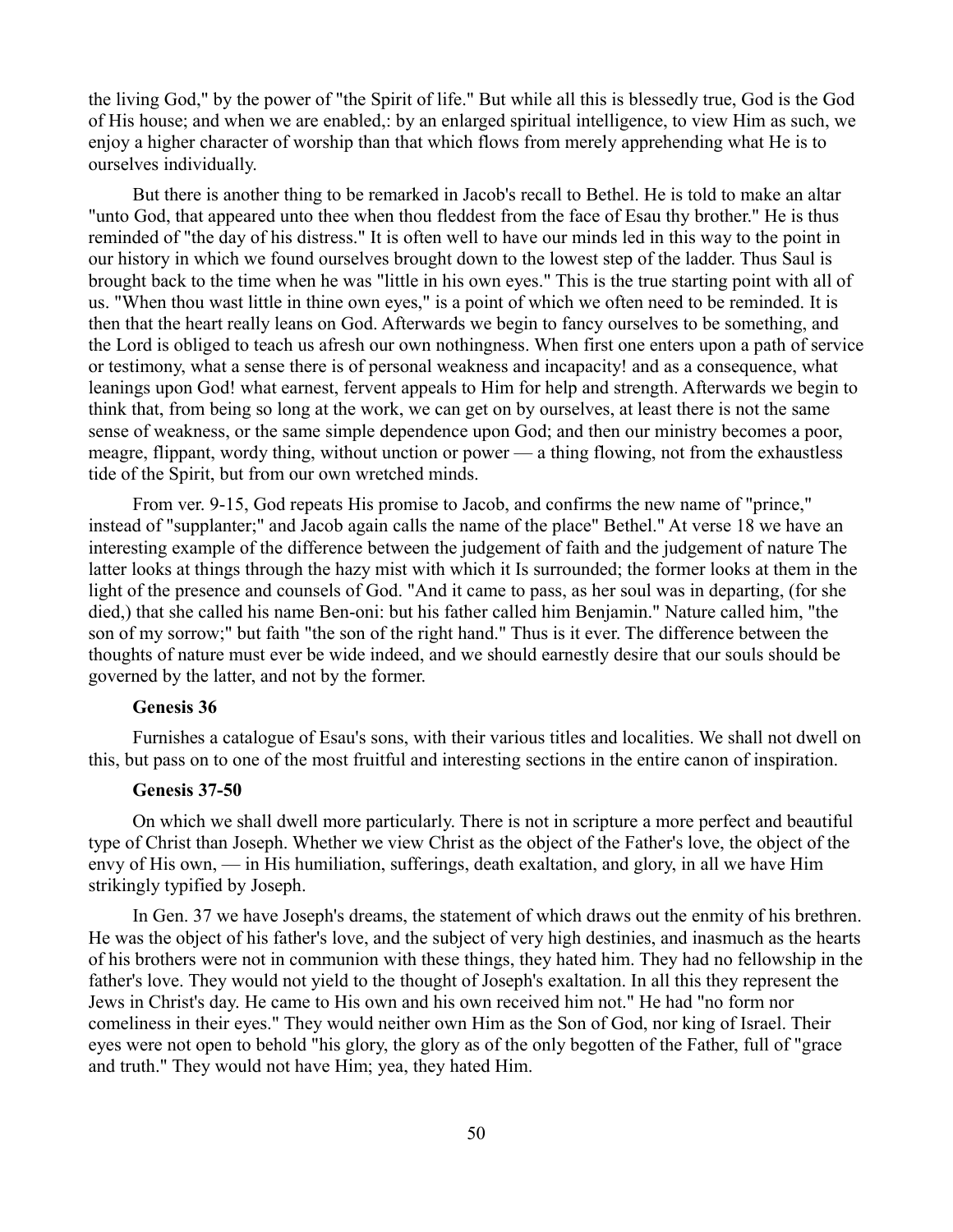Now, in Joseph's case, we see that he, in no wise, relaxed his testimony in consequence of his brethren's refusal of his first dream. "And Joseph dreamed a dream, and he told it to his brethren;" and they hated him yet the more....And he dreamed yet another dream, and told it to his brethren." This was simple testimony founded upon divine revelation; but it was testimony which brought Joseph down to the pit. Had he kept back his testimony, or taken off ought of its edge and power, he might have spared himself; but no; he told them the truth, and therefore they hated him.

Thus was it with Joseph's great Antitype. He bore witness to the truth — He witnessed a good confession He kept back nothing — He could only speak the truth because He was *the* truth, and His testimony to the truth was answered, on man's part, by the cross, the vinegar, the soldier's spear. The testimony of Christ, too, was connected with the deepest, fullest, richest grace. He not only came as "the truth," but also as the perfect expression of all the love of the Father's heart:" grace and truth came by Jesus Christ." He was the full disclosure to man of what God was. Hence man was left entirely without excuse. He came and showed God to man, and man hated God with a perfect hatred. The fullest exhibition of divine love was answered by the fullest exhibition of human hatred. This is seen in the cross; and we have it touchingly foreshadowed at the pit into which Joseph was cast by his brethren.

"And when they saw him afar off, even before he came near unto them, they conspired against him to slay him. And they said one to another, Behold, this dreamer cometh; come now, therefore, and let us slay him, and cast him into some pit; and we will say, some evil beast hath devoured him; and we shall see what will become of his dreams." These words forcibly remind us of the parable in Matthew 22. "But, last of all, he sent unto them his son, saying, They will reverence my son. But when the husbandmen saw the son, they said among themselves, This is the heir, come let us kill him, and let us seize on his inheritance. And they caught him, and cast him out of the vineyard, and slew him." God sent His Son into the world with this thought, "They will reverence my son;" but, alas! man's heart had no reverence for the "well beloved" of the Father. They cast him out. Earth and heaven were at issue in reference to Christ; and they are at issue still. *Man* crucified Him; but *God* raised Him from the dead. Man placed Him on a cross between two thieves; God set Him at His own right hand in the heavens. Man gave Him the very lowest place on earth; God gave Him the very highest place in heaven, in brightest majesty.

ALL this is shown out in Joseph's history. "Joseph is a fruitful bough, even a fruitful bough by a well, whose branches run over the wall. The archers have sorely grieved him, and shot at him, and hated him; but his bow abode in strength, and the arms of his hands were made strong by the hands of the mighty God of Jacob, (from thence is the shepherd, the stone of Israel;) even by the God of thy father, who shall help thee; and by the Almighty, who shall bless thee with blessings of heaven above, blessings of the deep that lieth under, blessings of the breast and of the womb; the blessings of thy father have prevailed above the blessings of my progenitors, unto the utmost bounds of the everlasting hills; they shall be on the head of Joseph, and on the crown of the head of him that was separate from his brethren." (Gen. 49: 22-26)

These verses beautifully exhibit to our view "the sufferings of Christ, and the glory that should follow." "The archers" have done their work; but God was stronger than they. The true Joseph has been shot at and grievously wounded in the house of his friends; but "the arms of his hands have been made strong" in the power of resurrection, and faith now knows Him as the basis of all God's purposes of blessing and glory in reference to the Church, Israel, and the whole creation. When we look at Joseph in the pit, and in the prison, and look; at him afterwards as ruler over all the land of Egypt, we see the difference between the thoughts of God and the. thoughts of men; and so when we look at the cross,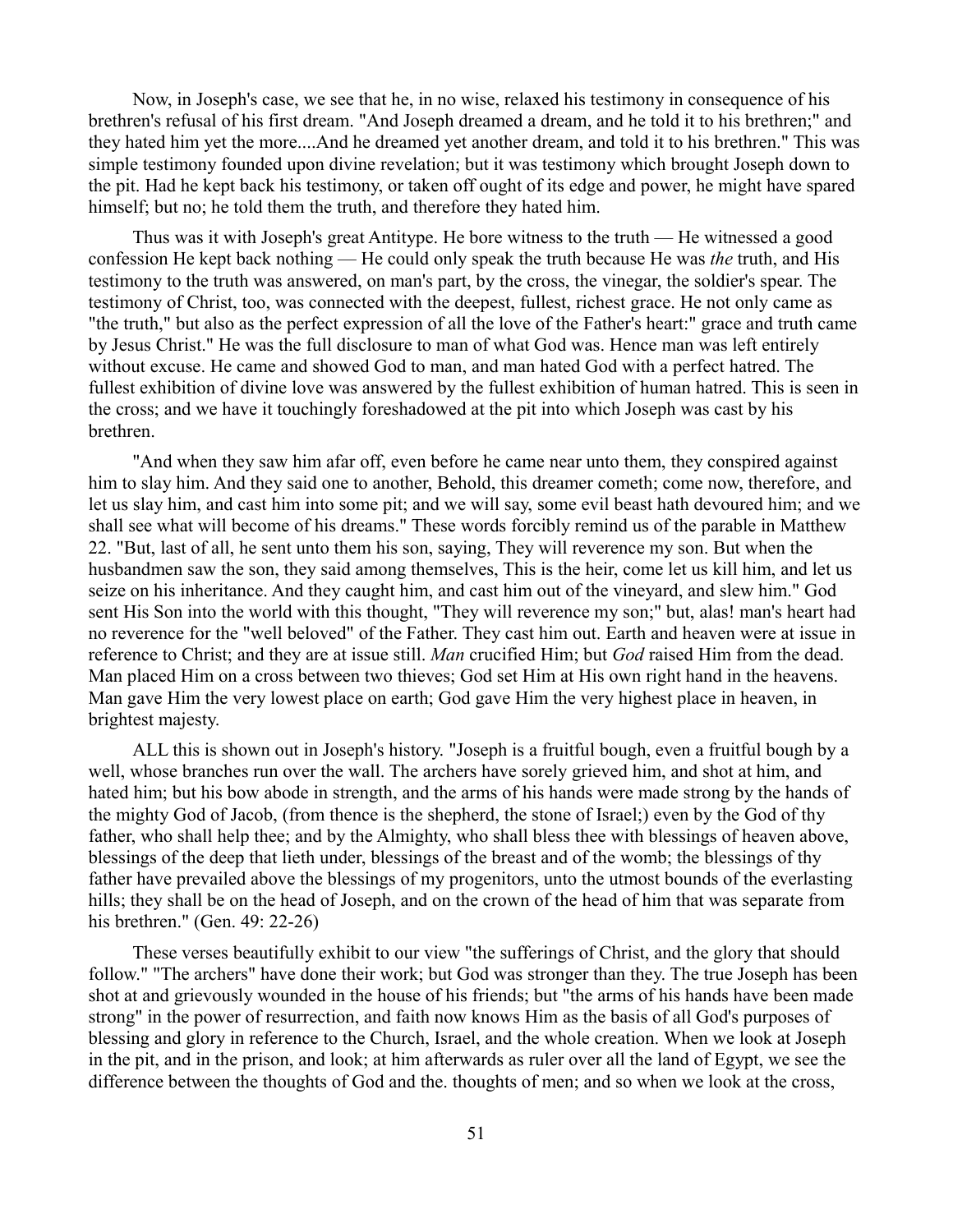and at "the throne of the majesty in the heavens," we see the same thing.

Nothing ever brought out the real state of man's heart toward God but the coming of Christ. "If I had not come and spoken unto them, they had not had sin." (John 15: 22) It is not that they would not have been sinners. No; but "they had not had sin." So He says, in another place, "If ye were blind, ye should have no sin." (John 9: 41) God came near to man in the Person of His Son, and man was able to say, "this is the heir;" but yet he said, "come, let us kill him." Hence, "they have no cloak for their sin." Those who say they see, have no excuse. *confessed blindness* is not at all the difficulty, but *professed sight*. This is a truly solemn principle for a professing age like the present. The permanence of sin is connected with the mere profession to see. A man who is blind, and knows it, can have his eyes opened; but what can be done for one who thinks he sees, when he really does not?

#### **Genesis 38.**

Presents one of those remarkable circumstances in which divine grace is seen gloriously triumphing over man's sin. "It is evident that our Lord sprang out of Juda." (Heb. 7: 14) But how? "Judas begat Phares and Zara of *Thamar*." (Matt. 1: 3) This is peculiarly striking. God, in His great grace, rising above the sin and folly of man, in order to bring about His own purposes of love and mercy. Thus, a little further on, in Matthew, we read," David the king begat Solomon, of her that had been the wife of Urias." It is worthy of God thus to act. The Spirit of God is conducting us along the line through which, according to the flesh, Christ came; and, in doing so, he gives us, as links in the genealogical chain, Thamar and Bathsheba! How evident it is that there is nothing of man in this! How plain it is that when we reach the close of the first chapter of Matthew, it is "God manifest in the flesh" we find, and that, too, from the pen of the Holy Ghost man could never have devised such a genealogy. It is entirely divine, and no spiritual person can read it without seeing in it a blessed exhibition of divine grace, in the first place; and of the divine inspiration of Matthews gospel, in the second place, at least, of his account of Christ's genealogy according to the flesh. I believe a comparison of 2 Sam. 11 and Gen. 38 with Matt. 1 will furnish the thoughtful Christian with matter for a very sweet and edifying meditation.

In perusing these interesting sections of inspiration, we perceive a remarkable chain of providential actings, all tending to one grand point, namely, *the exaltation of the man who had been in the pit;* and, at the same time, bringing out, by the way, a number of subordinate objects. "The thoughts of many hearts" were to be "revealed;" but Joseph was to be exalted. "He called for a famine upon! the land: he brake the whole staff of bread. He sent a man before them, even Joseph, who was sold for a servant; whose feet they hurt with fetters; he was laid in Iron; until the time that his word came; the word of the Lord tried him. The king sent and loosed him; even the ruler of the people, and let him go free. He made him lord of his house, and ruler of all his substance; to bind his princes at his pleasure, and teach his senators wisdom." (Psalm 105: 16-22)

It is well to see that the leading object was to exalt the one whom men had rejected; and then to produce in those same men a sense of their sin in rejecting. And how admirably all this is effected! The most trivial and the most important, the most likely and the most unlikely, circumstances are made to minister to the development of God's purposes. In Gen. 39 Satan uses Potiphar's wife, and in Gen. 40 he uses Pharaoh's chief butler. The former he used to put Joseph into the dungeon; and the latter he used to keep him there, through his ungrateful negligence; but all in vain. God was behind the scenes. His finger was guiding all the springs of the vast machine of circumstances, and when the due time was come, He brought forth the man of His purpose, and set His feet in a large room. Now, this is ever God's prerogative. He is above all, and can use all for the accomplishment of His grand and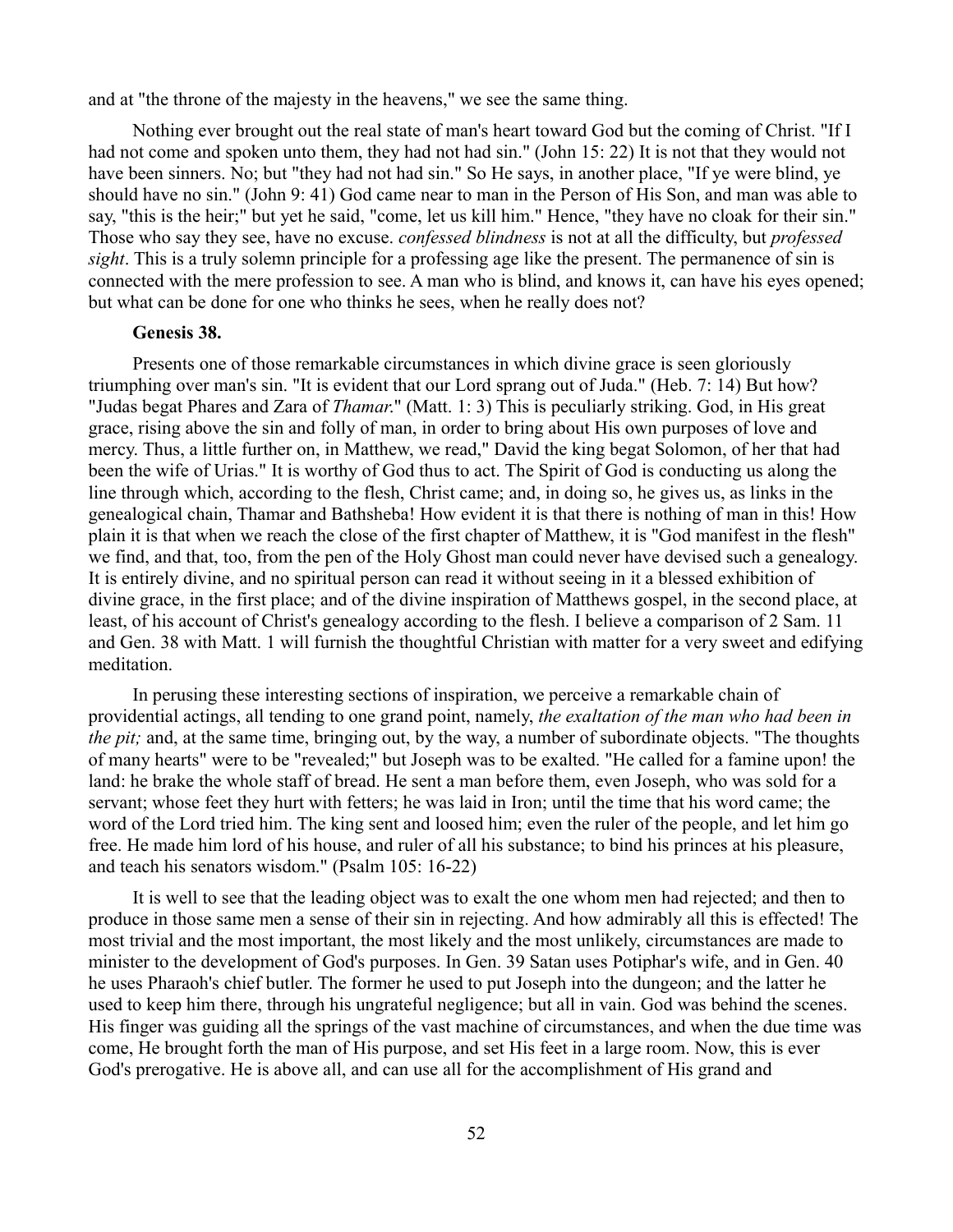unsearchable designs. It is sweet to be able thus to trace our Father's hand and counsel in everything. Sweet to know that all sorts of agents are at His sovereign disposal; angels, men, and devils — all are under His omnipotent hand, and all are made to carry out His purposes.

In the scripture now before us, all this is seen in a most remarkable manner. God visits the domestic circle of a heathen captain, the household of a heathen king, yea, and his bed-side, and makes the very visions of his head upon his bed contribute to the development of His counsels. Nor is it merely individuals and their circumstances that we see thus taken up and used for the furtherance of God's ends; but Egypt and all the surrounding countries are brought into the scene; in short, the whole earth was prepared by the hand of God to be a theatre on which to display the glory and greatness of the one "who was separate from his brethren." Such are God's ways; and it is one of the happiest and most elevating exercises for the soul of a saint to trace thus the admirable actings of his heavenly Father. How forcibly is God's providence brought out in this profoundly interesting history of Joseph! Look, for a moment, into the dungeon of the captain of the guard. See there a man "laid in iron," charged with a most abominable crime — the outcast and offscouring of society; and yet see him, almost in a moment, raised to the very highest eminence, and who can deny that God is in it all?

"And Pharaoh said unto Joseph, Forasmuch as God hath showed thee all this, there is none so discreet and wise as thou art: thou shalt be over my house, and according unto thy word shall all my people be ruled: Only in the throne will I be greater than thou. And Pharaoh said unto Joseph, See, I have set thee over all the land of Egypt. And Pharaoh took off his ring from his hand, and put it upon Joseph's hand, and arrayed him in vestures of fine linen, and put a gold chain about his neck. And he made him to ride in the second chariot that he had: and they cried before him, bow the knee: and he made him ruler over all the land of Egypt. And Pharaoh said unto Joseph, I am Pharaoh, and without thee shall no man lift up his hand or foot in all the land of Egypt." (Gen. 41: 39-44)

Here, then, was exaltation of no ordinary kind. Contrast this with the pit and the dungeon; and mark the chain of events by which it was all brought about, and you have, at once, a marked exhibition of the hand of God, and a striking type of the sufferings and glory of the Lord Jesus Christ. Joseph was taken from the pit and the dungeon, into which he had been brought by the envy of his brethren, and the false judgement of the Gentile, to be ruler over the whole land of Egypt; and not only so, but to be the channel of blessing, and the sustainer of life, to Israel and the whole earth. This is all typical of Christ; indeed, a type could hardly be more perfect. We see a man laid, to all intents and purposes, in the place of death, at the hand of man, and then raised up by the hand of God, And set in dignity and glory. "Ye men of Israel, hear these words: Jesus of Nazareth, a man approved of God among you by miracles, and wonders, and signs, which God did by him in the midst of you, as ye yourselves also know; him, being delivered by the determinate counsel and foreknowledge of God, ye have taken, and by wicked hands have crucified and slain; whom God hath raised up, having loosed the pains of death, because it was not possible that he should be holden of it." (Acts 2: 22-24)

But there are two points in Joseph's history which, together with what has been noticed, render the type remarkably perfect; I allude to his marriage with a stranger in Gen. 41, and his interview with his brethren in Gen. 45. The following is the order of events. Joseph presents himself to his brethren as one sent by the father; they reject him, and, so far as lies in them, put him in the place of death; God takes him up from thence, and raises him to a position of highest dignity: thus exalted, he gets a bride; and when his brethren, according to the flesh, so thoroughly broken and prostrate before him, he makes himself known to them, tranquillises their hearts, and brings them into blessing; he then becomes the channel of blessing to them and to the whole world.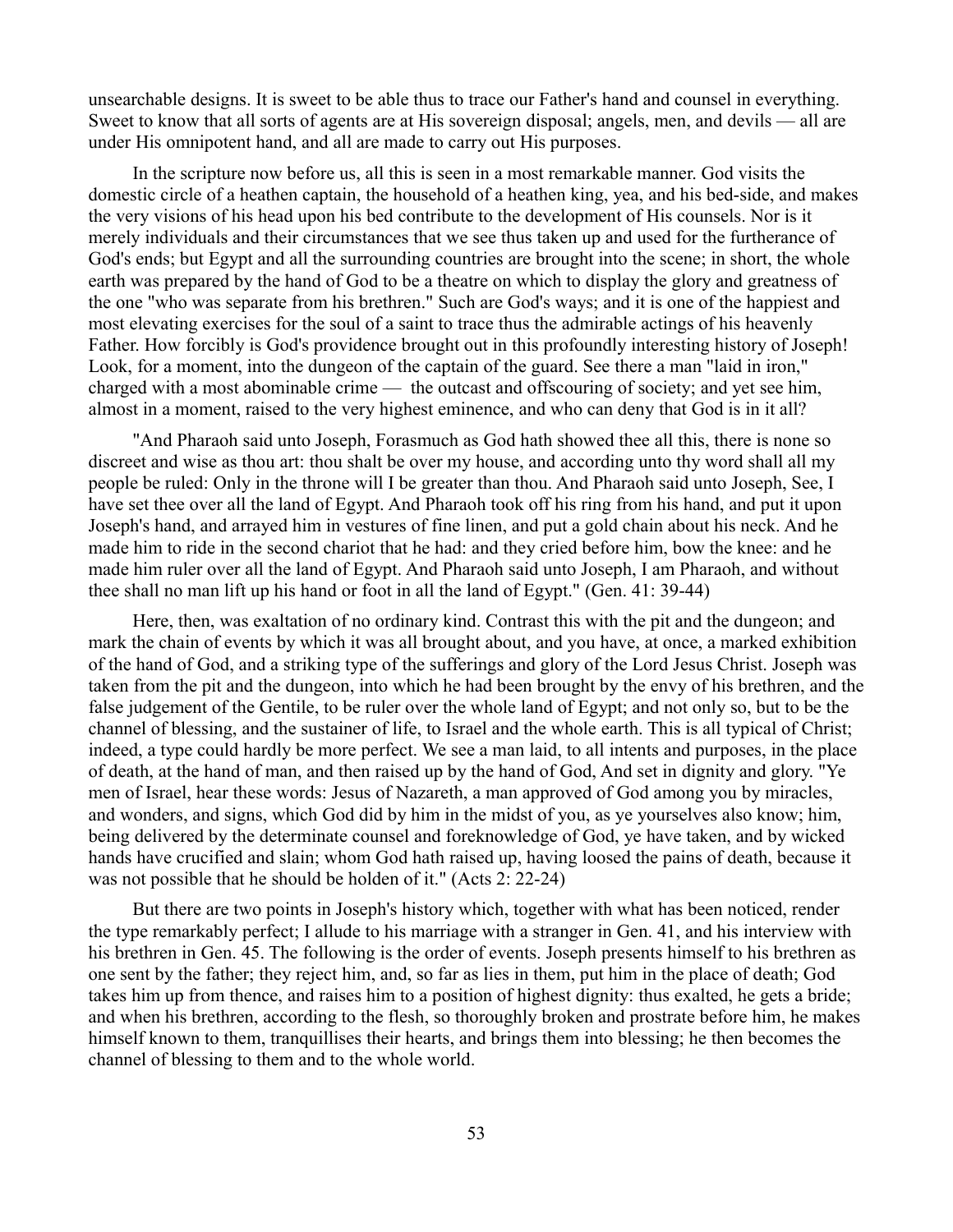I shall just make a few remarks on Joseph's marriage and the restoration of his brethren. The strange wife shadows forth the Church. Christ presented Himself to the Jews, and being rejected, took His seat on high, and sent down the Holy Ghost to form the Church, composed of Jew and Gentile, to be united with Him in heavenly glory. The doctrine of the Church has already been dwelt upon in our remarks on Gen. 24, but one or two points remain to be noticed here. And, first, we may observe, that Joseph's Egyptian bride was intimately associated with him in his glory. [Joseph's wife sets forth the Church as united to Christ in His glory; Moses' wife presents the Church as united to Christ in His rejection.] She, as being part of himself, shared in all that was his. Moreover, she occupied a place of nearness and intimacy, known only to herself. Thus it is with the Church, the bride of the Lamb. She is gathered to Christ to be the sharer, at once, of His rejection and His glory. It is Christ's position which Gives character to the position of the Church, and her position should ever give character to her walk. If we are gathered to Christ, it is as exalted in glory, and not as humbled down here. "Henceforth know we no man after the flesh; yea, though we have known Christ after the flesh, yet now henceforth know we him no more." (2 Cor. 5: 26) The Church's gathering point is Christ in glory. "I, if I be lifted up from the earth, will draw all unto me." (John 12: 32)

There is far more of practical value in the clear apprehension of this principle than might, at first sight, appear. It is ever the aim of Satan, as it is the tendency of our hearts, to lead us to stop short of God's mark in everything, and specially in the centre of our unity as Christians. It is a popular sentiment, that "the blood of the Lamb is the union of saints," i.e., it is the blood which forms their centre of unity. Now, that it is the infinitely precious blood of Christ which sets us individually as worshippers in the presence of God, is blessedly true. The blood, therefore, forms the divine basis of our fellowship with God. But when we come to speak; of the centre of our unity as a church, we must see that the Holy Ghost gathers us to the Person of a risen and glorified Christ; and this grand truth gives character — high and holy character to our association as Christians. If we take lower ground than this me must inevitably form a sect or an schism. If we gather round an ordinance, however important, or round a truth, however indisputable, we make something less than Christ our centre.

Hence, it is most important to ponder the practical consequences which flow out of the truth of our being gathered to a risen and glorified Head in the heavens. If Christ were on earth, we should be gathered to Him here; but, inasmuch as He is hidden in the heavens, the Church takes her character from His position there. Hence, Christ could say, "they are not of the world, even as I am not of the world;" and again, "For their sakes I sanctify myself, that they also might be sanctified through the truth." (John 17: 16, 19) So also, in 1 Peter, me read, "To whom coming, as unto a living stone, disallowed indeed of men, but chosen of God and precious; ye also, as lively stones, are built up a spiritual house, an Holy priesthood, to offer up spiritual sacrifices, acceptable to God by Jesus Christ." (1 Peter 2: 4, 5) If we are gathered to Christ we must be gathered to Him *as* He is, and *where* He is; and the more the Spirit of God leads our souls into the understanding of this, the more clearly we shall see the character of walk that becomes us. Joseph's bride was united to him, not in the pit or the dungeon, but in the dignity and: glory of his position in Egypt; and, in her case, we can have no difficulty in perceiving the vast difference between the two positions.

But, further, we read, "And unto Joseph were born two sons, *before the years of famine came."* There was a time of trouble coming; but previous thereto, the fruit of his union appeared. The children whom God had given him were called into existence previous to this time of trial. So will it be in reference to the Church. all the members thereof will be called out, the whole body will be completed and gathered to the Head in heaven, previous to "the great tribulation" which shall come upon all the earth.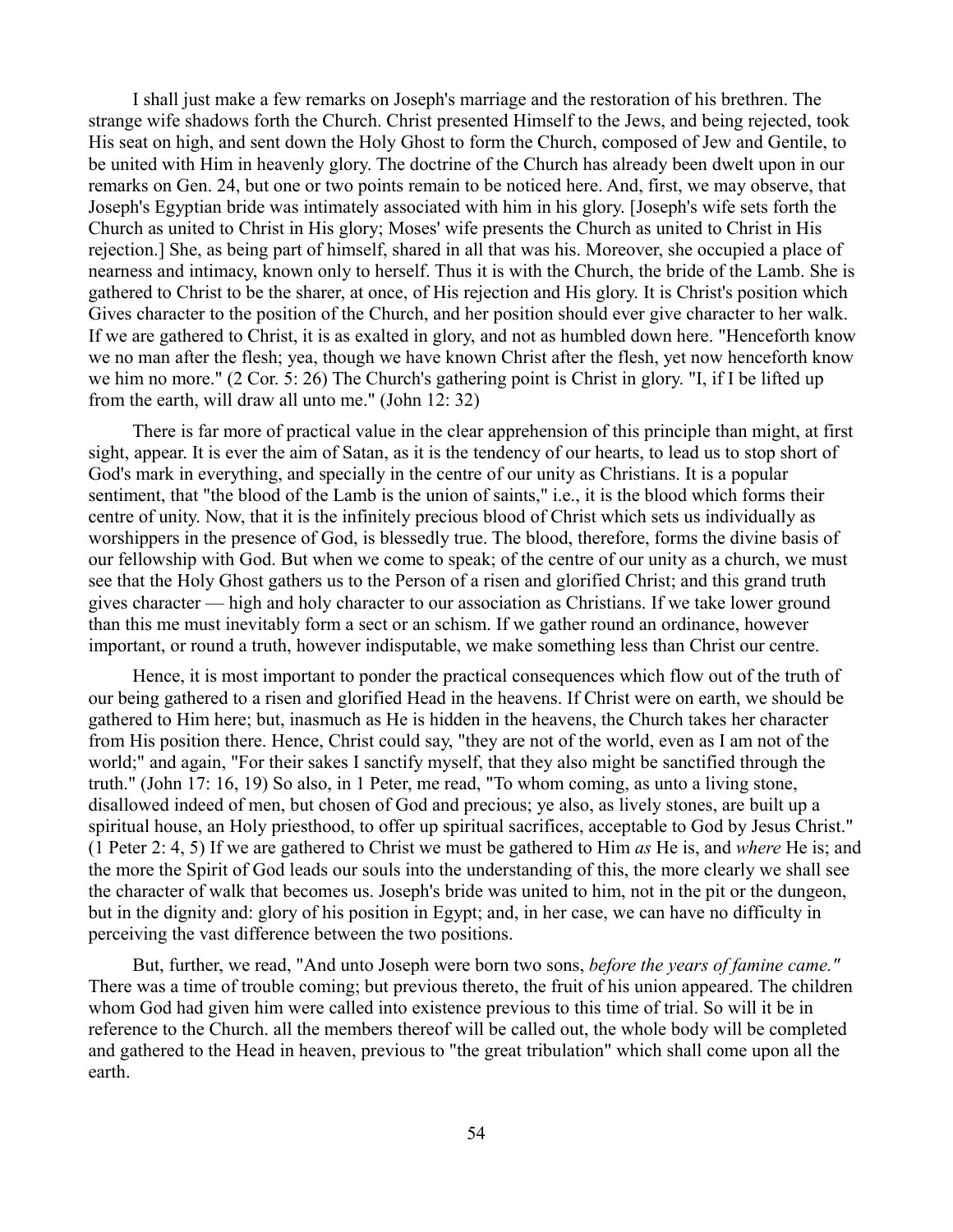We shall now turn, for a little, to Joseph's interview with his brethren, in which we shall find some points of resemblance to Israel's history in the latter day. During the period that Joseph was hidden from the view of his brethren, these latter were called to pass through deep and searching trial — through intensely painful exercises of conscience. One of these exercises is poured out in the following words: "And they said one to another, *We are verily guilty* concerning our brother, in that we saw the anguish of his soul, when he besought us, and *we would not hear;* therefore is *this distress come upon us*. And Reuben answered them, saying, Spake I not unto you, saying, Do not sin against the child; and ye would not hear therefore, behold, also, *his blood is required."* (Gen. 42: 21, 22) Again, in Gen. 44 we read, "And Judah said, What shall we say unto my lord What shall we speak? or how shall we clear ourselves? God hath found out the iniquity of thy servants." None can teach like God. He alone can produce in the conscience the true sense of sin, and bring the soul down into the profound depths of its own condition in His presence. This is all His own work. Men run on in their career of guilt, heedless of everything, until the arrow of the Almighty pierces their conscience, and then they are led into those searchings of heart, and intense exercises of soul, which can only find relief in the rich resources of redeeming love. Joseph's brethren had no conception of all that was to flow to them from their actings toward him. "They took him and cast him into a pit ..... and they sat down to eat bread." "Woe to them.... that drink wine in bowls, and anoint themselves with the chief ointments; but they are not grieved for the affliction of Joseph." (Amos 6: 6)

However, God produced grief of heart, and exercises of conscience, and that in a most wonderful way. Years rolled on, and these brethren might have vainly imagined that all was right; but, then, "seven years of plenty, and seven years of scarcity!" What did they mean? Who sent them? And for what were they designed? Admirable providence! Unsearchable wisdom! The famine reaches to Canaan, and the calls of hunger actually bring the guilty brethren to the feet of the injured Joseph! How marked is the display of God's own hand in all this! There they stand, with the arrow of conviction thrust through and through their consciences, in the presence of the man whom they had, "with wicked hands," cast into the pit. Surely their sin had found them out; but it was in the presence of Joseph. Blessed place!

"Then Joseph could not refrain himself before all them that stood by him; and he cried, Cause every man to go out from me. And there stood no man with him, while Joseph made himself known unto his brethren." (Gen. 45: 1) No stranger was allowed to witness this sacred scene. What stranger could understand or appreciate it? We are here called to witness, as it were, divinely wrought conviction in the presence of divine grace; and we may say, when these two come together there is an easy settlement of every question.

"And Joseph said unto his brethren, *Come near to me,* I pray you. And they came near. And he said, I am Joseph your brother, Whom ye sold into Egypt. Now therefore be not grieved, nor angry with yourselves, that ye sold me hither; for God did send me before you, to preserve life. ..... And God sent me before you, to preserve you a posterity in the earth, and to save your lives by a great deliverance. So now it was not you sent me hither, but God." This is grace indeed, setting the convicted conscience perfectly at rest. The brethren had, already, most thoroughly, condemned themselves, and hence Joseph had only to pour in the blessed balm into their broken hearts. This is all sweetly typical of God's dealings with Israel, in the latter day, when "they shall look upon him whom they have pierced, and mourn." Then they shall prove the reality of divine grace, and the cleansing efficacy of that "fountain which shall be opened to the house of David, and to the inhabitants of Jerusalem, for sin and for uncleanness." (Zech. 13: 1).

In Acts 3, we find the Spirit of God in Peter seeking to produce this divine conviction in the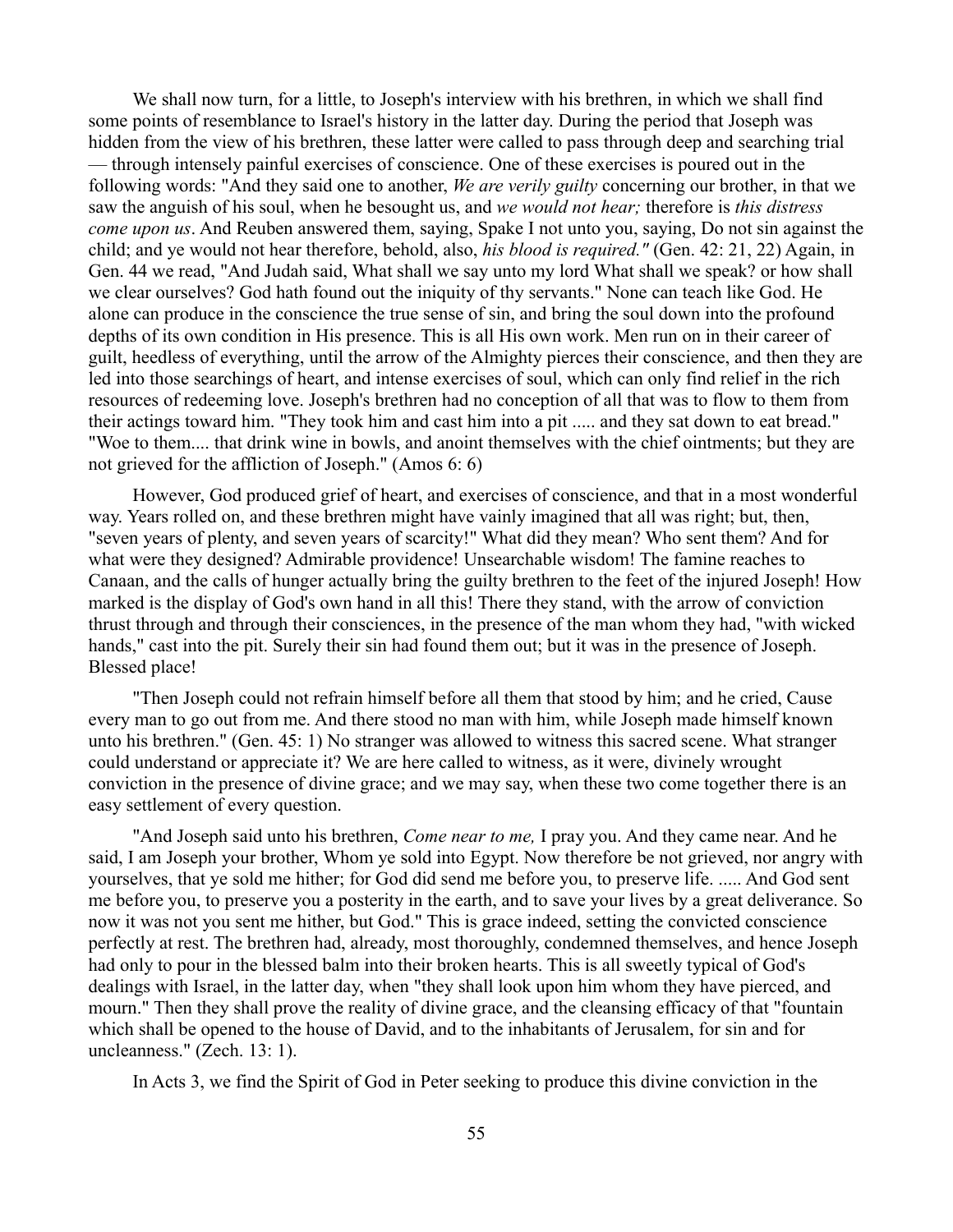consciences of the Jews. "The God of Abraham, and of Isaac, and of Jacob, the God of our fathers, hath glorified his Son Jesus; whom ye delivered up, and denied him in the presence of Pilate, when he was determined to let him go. But ye denied the Holy One and the just, and desired a murderer to be granted unto you; and killed the Prince of life, whom God hath raised from the dead, whereof we are witnesses." These statements were designed to elicit from the hearts and lips of the hearers the confession made by Joseph's brethren — "we are verily guilty." Then follows the grace. "And now, brethren, I wot that through ignorance ye did it, as did also your rulers. But those things, which God before had showed by the mouth of all His prophets, that Christ should suffer, he hath so fulfilled. repent ye, therefore, and be converted, that your sins may be blotted out, when the times of refreshing shall come from the presence of the Lord." We here see that, although the Jews really carried out the enmity of their hearts, in the death of Christ, as did also Joseph's brethren in their treatment of him, yet, the grace of God to each is seen in this, that all is shown to be decreed and foreshown of God for their blessing. This is perfect grace, surpassing all human thought; and all that is needed, in order to the enjoyment thereof, is a conscience truly convicted by the truth of God. Those who could say, "We are verily guilty," could rightly understand the words of precious grace, "It was not you, but God." Thus it must ever be. The soul that has thoroughly pronounced its own condemnation, is prepared to understand and appreciate God's pardon.

The remaining chapters of this book are taken up with the removal of Jacob and his family into Egypt, and their settlement there; Joseph's actings during the remaining years of famine; Jacob's blessing the twelve patriarchs; his death and burial. We shall not dwell in detail upon these things, though the spiritual mind may find much to feed upon therein.\* Jacob's groundless fears dissipated by the sight of his son alive, and exalted — the peculiar grace of God seen in its overruling power, yet evidently mingled with judgement, inasmuch as Jacob's sons have to go down into the very place whither they had sent their brother. Again, Joseph's remarkable grace throughout: though exalted by Pharaoh, he hides himself, as it were, and binds the people in abiding obligation to the king. Pharaoh says, "Go to Joseph," and Joseph, in effect, says, "all you have and all you are belong to Pharaoh." This is sweetly interesting, and leads the soul on to that glorious time when the Son of man shall take the reins of government into His Own hand, by divine appointment, and rule over the whole redeemed creation, His Church — the bride of the Lamb — occupying the nearest and most intimate place, according to the eternal counsels. The house of Israel, fully restored, shall be nourished and sustained by His gracious hand; and all the earth shall know the deep blessedness of being under His sceptre. Finally, having brought everything into subjection, He shall hand back the reins of government into the hands of God, that "he may be all in all." From all this we may form some idea of the richness and copiousness of Joseph's history. In short, it sets before us, distinctly, in type, the mission of the Son to the house of Israel — His humiliation and rejection — the deep exercises and final repentance and restoration of Israel — the union of the Church with Christ — His exaltation and universal government, and, finally, it points us forward to the time when "God shall be all in all." It is quite needless to remark, that all these things are largely taught, and fully established, throughout the entire canon of inspiration: we do not, therefore, build their truth upon Joseph's history; still it is edifying to find such early foreshadowings of these precious truths: it proves to us the divine unity which pervades holy scripture. Whether we turn to Genesis or to Ephesians — to the prophets of the Old or those of the New Testament — we learn the same truths. "ALL SCRIPTURE IS GIVEN BY INSPIRATION OF GOD.

{\*The close of Jacob's career stands in most pleasing contrast with all the previous scenes of his eventful history. It reminds one of a serene evening, after a tempestuous day: the sun, which during the day had been hidden from view by clouds, mists, and fogs, sets in majesty and brightness, gilding with his beams the western sky, and holding out the cheering prospect of a bright tomorrow. Thus is it with